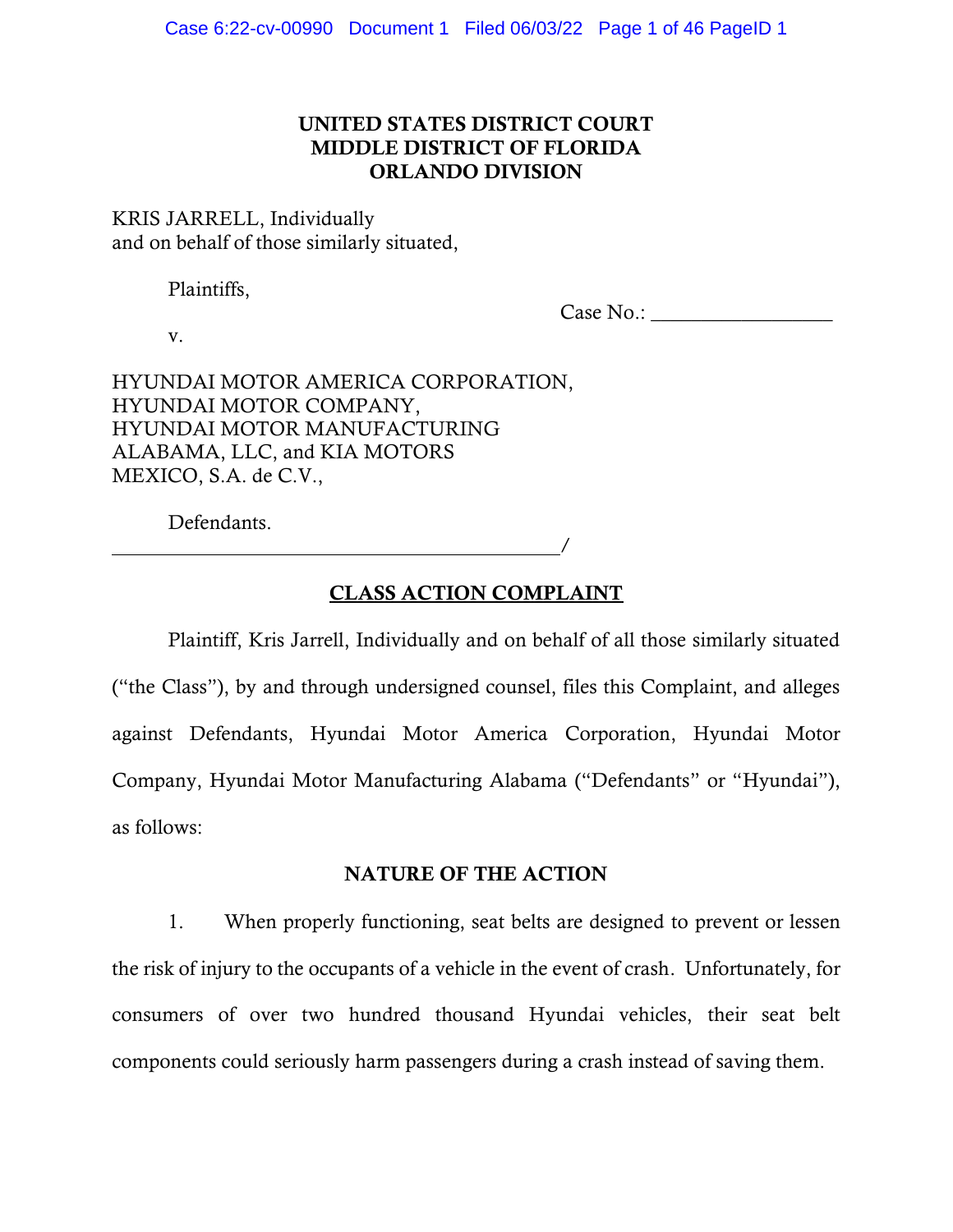2. On May 19, 2022, Hyundai issued a safety recall for approximately 239,000 Hyundai vehicles in the United States equipped with seat belt pretensioners that could explode, projecting metal fragments through the vehicle which could strike and injure the vehicle's occupants. The cause of these exploding seat belt pretensioners remains unknown. $<sup>1</sup>$ </sup>

3. Significantly, Defendants have had actual knowledge of the defect in the seat belt pretensioners (hereinafter "Seat Belt Defect") since at least September 2021, when the National Highway Traffic Safety Administration ("NHTSA") informed Hyundai of a crash incident involving a 2021 Hyundai Elantra—a vehicle now part of the safety recall—where the driver-side seat belt pretensioner deployed abnormally, propelling metal fragments through the cabin of the Elantra and injuring a passenger's leg. Following this incident, in September 2021, the NHTSA instructed Hyundai to assess the incident.<sup>2</sup>

4. In December 2021, Hyundai identified a second incident involving a 2020 Hyundai Accent in Puerto Rico in which a passenger was injured by the Seat Belt Defect.<sup>3</sup> Similarly, in February 2022, Hyundai identified yet another incident

<sup>1</sup> LaChance, D., *Hyundai Recalls 239,000 Vehicles Over Exploding Seat Belt Pretensioners*, RDN (May 30, 2022), https://www.repairerdrivennews.com/2022/05/30/hyundai-recalls-239000-vehiclesover-exploding-seat-belt-pretensioners/.

<sup>2</sup> Shepardson, D., *Hyundai to Recall 281,000 North American Vehicles Over Exploding Part*, REUTERS (May 24, 2022), https://www.reuters.com/business/autos-transportation/hyundai-recall-239000-us-vehicles-over-exploding-part-2022-05-24/. 3 *Id.*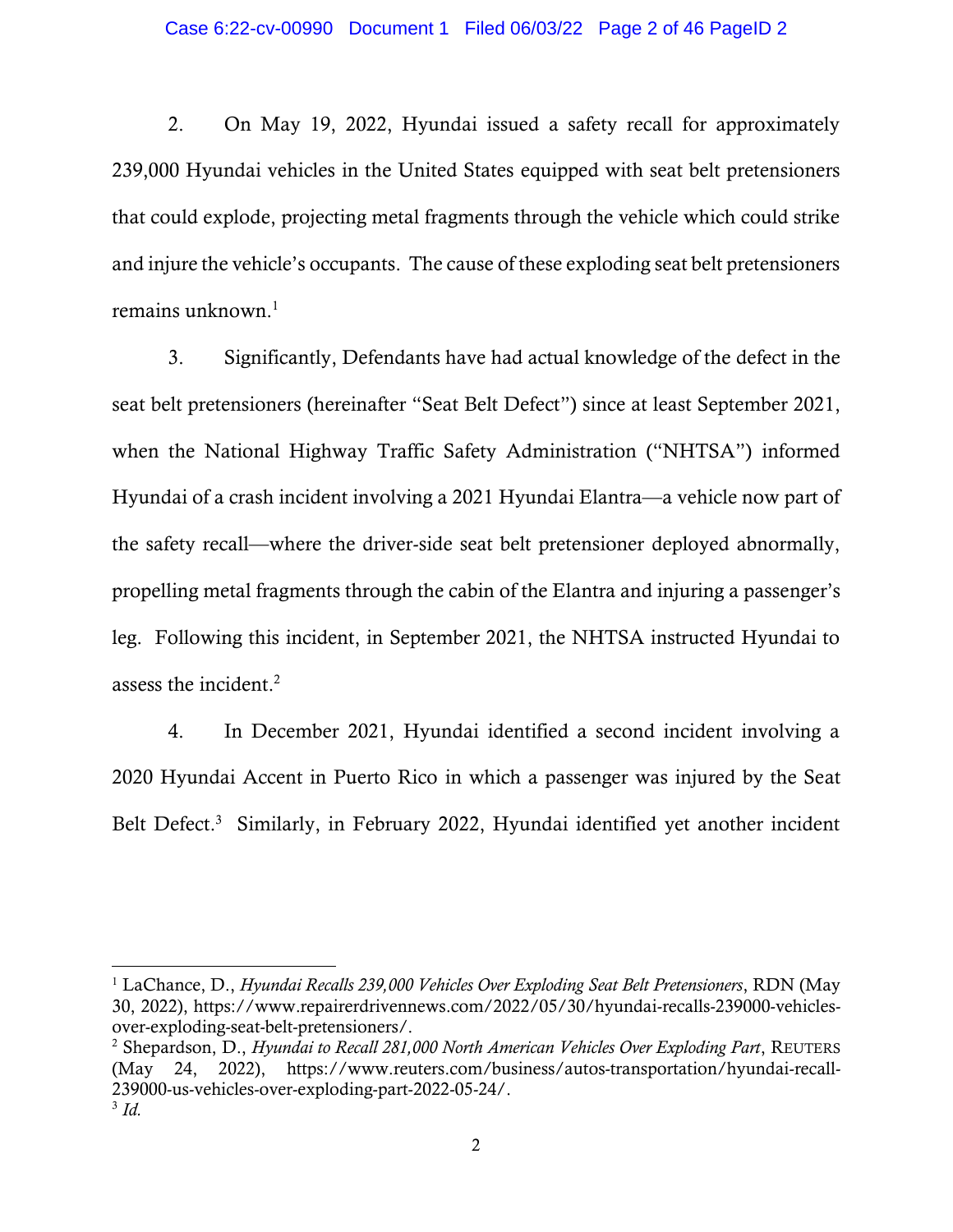### Case 6:22-cv-00990 Document 1 Filed 06/03/22 Page 3 of 46 PageID 3

involving a 2022 Hyundai Elantra in Singapore where the front left-side seat belt pretensioner exploded causing injuries to one of the vehicle's rear passengers.<sup>4</sup>

5. Defendants knew or should have known of the Seat Belt Defect much earlier due to pre-production testing, failure mode analysis, and reports to authorized dealers, repair centers, and complaints to the NHTSA.

6. Despite having knowledge of the exploding seat belt pretensioners, Hyundai concealed this information, delayed issuing a recall, and still to this day has not sent notification letters to owners of the defective vehicles.

7. Because of Hyundai's unfair, misleading, deceptive, and/or fraudulent business practices in failing to disclose the Seat Belt Defect to Plaintiff and putative Class members, owners and lessees of the recalled Hyundai vehicles have suffered losses in money and property. Had Plaintiff and the putative Class members known of the safety defect in the seat belts, they would not have purchased or leased those vehicles, or would have paid substantially less for them. In addition, seat belt failure requires expensive repairs and other miscellaneous costs. As a direct result of the Seat Belt Defect and Hyundai's concealment, owners of the recalled Hyundai vehicles have a lower market value and are inherently worth less than they otherwise would be.

8. Plaintiff therefore brings this class action on behalf of herself, and all persons similarly situated who have purchased or leased the following Hyundai vehicles: Model Year 2019–2022 Hyundai Accents, Model Year 2021–2023 Hyundai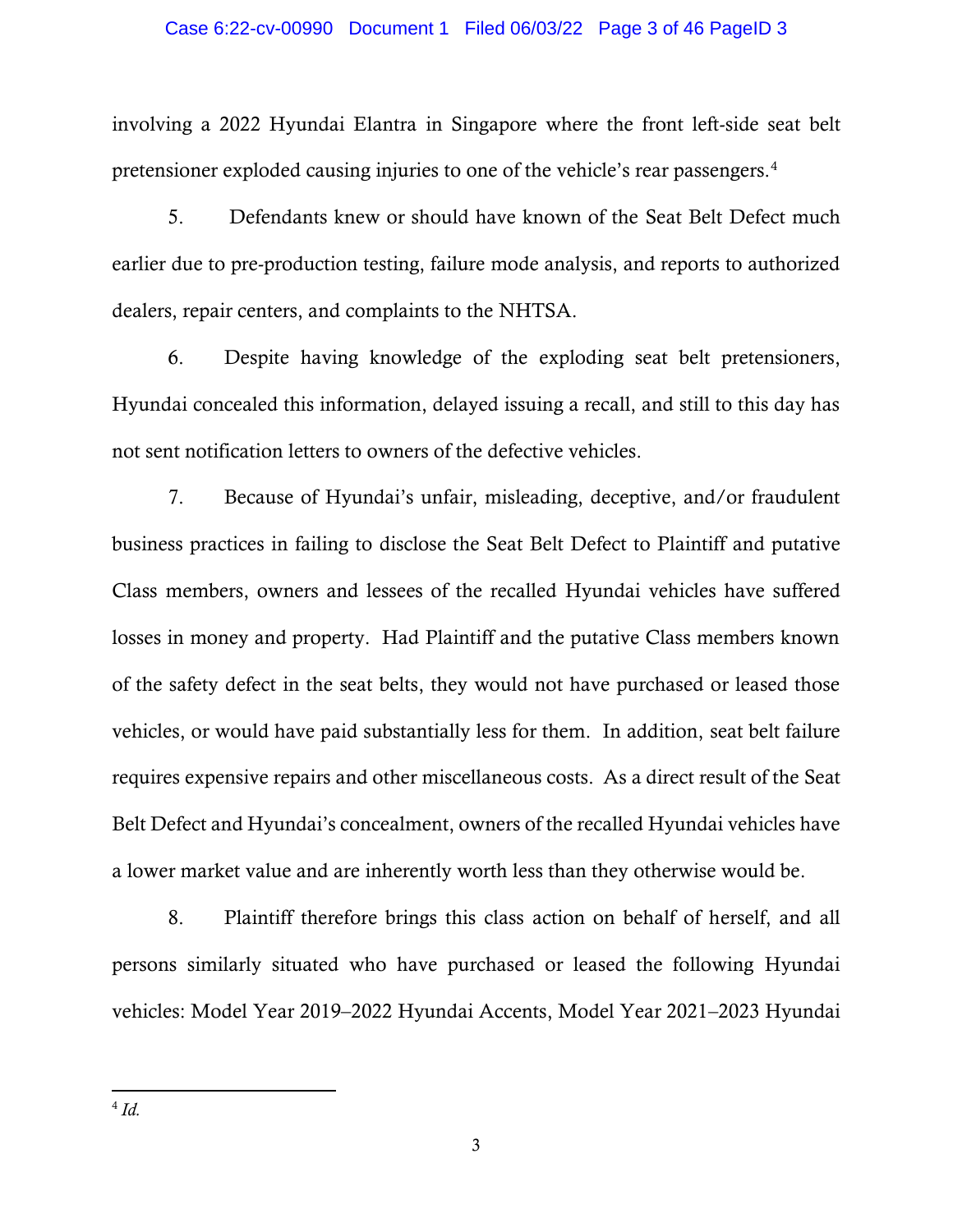Elantras, and 2021–2022 Hyundai Elantra Hybrids (hereinafter referred to as the "Class Vehicles") to redress Defendants' misconduct. Plaintiff and the Class seek recovery of damages and repair under state consumer-protection statutes and express and implied warranties, as well as reimbursement of related expenses and diminished value of the Class Vehicles.

### PARTIES, JURISDICTION, AND VENUE

9. Plaintiff, Kris Jarrell, is a resident and citizen of Volusia County, Florida. Plaintiff is the owner of a 2021 Hyundai Elantra (VIN #KMHLM4AG3MU162767) which has the Seat Belt Defect. Through Plaintiff's exposure to Hyundai, she was aware of Hyundai's uniform and pervasive marketing messages of dependability, and safety, upon which Plaintiff relied, and which was a primary reason she purchased a Hyundai Elantra. Despite touting the dependability and safety of Hyundai vehicles, at no point did Hyundai or their agents, dealers, or other representatives disclose the Seat Belt Defect to Plaintiff. Plaintiff would not have purchased the vehicle, or would have paid less for it, had she known about the Seat Belt Defect.

10. Defendant Hyundai Motor America Corp. ("HMA") is a California corporation with its headquarters and principal place of business at 10550 Talbert Avenue, Fountain Valley, CA 92708. HMA is the United States sales, marketing, and distribution subsidiary of its Korean parent company, Hyundai Motor Company. HMA is responsible for manufacturing, assembling, importing, marketing, advertising, distributing, selling, leasing, warranting, and servicing Hyundai vehicles in the United States. HMA is a citizen of the state of California.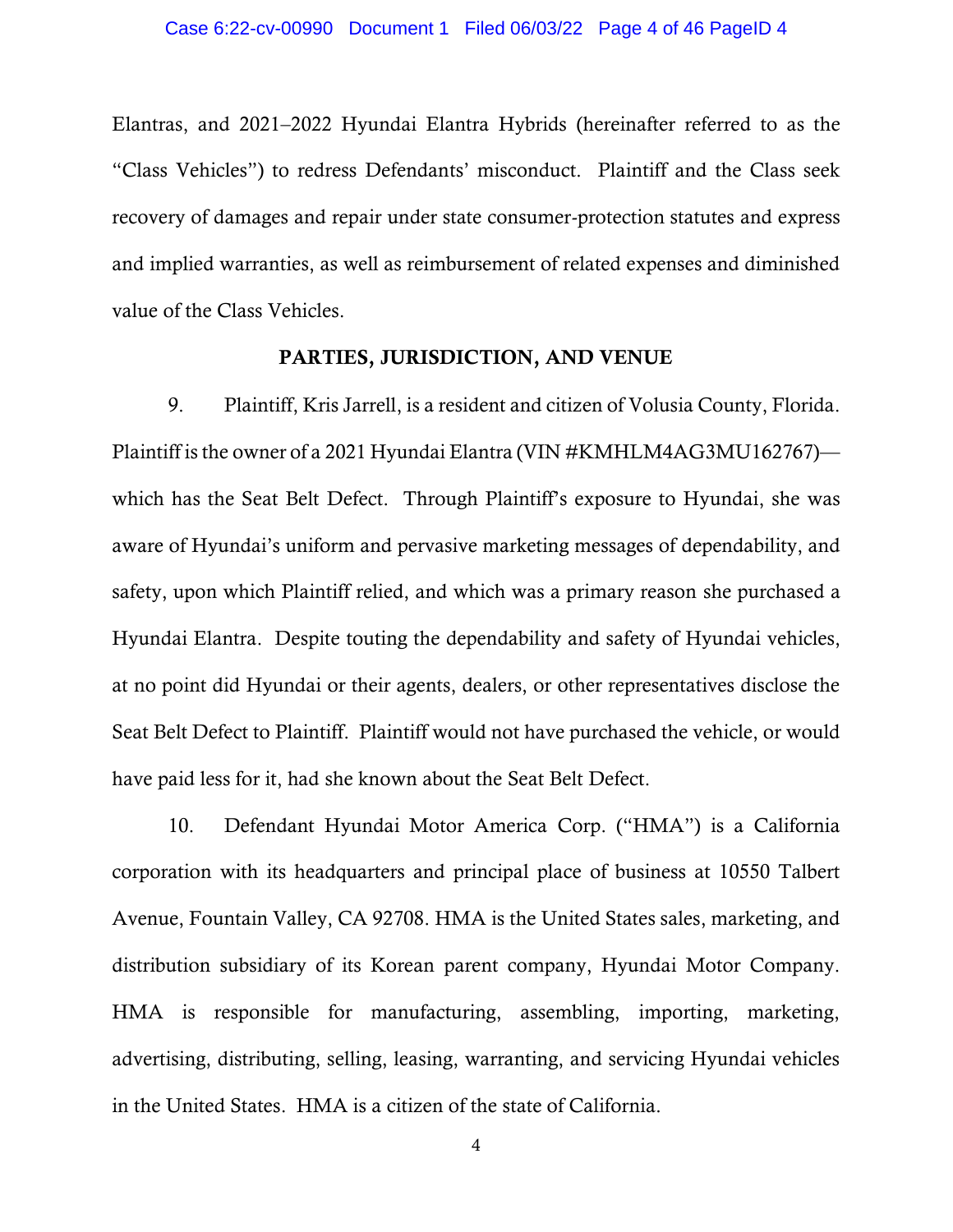### Case 6:22-cv-00990 Document 1 Filed 06/03/22 Page 5 of 46 PageID 5

11. Defendant Hyundai Motor Company ("HMC") is a corporation organized and existing under the laws of the Republic of Korea and has its principal place of business in Seoul, South Korea. HMC is the parent corporation of HMA and advertises all Hyundai models sold by HMA.

12. Defendant Hyundai Motor Manufacturing Alabama, LLC ("HMMA") is a Delaware limited liability company headquartered in Montgomery Alabama with its principal place of business at 700 Hyundai Blvd., Montgomery, AL 36105. HMMA is a subsidiary of HMC and is responsible for the manufacturing and assembly of certain Hyundai vehicles, including Hyundai Elantras. The sole member of HMMA is HMA, which is headquartered in California. HMMA is a citizen of the state of California.

13. Defendant Kia Motors Mexico, S.A. de C.V. ("KMX") is company organized under the laws of Mexico, with its principal place of business in Pesqueria, Neuvo Leon, Mexico. KMX is responsible for the production and sale of approximately 61,000 2019–2022 Hyundai Accent vehicles for sale in the United States.

14. Subject matter jurisdiction is proper in this Court pursuant to the Class Action Fairness Act, 28 U.S.C. § 1332(d). The matter in controversy exceeds the sum or value of \$5,000,000, exclusive of interest and costs, and is a class action in which there are more than 100 members of the Class. Members of the Class are citizens of states different from Defendants, and greater than two-thirds of the members of the Class reside in states other than the states in which Defendants are citizens. This Court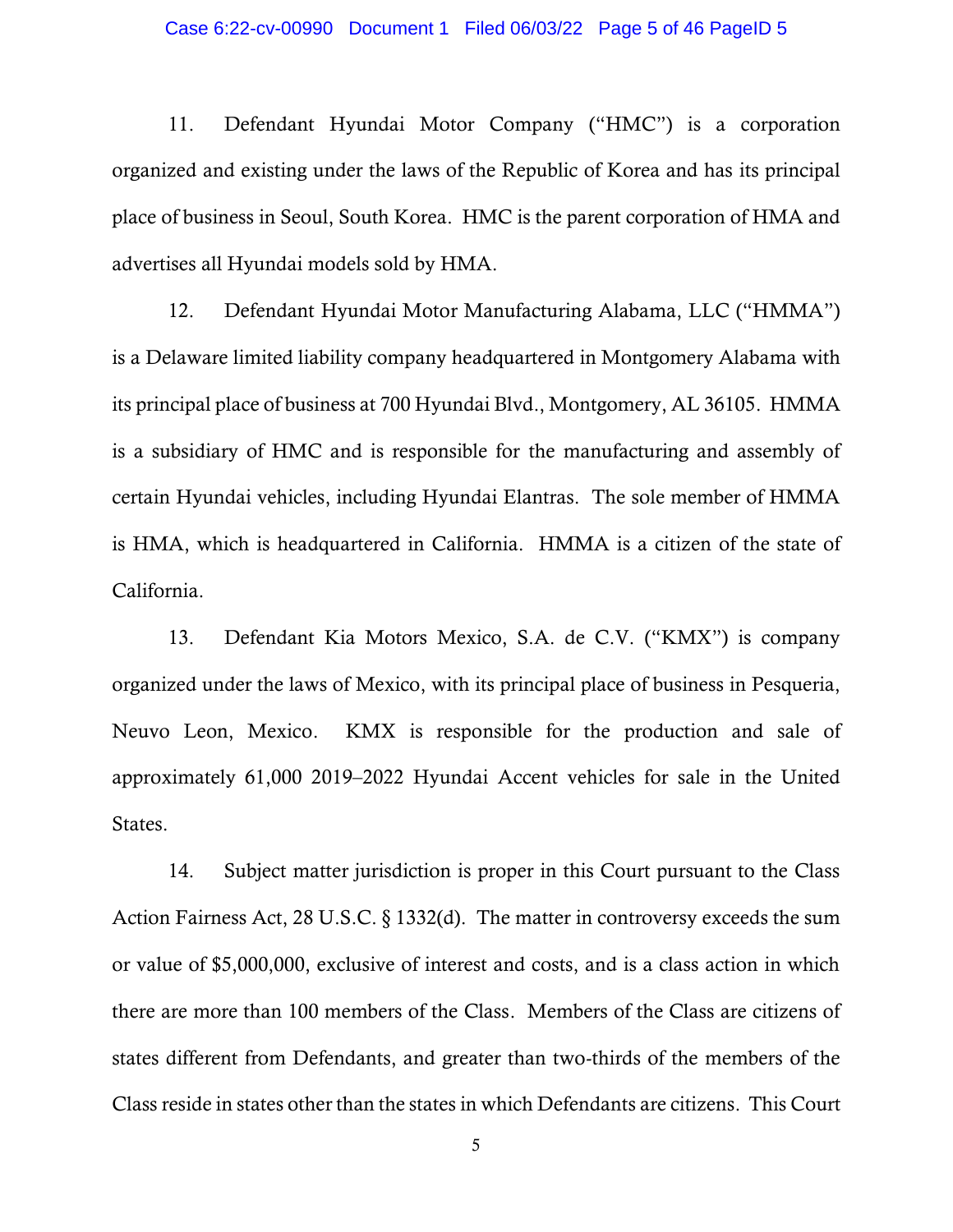#### Case 6:22-cv-00990 Document 1 Filed 06/03/22 Page 6 of 46 PageID 6

has jurisdiction over supplemental state law claims under 20 U.S.C. § 1367 and federal subject matter jurisdiction over the Magnuson-Moss Warranty Act claim.

15. This Court has personal jurisdiction over Defendants because they intentionally avail themselves of the rights and privileges of conducting business in the State of Florida where members of the Class reside, and they have continuous and systematic contacts with Florida and those other states, owing to Defendants' advertising and sales targeting citizens in all fifty states, the District of Columbia, and U.S. territories.

16. Venue is proper in this District pursuant to 28 U.S.C. § 1391(b) as substantial acts in furtherance of the alleged improper conduct giving rise to the claims herein occurred within the Middle District of Florida. Defendants have marketed, advertised, sold, and/or leased the Class Vehicles within this District through numerous Hyundai dealers doing business in this District. Defendants' actions have caused harm to hundreds of members of the Class residing in Florida, including Plaintiff Kris Jarrell.

### GENERAL FACTUAL ALLEGATIONS

17. Hyundai sells millions of cars throughout the United States. In 2021 alone, Hyundai sold more than 700,000 vehicles in the United States.<sup>5</sup>

<sup>5</sup> *Hyundai Motor America Reports December Q4 and 2021 Sales*, HYUNDAI MEDIA CENTER (Jan. 4, 2022), https://www.hyundainews.com/en-

us/releases/3475#:~:text=2021%20Results,best%20year%20in%20company%20history.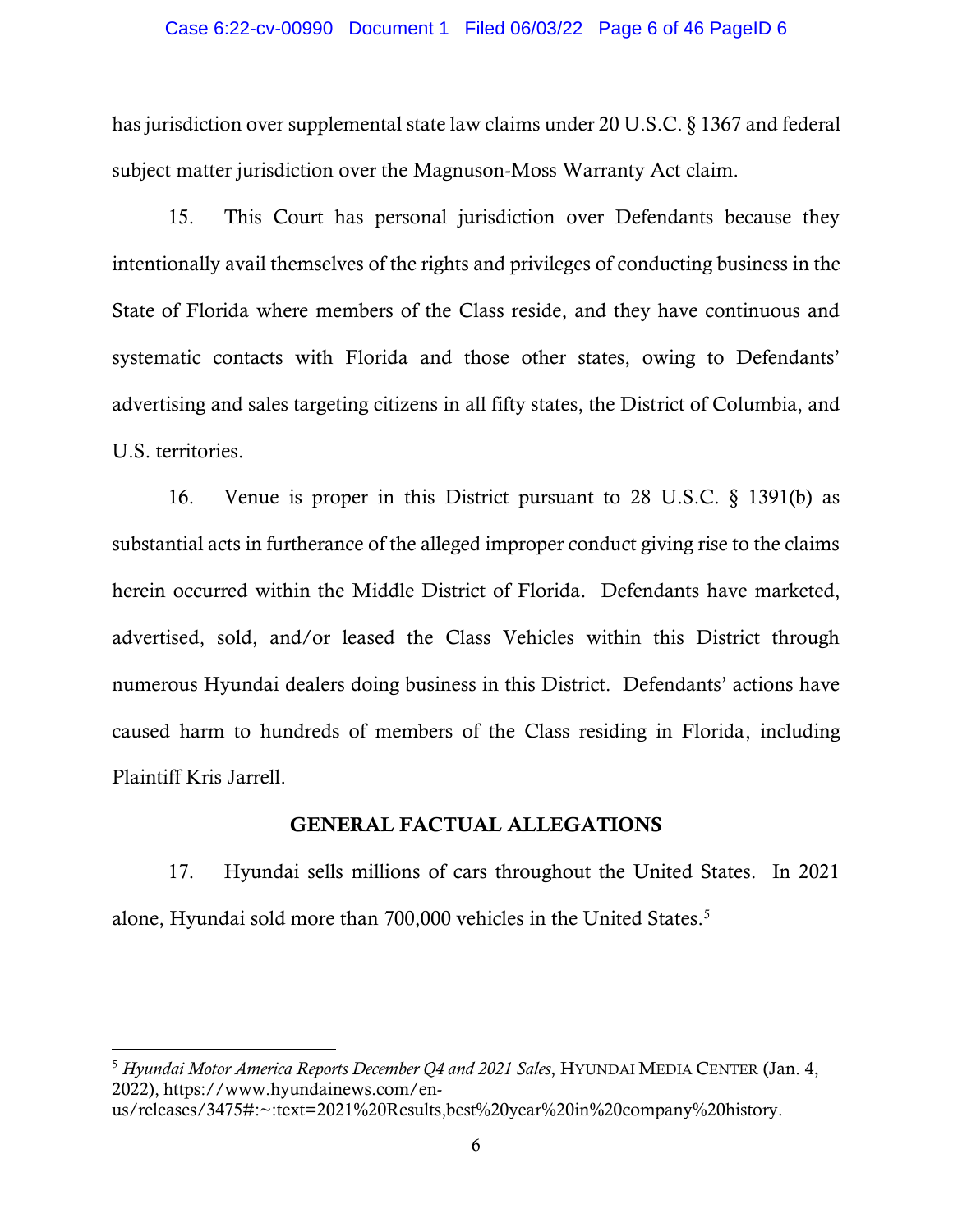18. Defendants designed, manufactured, distributed, marketed, and/or sold the Class Vehicles in the United States. Defendants also provide service and maintenance for the Class Vehicles through their extensive network of authorized dealers and service providers nationwide.

# A. Hyundai Marketed the Class Vehicles as Dependable and Safe.

19. Hyundai marketed, distributed, and warranted the Class Vehicles in the United States in a uniform manner.

20. For decades, Hyundai has touted the superior safety of its vehicles. For example, since 1999, Hyundai has encouraged its consumers to "buy a Hyundai and add ten years to your life."



21. In its more recent marketing, Hyundai uses tag lines such as "America's Best Warranty," "the Hyundai Assurance," "five-star rating," "advanced safety," "2022 top safety pick," "safety rating that are untouched and elite," and encourages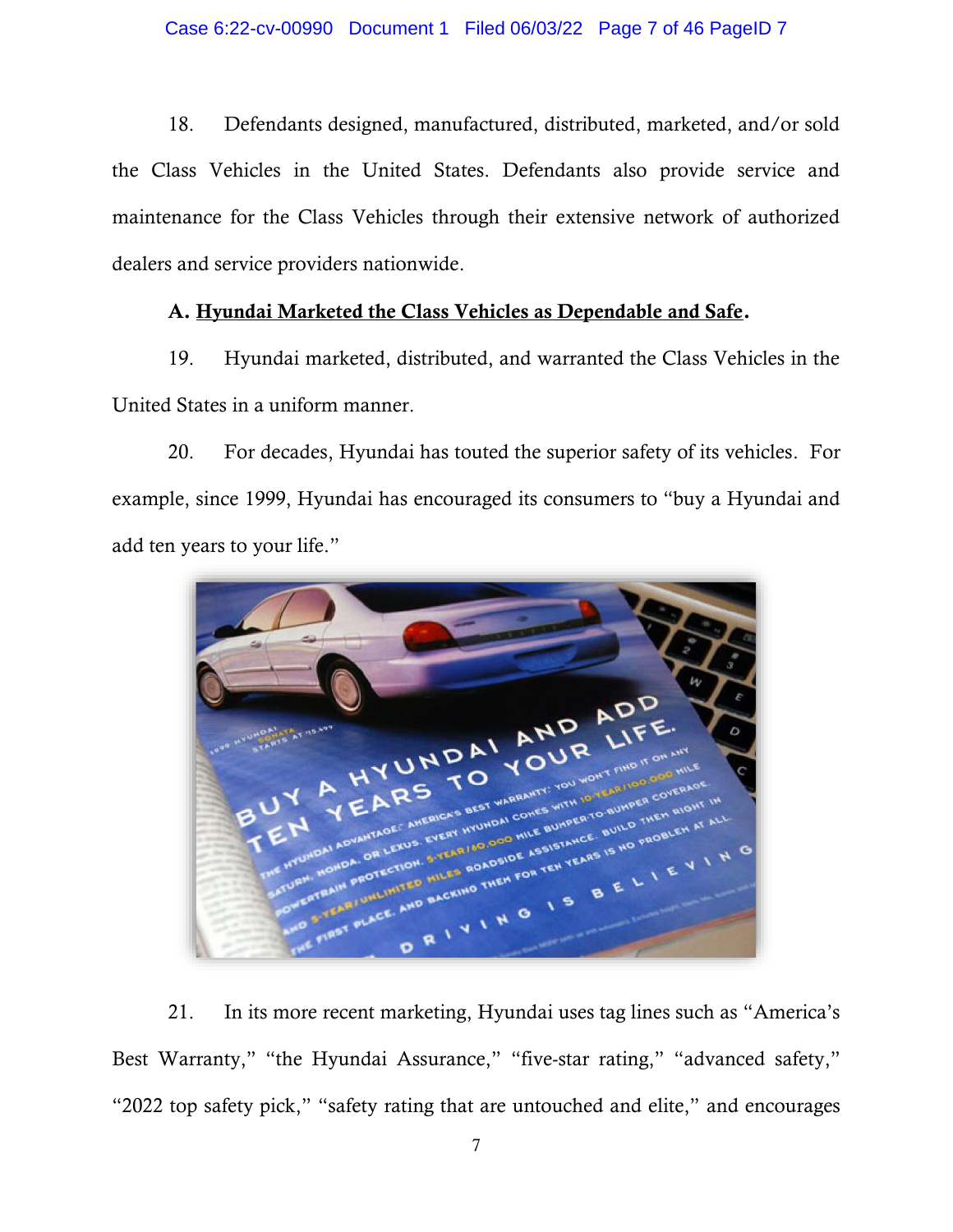consumers to buy "a car that has the best safety ratings" on the market (i.e., a Hyundai).



Buy a car that has the best safety ratings.

Hyundai is proud to be awarded national safety ratings that are untouched and elite. Ask yourself, if at the point of a family death, you'd consider the cost worth the loss. I think for all of us the answer is no - but so many families don't plan ahead or consider that in the top 10 causes for death in America is unintentional injuries. Make that sacrifice for safety today.

22. Hyundai tells its customers to ask themselves "if at the point of a family death, you'd consider the cost worth the loss" and encourages them to "[m]ake th[e] sacrifice for safety today" and buy a Hyundai. Ironically, it is Hyundai who failed to sacrificed safety for profits and market ratings.

23. In addition to its "untouched and elite" safety, Hyundai further boasts that its vehicles make driving "easier" with "[c]onvenience that helps make commutes and long drives more bearable." The Seat Belt Defect does just the opposite—making the thought of driving on long drives or commutes worrisome and unbearable.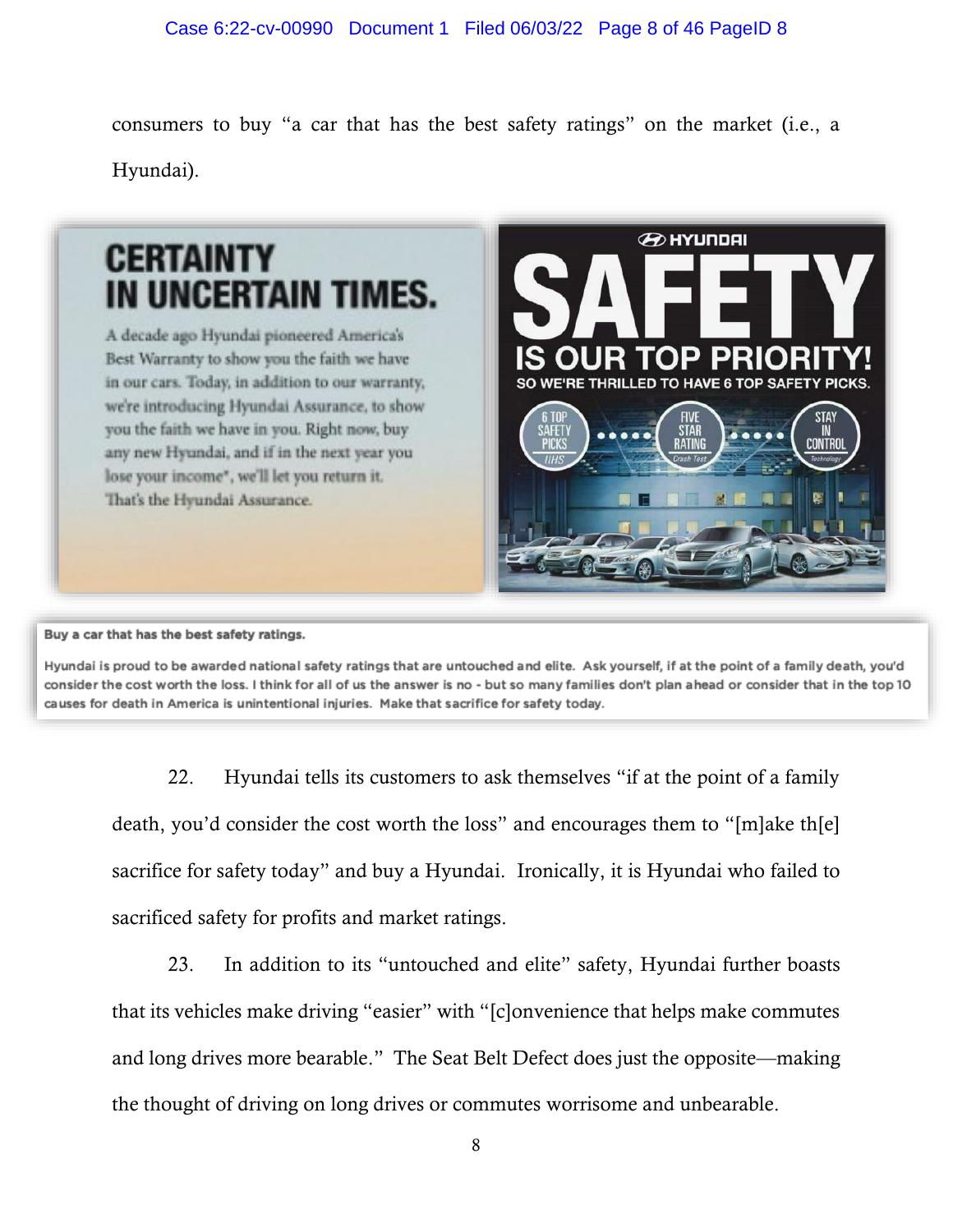# **Making your drive easier.**

Convenience that helps make commutes and long drives more bearable by safely taking over the tedious parts of driving when you want them to.

24. Plaintiff and the Class cannot now receive the benefit of the bargain. Hyundai Class Vehicles do not make driving easier or convenient and they certainly have not lived up to their promise of being the best in safety, among other false promises. Rather than "add[ing] ten years to [their] life," Plaintiff and the Class are at an increased risk for crashes, severe injury, and death.

25. Defendants' brochures for Class Vehicles make similar claims regarding, safety, reliability, durability, and performance of their vehicles.

26. Hyundai developed, created, and controlled all the advertising, marketing, and point-of-sale materials for their respective Class Vehicles.

27. In contrast to Hyundai's marketing campaign, the Class Vehicles are equipped with seat belts that may explode and result in metal shards flying through the vehicle's cabin, creating an inherently dangerous safety risk with potentially disastrous consequences for Plaintiff and members of the Class.

28. Defendants knew or should have known of the Seat Belt Defect but failed to rectify it.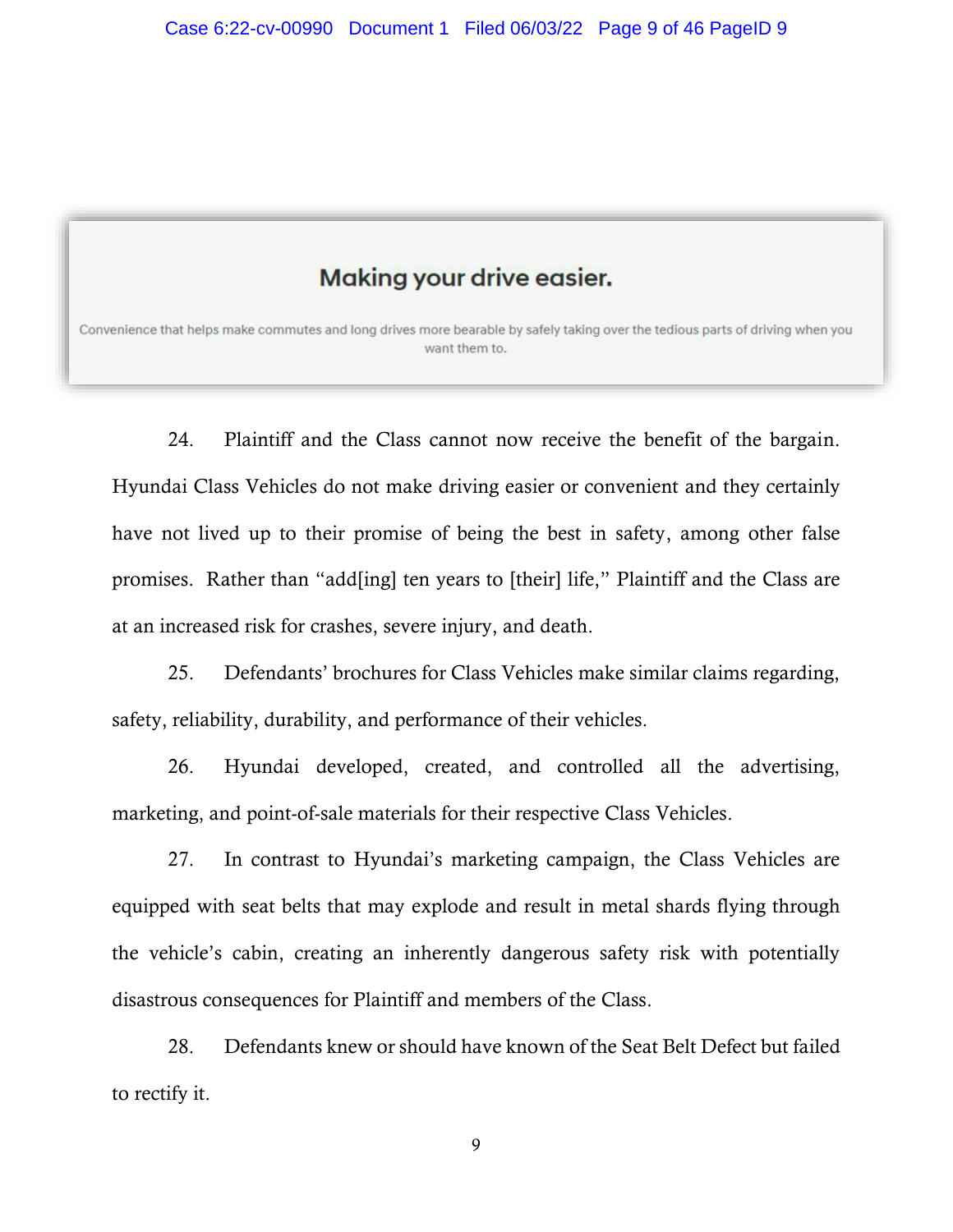### B. The Seat Belt Pretensioner Defect.

29. Seat belts, and particularly seat belt pretensioners, may be the most significant component of any vehicle in terms of safety.

30. The Class Vehicles—like all other cars—are equipped with seat belts. The typical three-point seat belt is comprised of a latch, a latch plate, a height adjuster, an extender, and a pretensioner.

31. The pretensioner is the part of the system that draws back the seat belt to keep it firm while driving and is responsible for locking the belt during a collision to keep the driver or passenger in position.

32. To do this, the pretensioner utilizes an explosive charge to initiate a concealed piston once the sensors detect that an accident has occurred. The piston proceeds to drive the spool of seat belt fabric rapidly around, thereby removing any slack from the seat belt.

33. On May 19, 2022, the NHTSA issued a Part 573 Safety Recall Report ("Recall Report") documenting the recalled vehicles models, the number of potentially involved vehicles, a description of the defect and safety risk, a description of the cause of defect, a description of the remedy offered by Hyundai, and a recall schedule.<sup>6</sup>

<sup>6</sup> *See Part 573 Safety Recall Report 22V-354*, NHTSA (May 19, 2022), https://static.nhtsa.gov/odi/rcl/2022/RCLRPT-22V354-9112.PDF.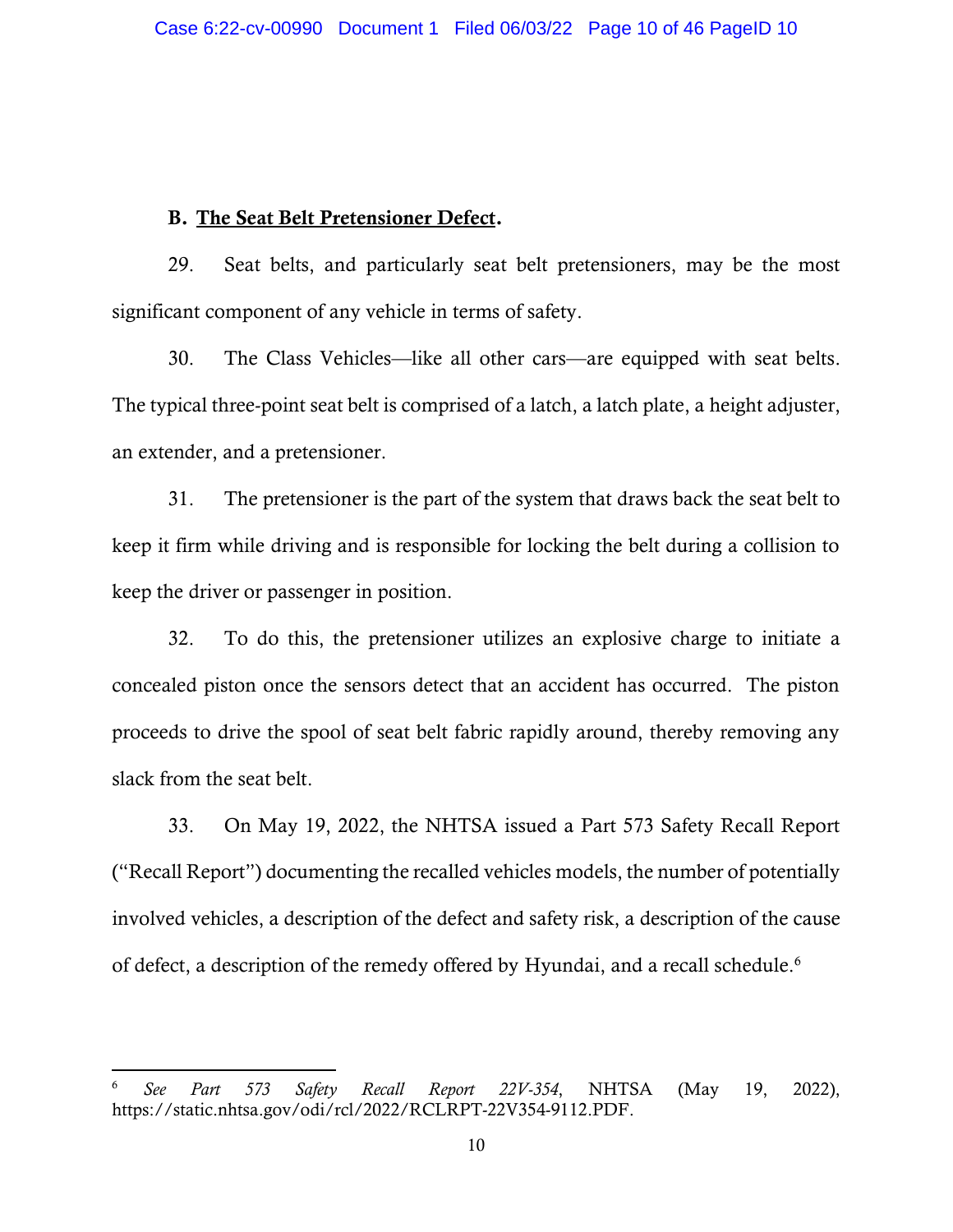34. According to the NHTSA's Recall Report, the total number of Hyundai vehicles potentially involved in the United States is 239,000. 7 It is also estimated that an additional 41,000 Hyundai containing the same Seat Belt Defect have been purchased or leased in Canada.<sup>8</sup>

35. The Recall Report states that Defendant HMA determined that "[t]he subject vehicles are equipped with driver/passenger pyrotechnic-type seat belt pretensioners that may deploy abnormally during a crash" and that "[a] specific root cause has not yet been determined."<sup>9</sup>

36. According to the Recall Report, the safety risk created by the Seat Belt Defect is as follows: "An abnormal pyrotechnic pretensioner deployment could cause

metal fragments to enter the vehicle occupant compartment, which may result in injury to vehicle occupants." $^{10}$ 

37. As a remedy, the Recall Report indicates that:

All owners of the subject vehicles will be notified by first class mail with instructions to bring their vehicles to a Hyundai dealer to have the seat belt pretensioner's micro gas generator and delivery pipe secured with a cap to prevent potential abnormal deployment. This remedy will be offered at no cost to owners for all affected vehicles, regardless of whether the affected vehicles are still covered under Hyundai's New Vehicle Limited Warranty. Additionally, Hyundai will provide owners of affected vehicles reimbursement for out-of-pocket expenses incurred to obtain a remedy for the recall condition in accordance with the reimbursement plan submitted to NHTSA on February 24, 2022.<sup>11</sup>

<sup>7</sup> *Id.*

<sup>8</sup> *See supra* note 2.

<sup>9</sup> *See supra* note 7.

<sup>10</sup> *Id.* (emphasis added).

 $11$  *Id.*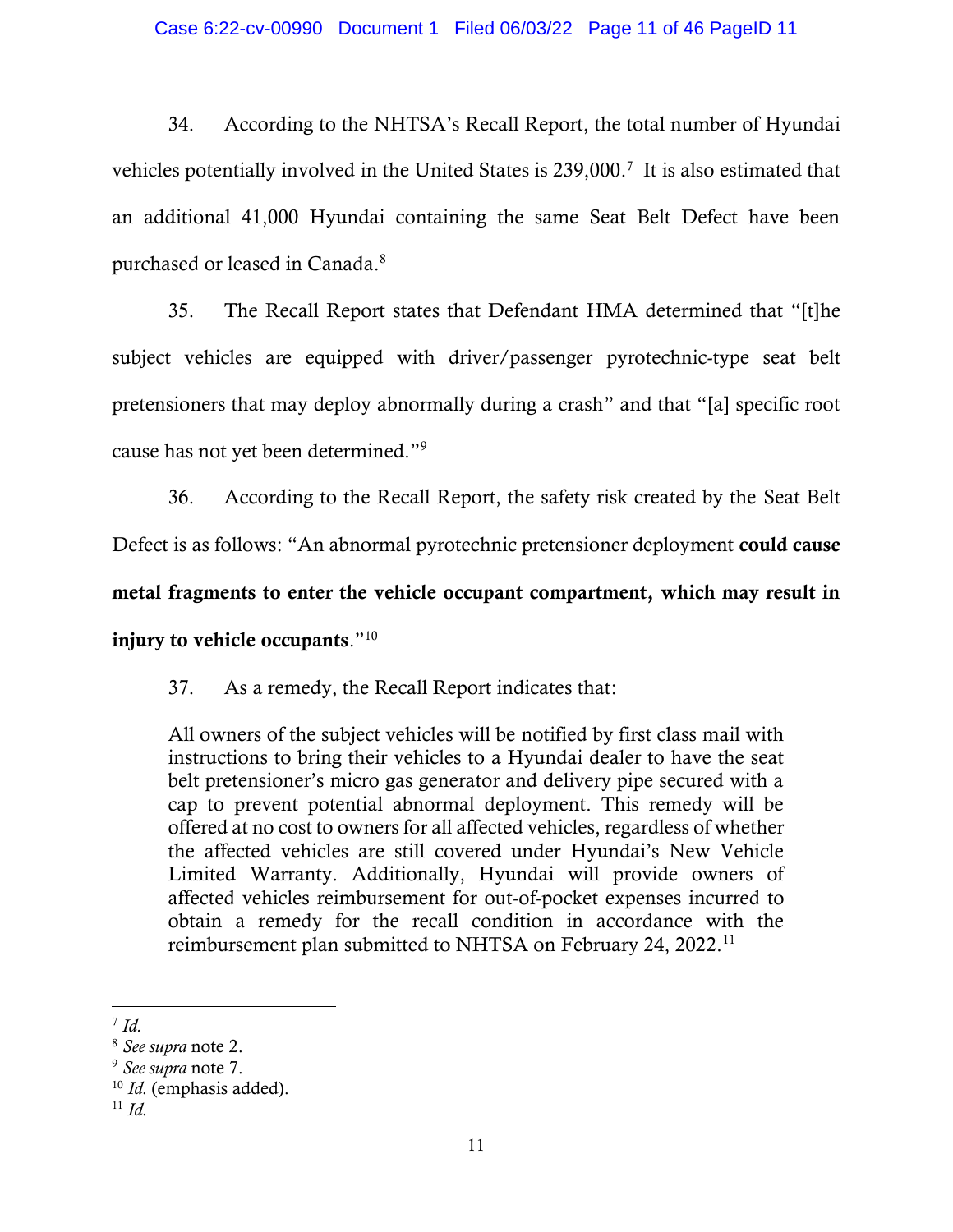#### Case 6:22-cv-00990 Document 1 Filed 06/03/22 Page 12 of 46 PageID 12

38. Nevertheless, HMA does not plan to provide notice to Class Vehicle owners until July 15, 2022. 12

# C. Despite Having Knowledge of the Seat Belt Defect, Defendants Continued to Market the Class Vehicles as Safe and Reliable.

39. On September 15, 2021, NHTSA's Office of Defects Investigation informed Defendant HMA of a crash incident involving a 2021 Hyundai Elantra in which "the driver-side seat belt pretensioner allegedly deployed abnormally causing metal fragments to enter the rear cabin and result[ed] in injury to an occupant's leg."<sup>13</sup>

40. Following this notice, the Office of Defects Investigation requested Hyundai's assessment of the incident. *Id.*

41. On September 30, 2021, Defendant HMA provided an update on its investigation of the 2021 Elantra incident. *Id.* HMA stated it had plans to inspect the subject Elantra on October 8, 2021 and that it would be "targeting seat belt pretensioners produced in the same production lot as the incident pretensioner for further study into root cause and manufacturing/design defect identification." *Id.*

42. On October 6, 2021, HMA's North American Safety Decision Authority ("NASDA") convened and determined that while the cause of the abnormal deployment was unknown, HMA would "conduct a safety recall of vehicles equipped with pretensioners produced within the same production lot to conduct a detailed part return analysis." *Id.* 

<sup>12</sup> *Id.*

<sup>13</sup> *Recall 229 Attachment A—Chronology of Events Leading up to Defect Decision*, NHTSA (May 19, 2022), https://static.nhtsa.gov/odi/rcl/2022/RMISC-22V354-7726.pdf.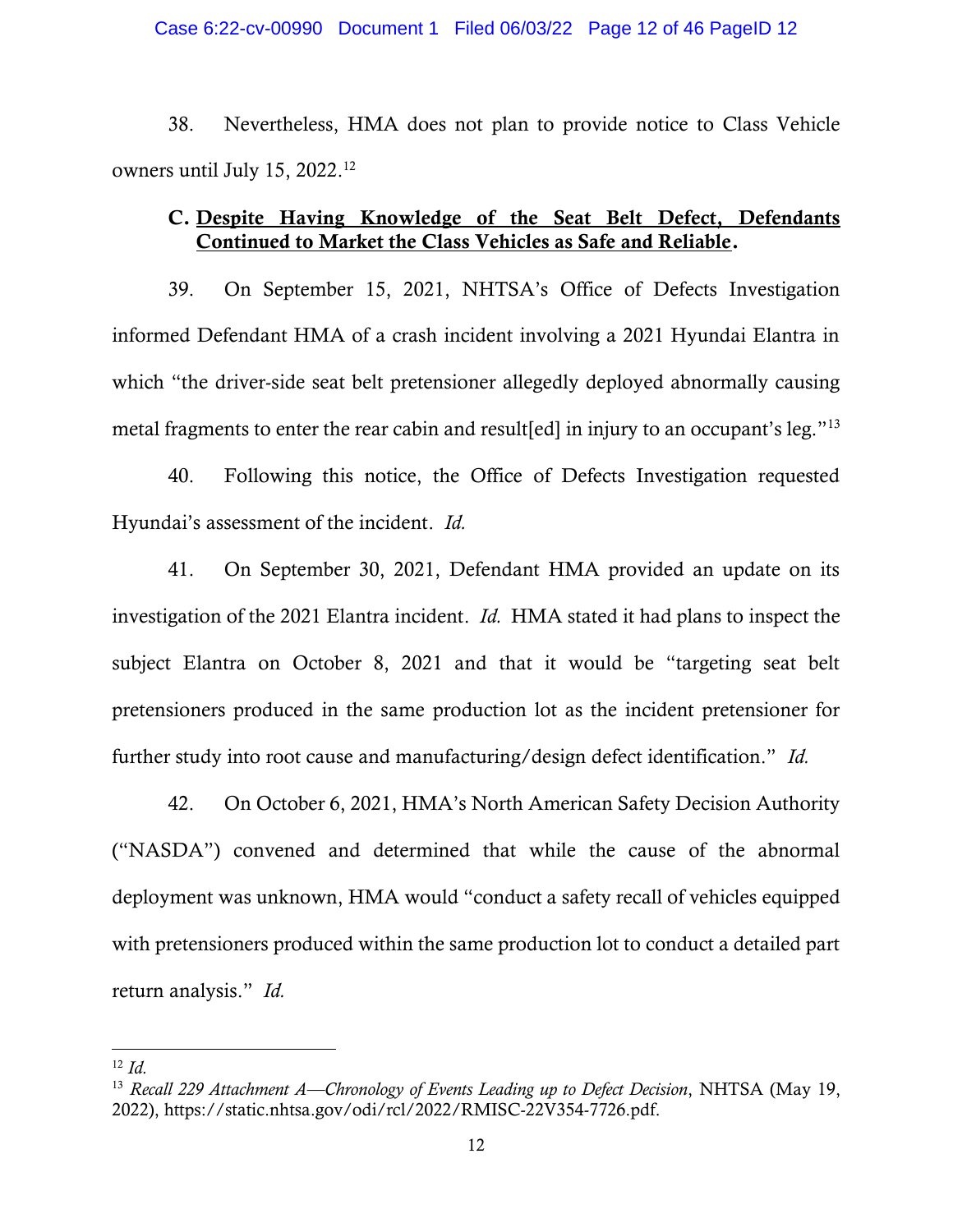43. On December 3, 2021, Defendant HMC was notified of a second incident involving a 2020 Hyundai Accent in which a seat belt pretensioner that was "produced thirteen months prior to the suspect production lot" identified in the initial recall (Recall 211). *Id.*

44. On December 10, 2021, HMA re-convened and decided to expand Recall 211 to include 2021–2021 Hyundai Accent vehicles equipped with pretensioners from the earlier suspect production lot. *Id.* 

45. On February 15, 2022, HMC notified HMA of a new incident involving a 2022 Hyundai Elantra in which the "front left-side seat belt pretensioner deployed abnormally causing injuries to a rear passenger." *Id.* The pretensioner in this vehicle was from a different production lot than the prior incidents and lots targeted in Recalls 211 and 219. *Id.* 

46. On February 24, 2022, HMA re-convened for a third time and decided to conduct another recall for the 2022 Hyundai Elantras with the new suspect production lot. *Id.*

47. On March 25, 2022, HMA again re-convened its NASDA to proactively increase the number of recovered pretensioners for analysis and identify the root cause. *Id.*

48. NASDA decided to conduct a new recall of Hyundai Accent and Elantra vehicles containing seat belt pretensioners from certain targeted pretensioner lots produced within approximately one (1) month before/after the identified suspect production lots associated with Recalls 211, 219, and 220. *Id.*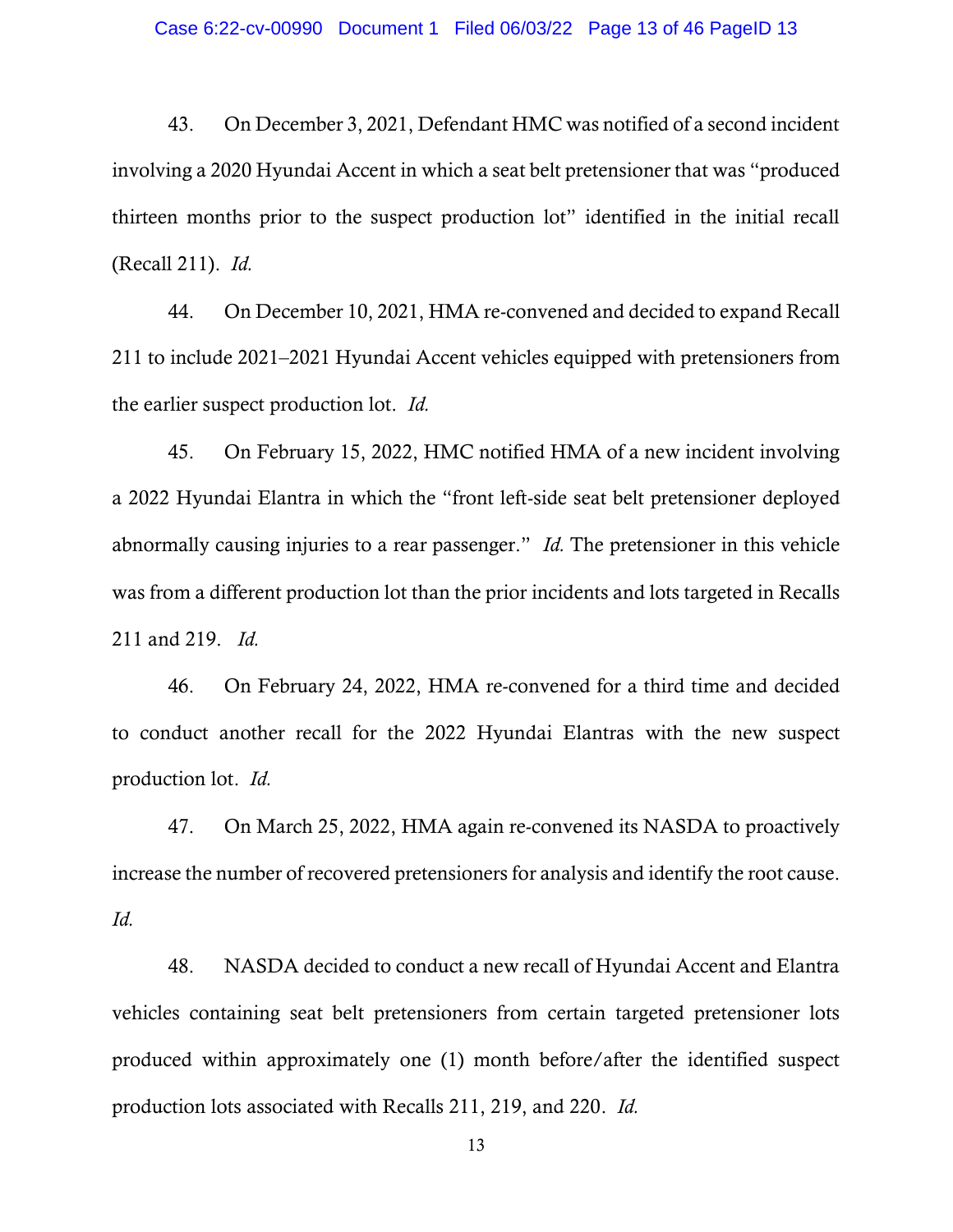#### Case 6:22-cv-00990 Document 1 Filed 06/03/22 Page 14 of 46 PageID 14

49. On March 28, 2022, investigative teams from NASO, HMC, and one of their suppliers inspected the incident 2021 Hyundai vehicle and found the crash pulse and duration data retrieved from the EDR compared similarly to the incident 2022 Hyundai Elantra vehicle's crash data. Based on this information, HMC determined that the pretensioners used in the subject Elantra and Accent vehicles could exhibit unique deployment characteristics when compared to other models using the same pretensioners. *Id.*

50. In April 2022, Hyundai retained Exponent—a third-party engineering firm—to conduct metallurgical analyses on the connection between the micro gas generator and pretensioner used in the subject Hyundai Elantra and Accent vehicles and identify potential areas of stress and fracture initiation sites during deployment. *Id.*

51. On April 20, 2022, HMA provided an update of Hyundai's investigation as described above to NHTSA's Office of Defects Investigation. *Id.*

52. On April 25, 2022, HMC obtained testing by design affiliates and the supplier that were successful in replicating the abnormal deployment condition in the subject Elantra and Accent vehicles. HMC also informed of a potential remedy which would secure the micro gas generator connection with a cap and eliminate stress sites that could potentially increase the risk of an abnormal deployment. In subsequent testing, Exponent was able confirm the effectiveness of the cap in mitigating this risk. *Id.*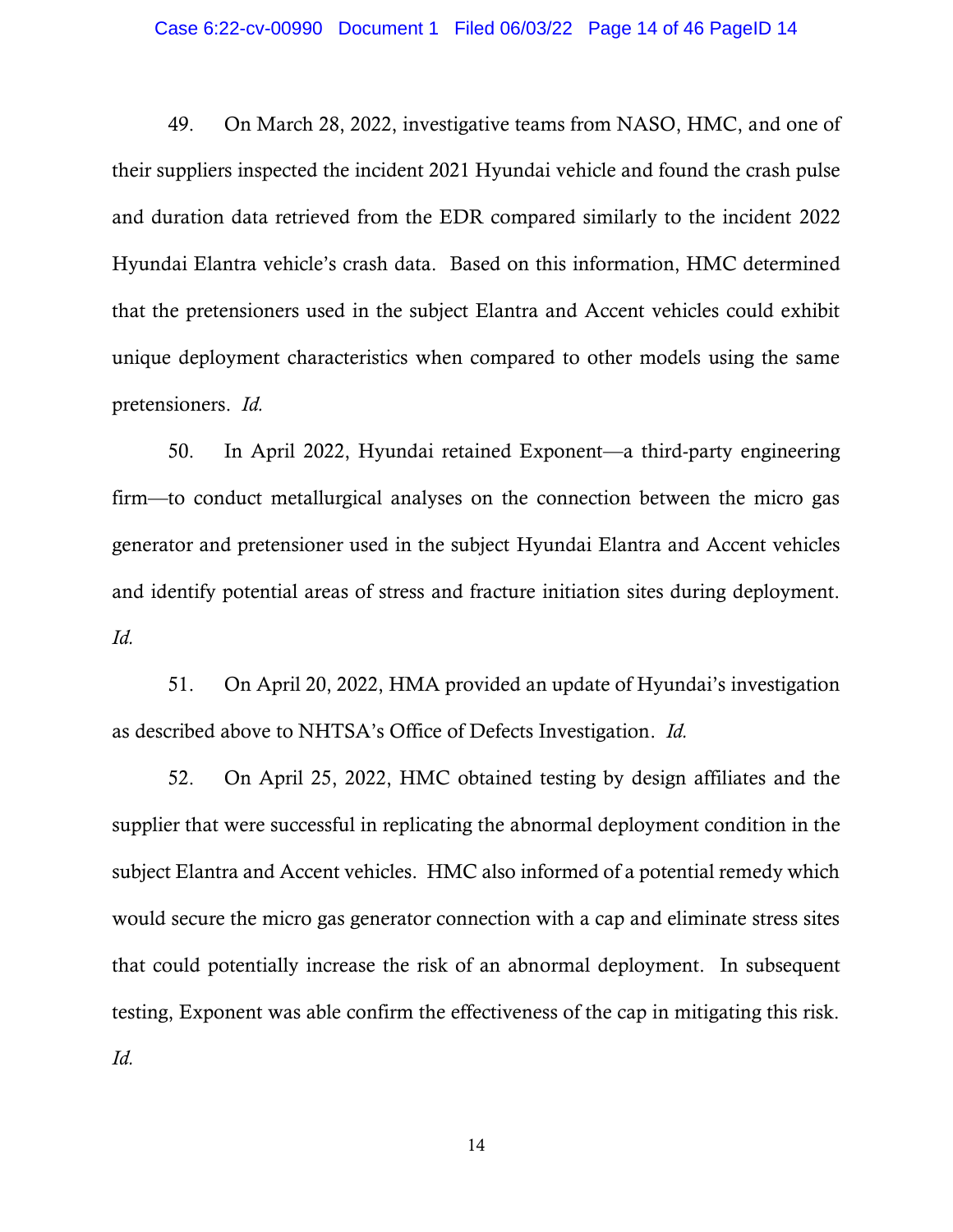53. On May 11, 2022, HMA re-convened its NASDA and decided to conduct a recall of all Elantra and Accent vehicles equipped with the subject pretensioner, including those already involved in Recalls 211, 219, 220, and 223, to receive the remedy cap. *Id.*

54. This Recall is untimely and ineffective at remedying the significant losses, which Plaintiff and the Class have suffered. Defendants actively concealed or suppressed these material facts, in whole or in part, to maintain a market for their vehicles, to protect profits, and to avoid recalls that would hurt the brand's reputation and have significant costs. They did so at the expense of Plaintiff and the Class.

55. Defendants failed to inform Class Vehicle owners and lessees at the point of sale and before purchase or lease of the Class Vehicles of the Seat Belt Defect and that it would not be replaced in the event of failure. Defendants misrepresented by affirmative conduct and/or by omission and/or fraudulent concealment the existence of the Seat Belt Defect in the Class Vehicles.

56. Defendants had actual knowledge that Class Vehicles were experiencing seat belt pretensioner explosions due to the Seat Belt Defect. Despite this knowledge, Defendants continued to sell Class Vehicles with the Seat Belt Defect and allowed the Class Vehicles to be driven on the road endangering Plaintiff and members of the Class.

57. Plaintiff and Class members did not possess sufficient technical expertise to recognize symptoms of the Seat Belt Defect. This information, however, was well known to Defendants, but not revealed.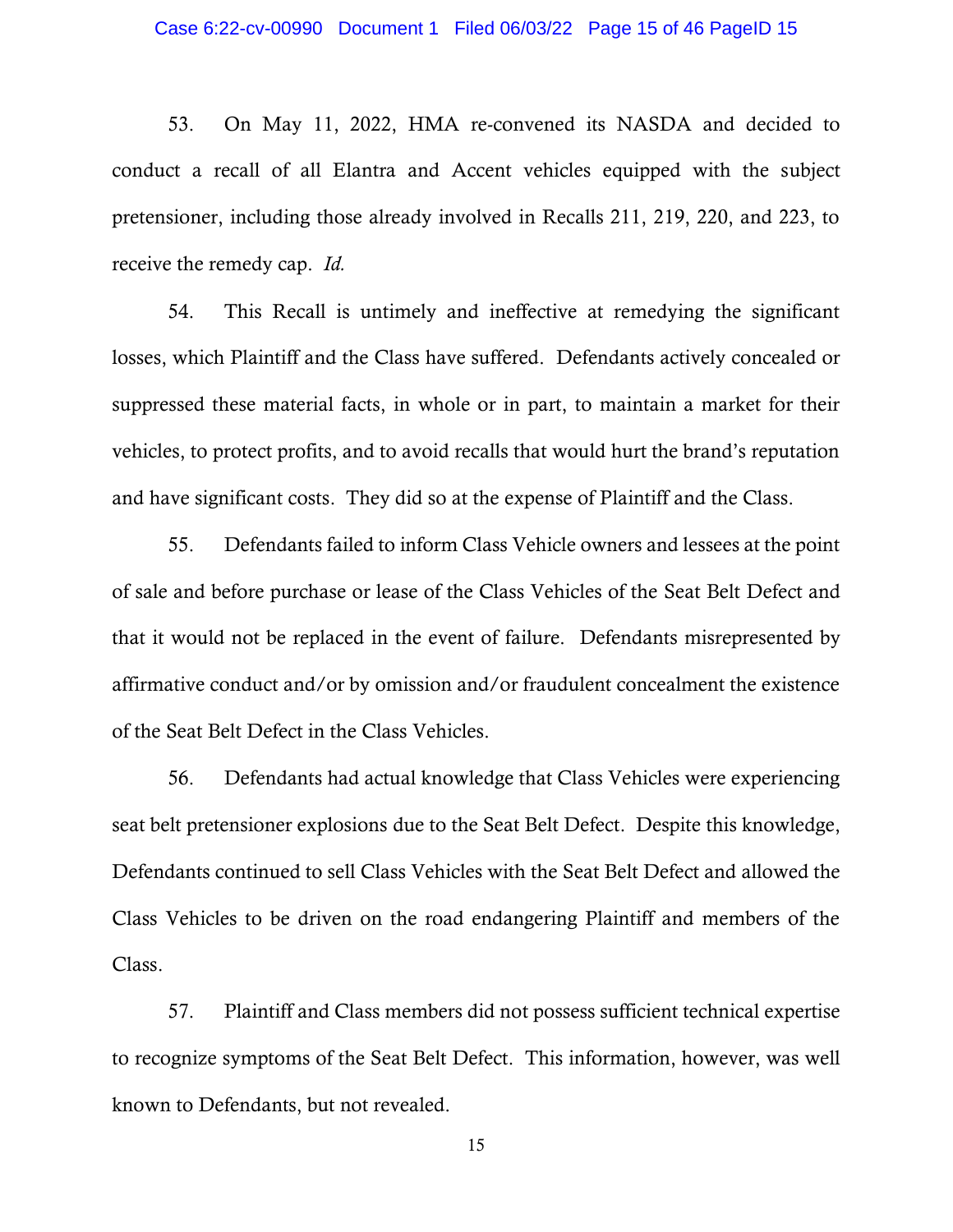### Case 6:22-cv-00990 Document 1 Filed 06/03/22 Page 16 of 46 PageID 16

58. Reasonable consumers, including Plaintiff and members of the Class, would find disclosure of the Seat Belt Defect to be material.

59. Defendants concealed the Seat Belt Defect from Plaintiff and all Class Vehicle purchasers and lessees. Defendants intentionally failed to inform Class Vehicle purchasers and lessees that Class Vehicles incorporated a Seat Belt Defect that would cause flying metal shrapnel.

60. Defendants engaged in unconscionable fraudulent commercial practices, attempting to conceal the Seat Belt Defect. Defendants are engaged in a continuing fraud concerning the true underlying cause of Class Vehicle failures.

61. Defendants fraudulently omitted to disclose material facts basic to both the purchase and warranty service concerning Class Vehicles, including information related to the Seat Belt Defect, to deceive purchasers and lessees as described herein. At the time of purchase or lease, Defendants fraudulently omitted to disclose material matters regarding the Seat Belt Defect in Class Vehicles, including its impact on future repairs, costs, and vehicle reliability. Defendants fraudulently concealed from Plaintiff and members of the Class concerning the Seat Belt Defect in Class Vehicles even though Defendants knew or should have known that information concerning the Seat Belt Defect was material and central to the marketing, sale, and lease of Class Vehicles to prospective purchasers and lessees, including Plaintiff and members of the Class.

62. If Plaintiff and members of the Class had been informed of the Seat Belt Defect in their Class Vehicles, they would not have purchased or leased their respective Class Vehicles or paid substantially less. If Plaintiff and members of the Class had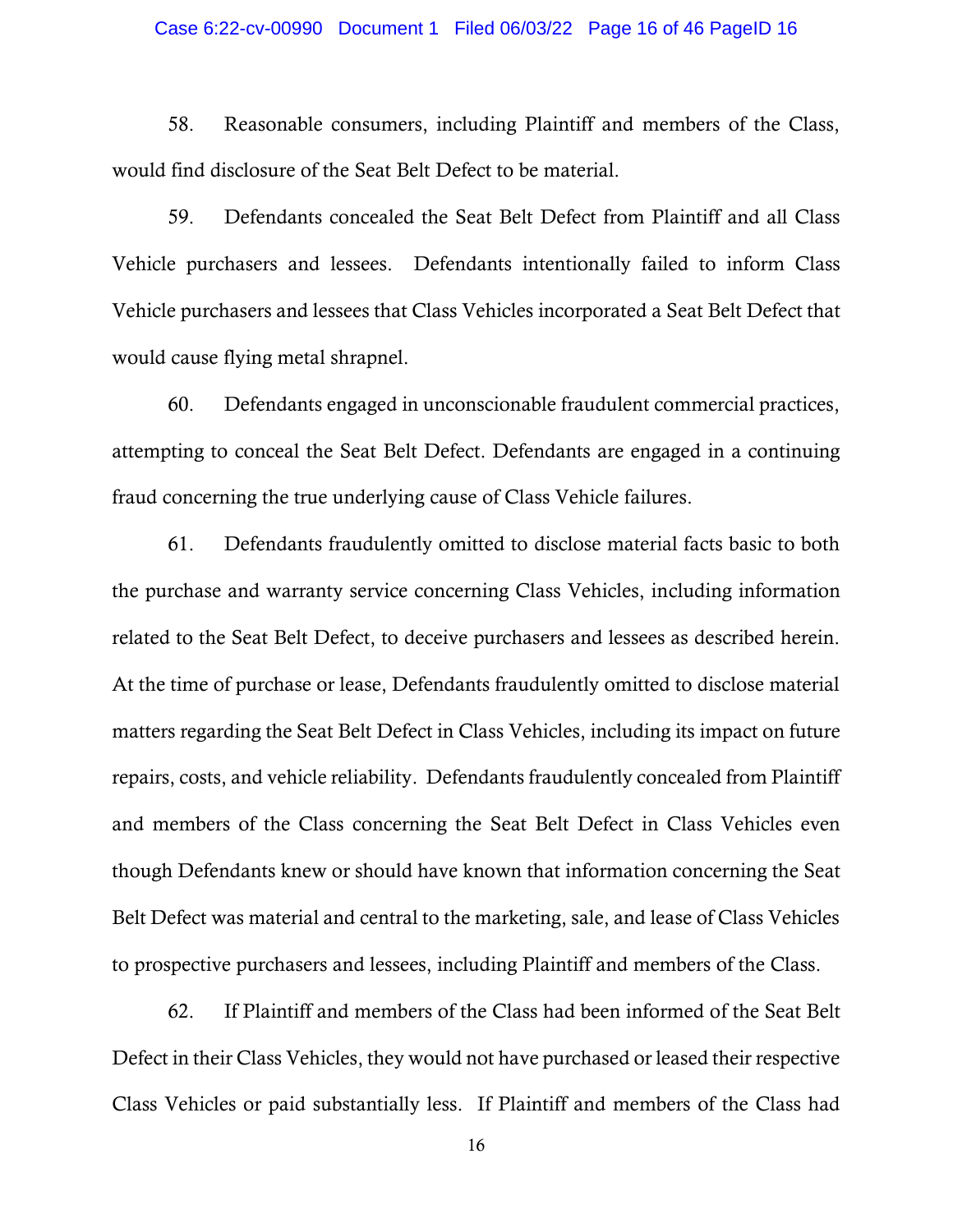#### Case 6:22-cv-00990 Document 1 Filed 06/03/22 Page 17 of 46 PageID 17

learned of the Seat Belt Defect in their respective Class Vehicles and the attendant ramifications of their respective vehicle's diminution in value, future cost of repairs, durability and care, they would not have purchased or leased the Class Vehicles since each class member believed they were purchasing or leasing vehicles without a major defect and were not fully informed of true characteristics and attributes of Class Vehicles. Defendants' conduct that violated the consumer fraud statutes alleged below deprived Plaintiffs and members of the Class of that remedy.

63. As a proximate and direct result of Defendants' unfair and deceptive trade practices, Plaintiff and members of the Class purchased or leased Class Vehicles and sustained an ascertainable loss, including, but not limited to, financial harm as described in this complaint.

### CLASS ACTION ALLEGATIONS

### A. Class Definitions

64. The proposed Nationwide Class includes all persons and entities that purchased or leased a Class Vehicle in the United States, including its territories. Plaintiffs also propose a separate State Sub-Class for Florida, which includes all persons and entities that purchased or leased a Class Vehicle in the State of Florida.

65. The Class Vehicles include: Model Year 2019–2022 Hyundai Accents, Model Year 2021–2023 Hyundai Elantras, and 2021–2022 Hyundai Elantra Hybrids. 14

<sup>&</sup>lt;sup>14</sup> Plaintiffs reserve the right to supplement or amend the Class Vehicles after conducting discovery and further investigation.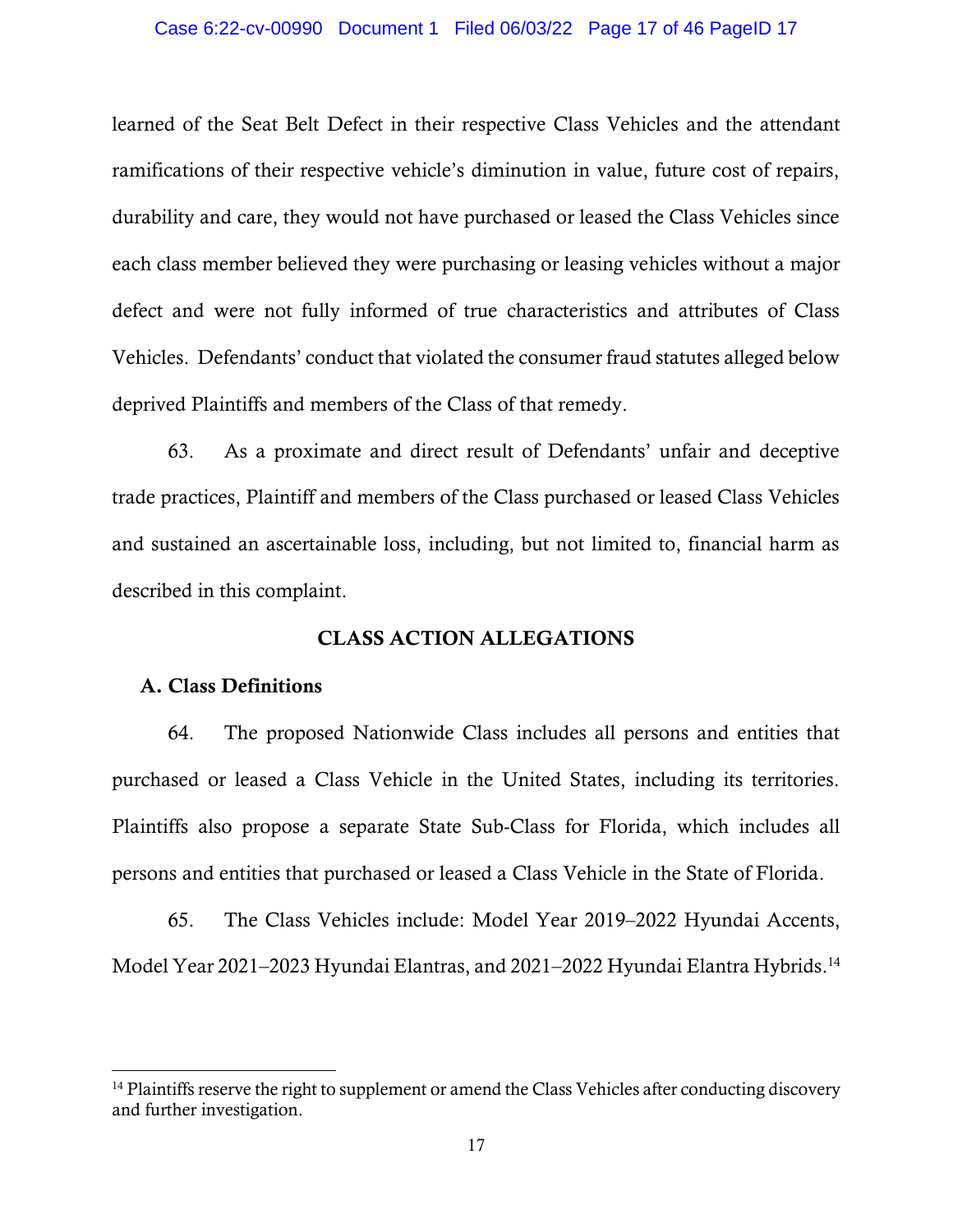#### Case 6:22-cv-00990 Document 1 Filed 06/03/22 Page 18 of 46 PageID 18

66. Excluded from the Classes are: Defendants' officers, directors and employees; Defendants' affiliates and affiliates' officers, directors, and employees; Defendants' distributors and distributors' officers, directors, and employees; and Judicial officers and their immediate family members and associated court staff assigned to this case.

67. The nature of notice to the Class is contemplated to be by direct mail upon certification of the Class or, if such notice is not practicable, by the best notice practicable under the circumstance including, inter alia, email, publication in major newspapers and/or on the internet.

68. Certification of Plaintiffs' claims for class-wide treatment is appropriate because Plaintiffs can prove the elements of their claims on a class-wide basis using the same evidence as would be used to prove those elements in individual actions alleging the same claim.

69. Plaintiffs reserve the right to revise the Class definitions based on information learned through discovery and further investigation.

### B. Class Action Requirements

70. Numerosity: Federal Rule of Civil Procedure  $23(a)(1)$ : The members of the Class are so numerous and geographically dispersed that individual joinder of all Class members is impracticable. Plaintiffs are informed and believe, based on information available regarding the nationwide sales and recalls of certain Class Vehicles, there are hundreds (if not thousands) of Class members. The precise number of Class members is unknown to Plaintiffs but may be ascertained from the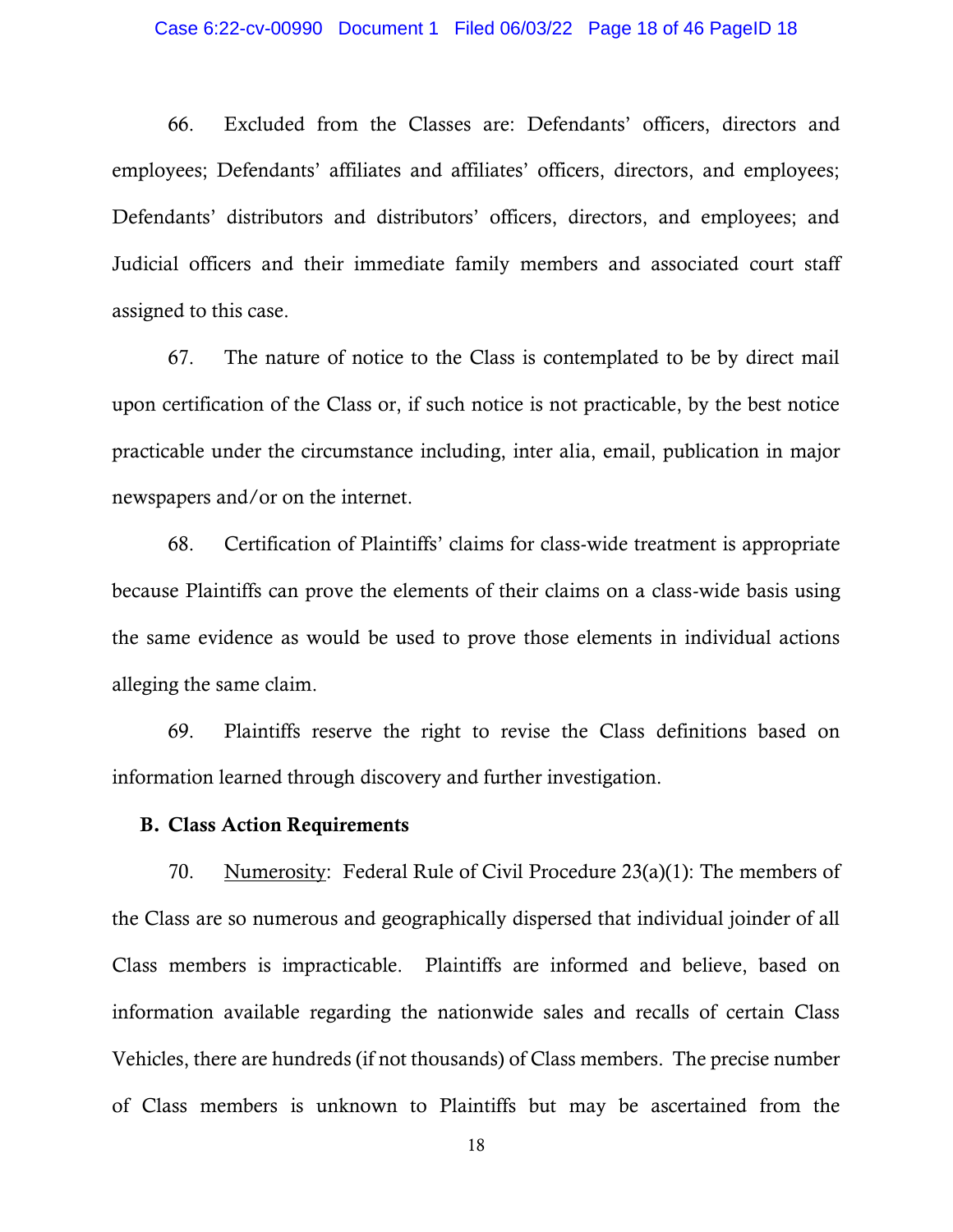### Case 6:22-cv-00990 Document 1 Filed 06/03/22 Page 19 of 46 PageID 19

Defendants' records and vehicle registration records. Class members may be notified of the pendency of this action by recognized, Court-approved notice dissemination methods, which may include U.S. Mail, electronic mail, Internet postings, and published notice.

71. Commonality and Predominance: Federal Rule of Civil Procedure  $23(a)(2)$  & (b)(3): This action involves common questions of law and fact that predominate over any questions affecting individual Class members, including, without limitation:

- a. Whether Defendants engaged in the conduct alleged herein;
- b. Whether Defendants designed, advertised, marketed, distributed, leased, sold, or otherwise placed the Class Vehicles into the stream of commerce in the United States;
- c. Whether the Class Vehicles have and were sold with the Seat Belt Defect;
- d. Whether a reasonable consumer would consider the Seat Belt Defect and its consequences to be material to the decision to purchase or lease a Class Vehicle;
- e. Whether the Seat Belt Defect constitutes a safety defect;
- f. Whether Defendants knew of the Seat Belt Defect but failed to timely disclose the problem and its consequences to Plaintiff and Class members;
- g. Whether Defendants knew or should have known about the Seat Belt Defect in the Class Vehicles before making the Class Vehicles available for purchase and use by Plaintiff and the Class;
- h. Whether Defendants omitted, concealed, or failed to disclose material facts about the Class Vehicles to Plaintiff and Class members;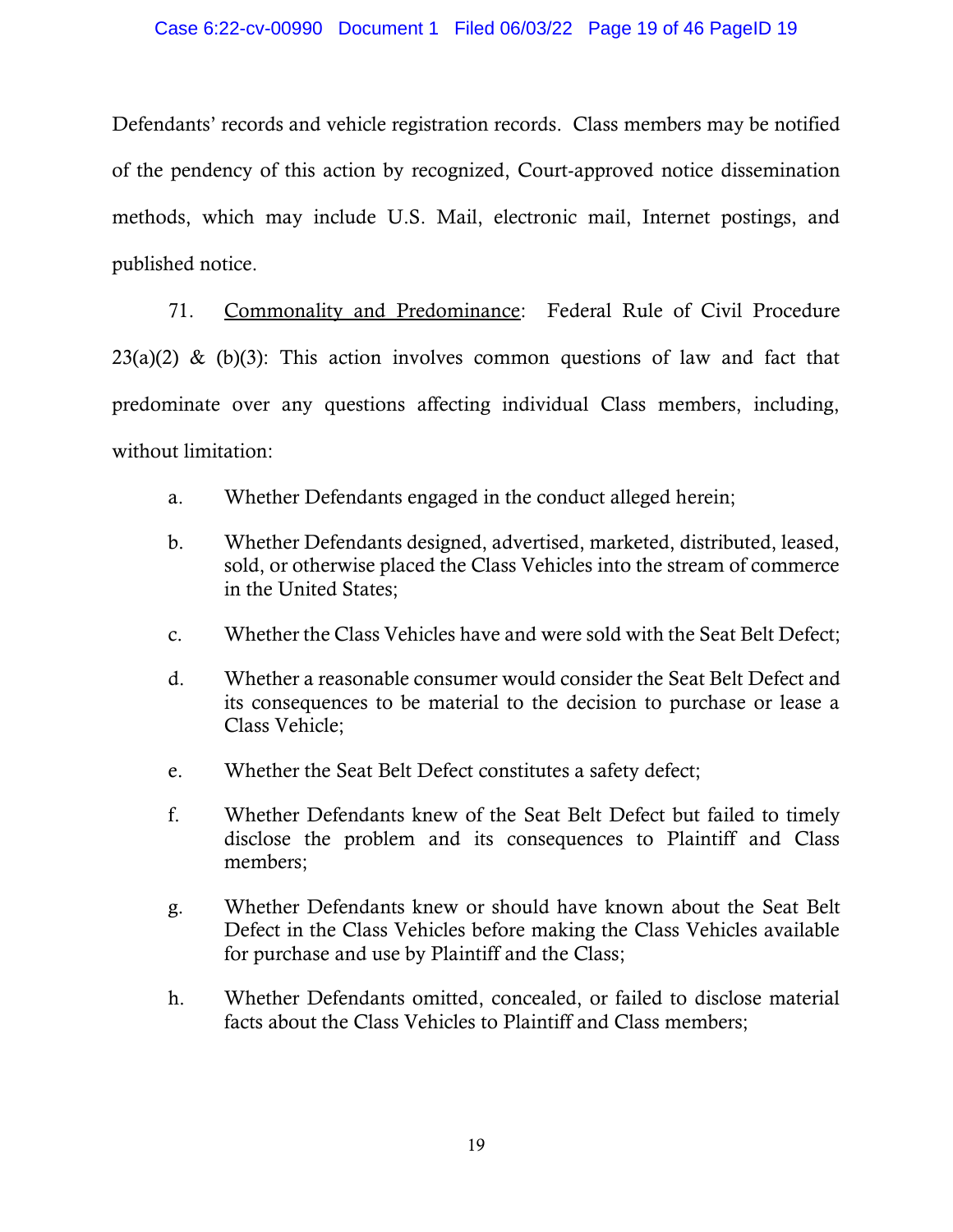- i. Whether Defendants' concealment of the true nature of the Class Vehicles would have induced a reasonable consumer to act to his or her detriment by purchasing and/or leasing the Class Vehicles;
- j. Whether Defendants have engaged in unfair and/or deceptive trade practices by selling the Class Vehicles with the Seat Belt Defect, and any related statutes asserted herein;
- k. Whether Plaintiff and Class members overpaid for their Class Vehicles;
- l. Whether Plaintiff and Class members suffered out-of-pocket losses because of the Seat Belt Defect;
- m. Whether Defendants owed a duty to Plaintiff and the Class to exercise reasonable and ordinary care in the testing, design, production, manufacture, warranting, and marketing of the Class Vehicles;
- n. Whether Defendants breached their duties to Plaintiff and the Class to exercise reasonable and ordinary care in the testing, design, production, manufacturer, warranting, and marketing of the Class Vehicles;
- o. Whether Defendants breached their duties to Plaintiff and the Class by failing to promptly withdraw the Class Vehicles from the marketplace or take other appropriate remedial action;
- p. Whether the Class Vehicles failed to perform in accordance with the reasonable expectations of ordinary consumers such as Plaintiff and the Class;
- q. Whether Defendants' Class Vehicles fail to perform as advertised or warranted;
- r. Whether Plaintiff and Class members are entitled to damages and other monetary relief and, if so, in what amount; and
- s. Whether Plaintiff and the Class are entitled to treble damages and/or punitive damages or other relief.

72. Typicality: Federal Rule of Civil Procedure 23(a)(3): Plaintiffs' claims are typical of the claims of the Class members whom they seek to represent because Plaintiffs and each Class member purchased a Class Vehicle and were similarly injured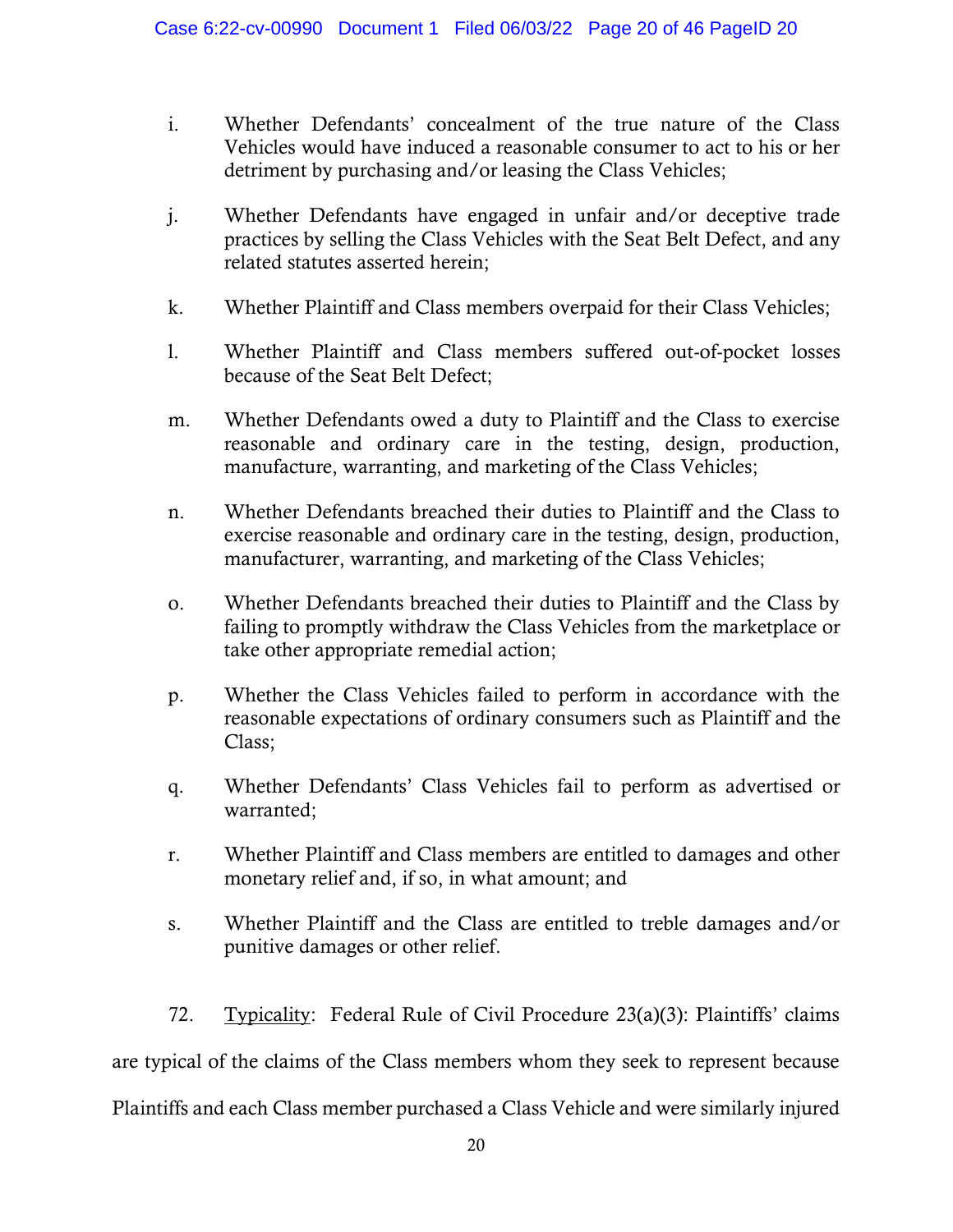#### Case 6:22-cv-00990 Document 1 Filed 06/03/22 Page 21 of 46 PageID 21

by Defendants' wrongful conduct as described herein. Plaintiff and the Class members suffered damages as a direct, proximate result of the same wrongful practices by Defendants. Plaintiffs' claims arise from the same practices and courses of conduct that give rise to the claims of the other Class members. Plaintiffs' claims are based on the same legal theories as the claims of the Class members.

73. Adequacy: Federal Rule of Civil Procedure  $23(a)(4)$ : Plaintiffs' and their counsel are adequate because their interests do not conflict with the interests of the Class members they seek to represent. Plaintiffs have retained counsel competent and experienced in complex class action litigation, and Plaintiffs intend to prosecute this action vigorously. Plaintiffs and their counsel will fairly and adequately protect the Class members' interests.

74. Superiority: Federal Rule of Civil Procedure 23(b)(3): A class action is superior to any other available means for the fair and efficient adjudication of this controversy and no unusual difficulties are likely to be encountered in the management of this class action. The damages or other financial detriment suffered by Plaintiffs and Class members are relatively small compared to the burden and expense that would be required to individually litigate their claims against Defendants, so it would be impracticable for Class members to individually seek redress for Defendants' wrongful conduct. Even if Class members could afford individual litigation, the court system could not. Individualized litigation creates a potential for inconsistent or contradictory judgments and increases the delay and expense to all parties and the court system. By contrast, the class action device presents far fewer management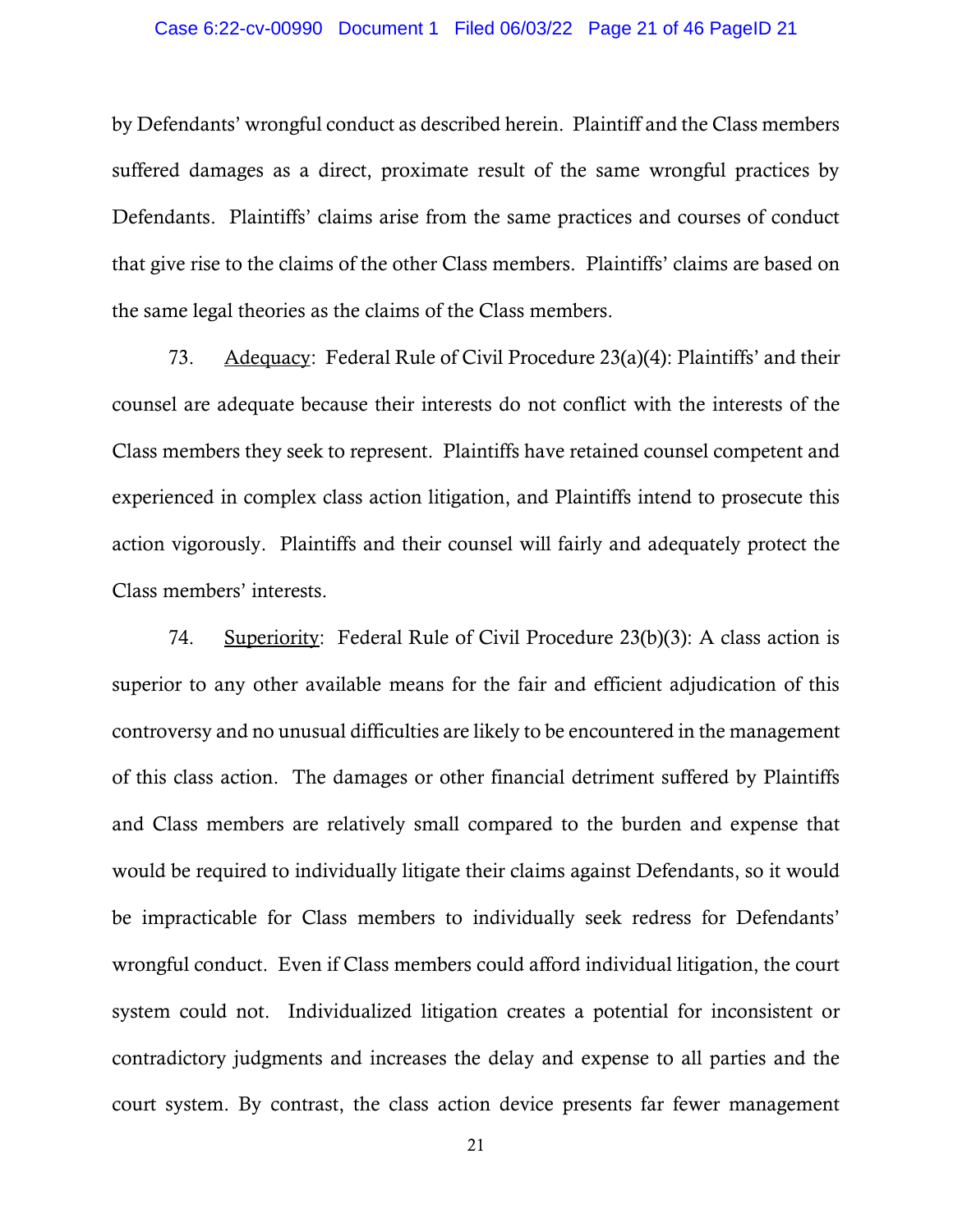difficulties and provides the benefits of single adjudication, economy of scale, and comprehensive supervision by a single court. On information and belief, Class members can be readily identified and notified based on, *inter alia*, Defendants' vehicle identification numbers, warranty claims, registration records, and database of complaints.

### TOLLING OF THE STATUTE OF LIMITATIONS

75. Defendants have known of the Seat Belt Defect based on pre-production testing, pre-production design failure mode analysis, and production design failure mode analysis, aggregate warranty, consumer complaints to dealers and online, and testing performed in response to consumer complaints. Defendants were aware (or should have been aware) of the Seat Belt Defect in the Class Vehicles.

76. Despite this knowledge, Defendants did not disclose the seriousness of the issue and, in fact, concealed the prevalence of the problem. In so doing, Defendants have failed to warn consumers, initiate timely recalls, or inform NHTSA, as Hyundai is obligated to do.

77. Defendants had a duty to disclose the Seat Belt Defect to consumers and NHTSA. Contrary to this duty, Hyundai concealed the Seat Belt Defect by continuing to distribute, sell, and/or lease the Class Vehicles to Plaintiff and the Class members; to advertise the safety of the Class Vehicles; and to fail to notify regulators or the Plaintiff and the Class members about the truth about the Class Vehicles.

78. Because of the highly technical nature of the Seat Belt Defect, Plaintiff and Class members could not independently discover it using reasonable diligence.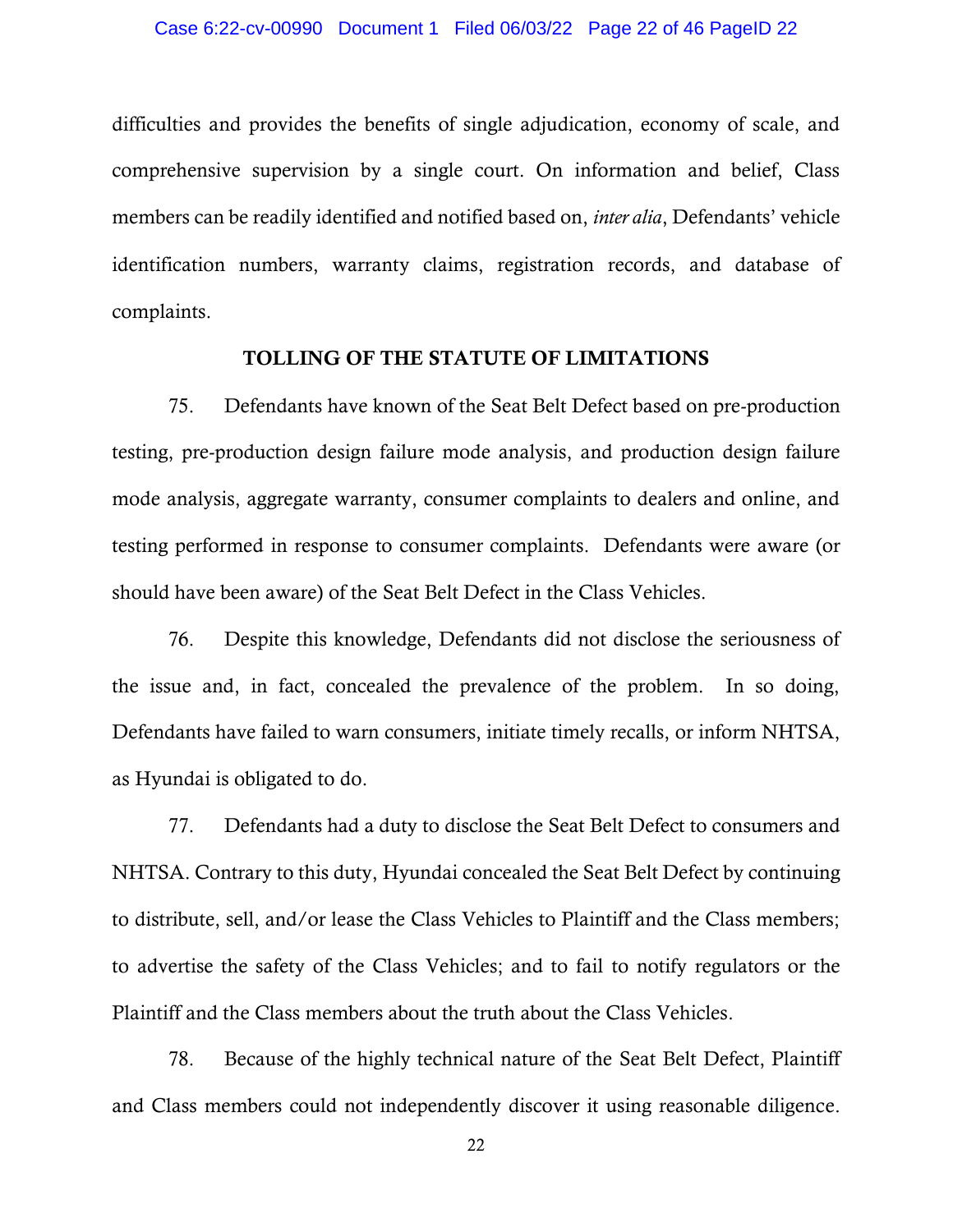Before the retention of counsel and without third-party experts, Plaintiff and Class members lack the necessary expertise to understand the Seat Belt Defect.

79. Accordingly: (1) Defendants' fraudulent concealment tolls the statute of limitations; (2) Defendants are estopped from relying on the statute of limitations; and (3) the statute of limitations is tolled by the discovery rule.

### CAUSES OF ACTION

# COUNT I Breach of Express Warranty *Fla. Stat. § 672.313* (on Behalf of the Nationwide Class and the Florida Sub-Class)

80. Plaintiff and the Class reallege and incorporate by reference paragraphs 1–79 as though fully set forth herein.

81. Defendants are and were at all relevant times with respect to motor vehicles were "merchants" and/or "sellers" as defined by Fla. Stat. § 672.104(1) and Fla. Stat. § 672.103(1)(d). Plaintiff and the Class were "buyers" as defined by Fla. Stat. § 672.103(1)(a).

82. The Class Vehicles are and were at all relevant times "goods" within the meaning of Fla. Stat. § 672.105(1).

83. Defendants provided Plaintiff and the Class with one or more express warranties in connection with the purchase or lease of the Class Vehicles. Under the warranties provided to Plaintiff and the Class, Defendants promised to repair or replace covered defective components, at no cost to owners and lessees of the Class Vehicles. As alleged herein, Defendants breached these warranties.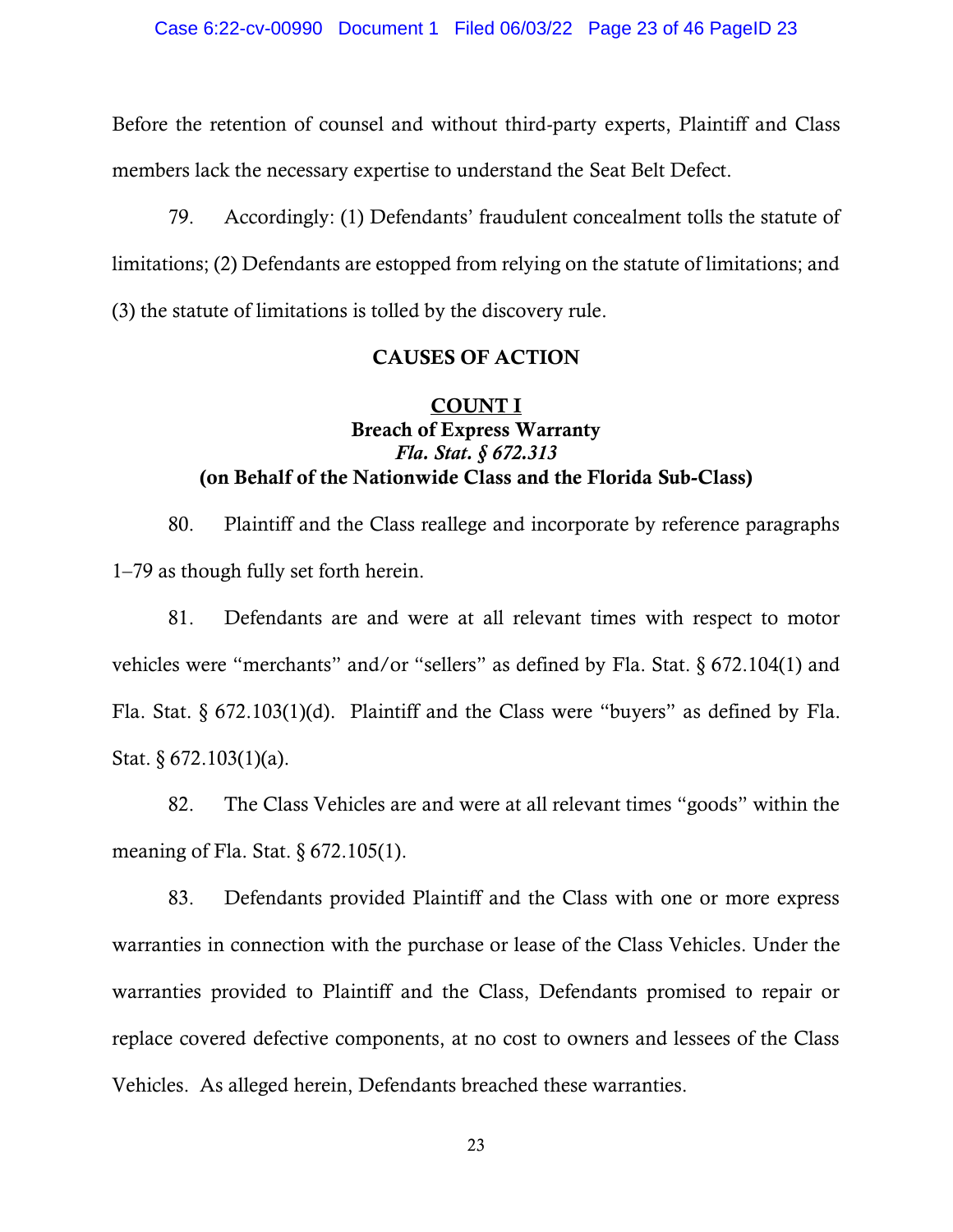#### Case 6:22-cv-00990 Document 1 Filed 06/03/22 Page 24 of 46 PageID 24

84. Defendants marketed the Class Vehicles as high quality, reliable, and safe vehicles, and that Defendants would stand behind the quality of their products and promptly repair any defects. These statements helped conceal the existence of the Seat Belt Defect and its corresponding safety risk from Plaintiff and the Class.

85. Plaintiff and the class have had sufficient dealings with Defendants or their agents and authorized dealerships to establish privity of contract between Defendants and Plaintiffs. Nonetheless, privity is not required here because Plaintiff and each member of the Class are intended third-party beneficiaries of contracts between Defendants and their dealers. The dealers were not intended to be the ultimate users of the Class Vehicles and have no rights under the warranty agreements provided with the Class Vehicles; the warranty agreements were designed for and intended to benefit purchasers and lessees of the Class Vehicles only.

86. Defendants' affirmation of fact and promise in Defendants' marketing and signage became part of the basis of the bargain between Defendants and Plaintiff and Class members, thereby creating express warranties that the services would conform to Defendants' affirmation of fact, representations, promise, and description.

87. Defendants breached these warranties by selling and leasing Class Vehicles with the Seat Belt Defect, requiring repair or replacement.

88. Because of the Seat Belt Defect, the Class Vehicles are not reliable, and owners of these vehicles have lost confidence in the ability of Class Vehicles to perform the function of safe reliable transportation. Indeed, Hyundai has explicitly informed owners that it is unsafe to drive their Class Vehicles.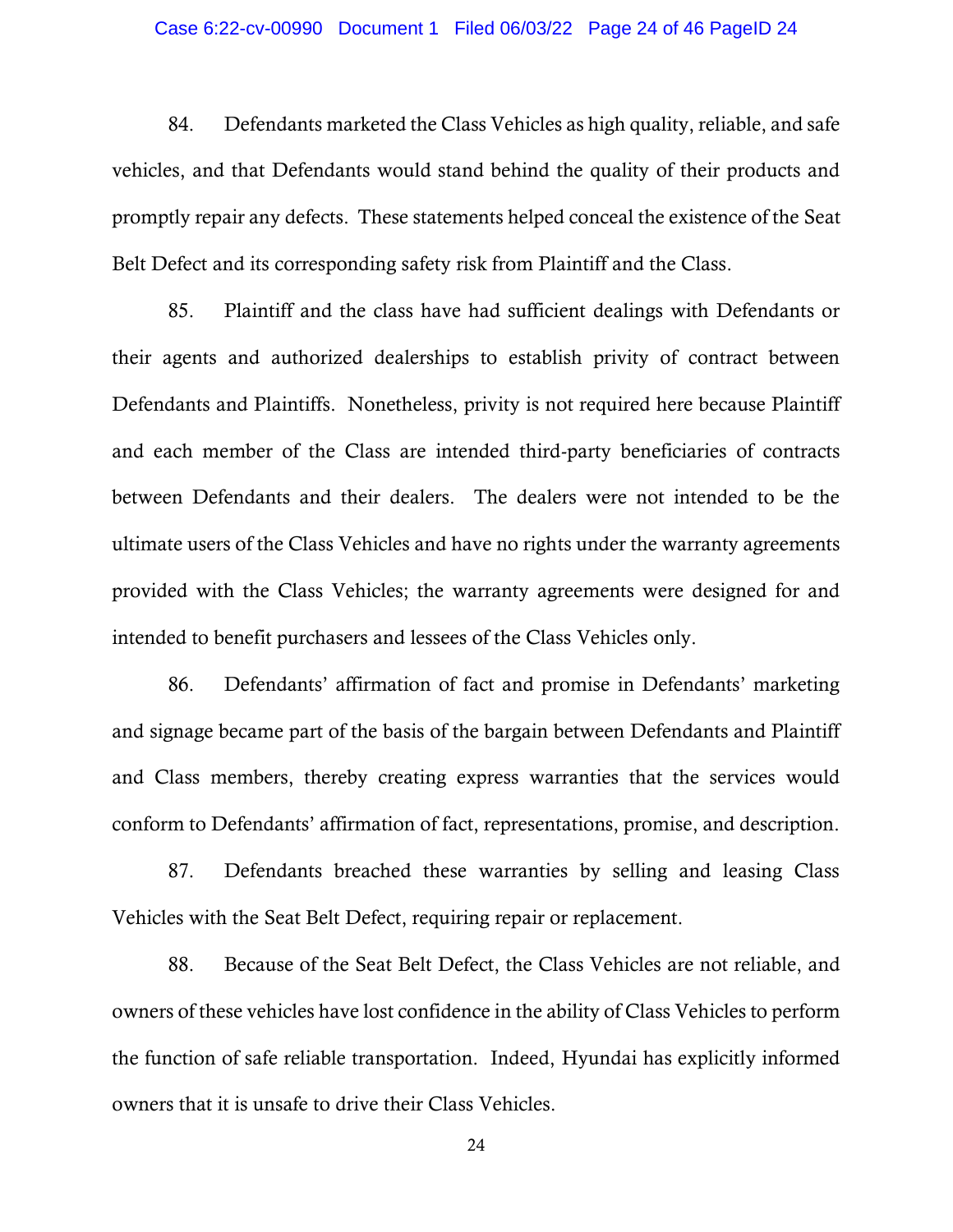### Case 6:22-cv-00990 Document 1 Filed 06/03/22 Page 25 of 46 PageID 25

89. As a direct and proximate cause of Defendants' breach, Plaintiff and Class members bought or leased Class Vehicles they otherwise would not have, overpaid for their vehicles, did not receive the benefit of their bargain, and their Class Vehicles suffered a diminution in value. Plaintiffs and Class members also incurred and will continue to incur costs related to the diagnosis and repair of the Seat Belt Defect.

90. Defendants' attempt to disclaim or limit these express warranties vis-àvis consumers are unconscionable and unenforceable under the circumstances. Specifically, Defendants' warranty limitations are unenforceable because Defendants knowingly sold a defective product without informing consumers about the Seat Belt Defect.

91. The time limits in Defendants' warranties were also unconscionable and inadequate to protect Plaintiff and Class members. Among other things, Plaintiff and Class members had no meaningful choice in determining these time limitations, the terms of which unreasonably favored Defendants. A gross disparity in formation and bargaining power existed between Defendants and Plaintiff and Class members, and Defendants knew or should have known that the Class Vehicles were defective at the time of sale or lease and that the Seat Belt Defect posed a safety risk.

92. Defendants were provided notice of the Seat Belt Defect through their own testing, and by numerous consumer complaints made to their authorized dealers nationwide, complaints to NHTSA. Affording Defendants a reasonable opportunity to cure their breach of written warranties would be unnecessary and futile here because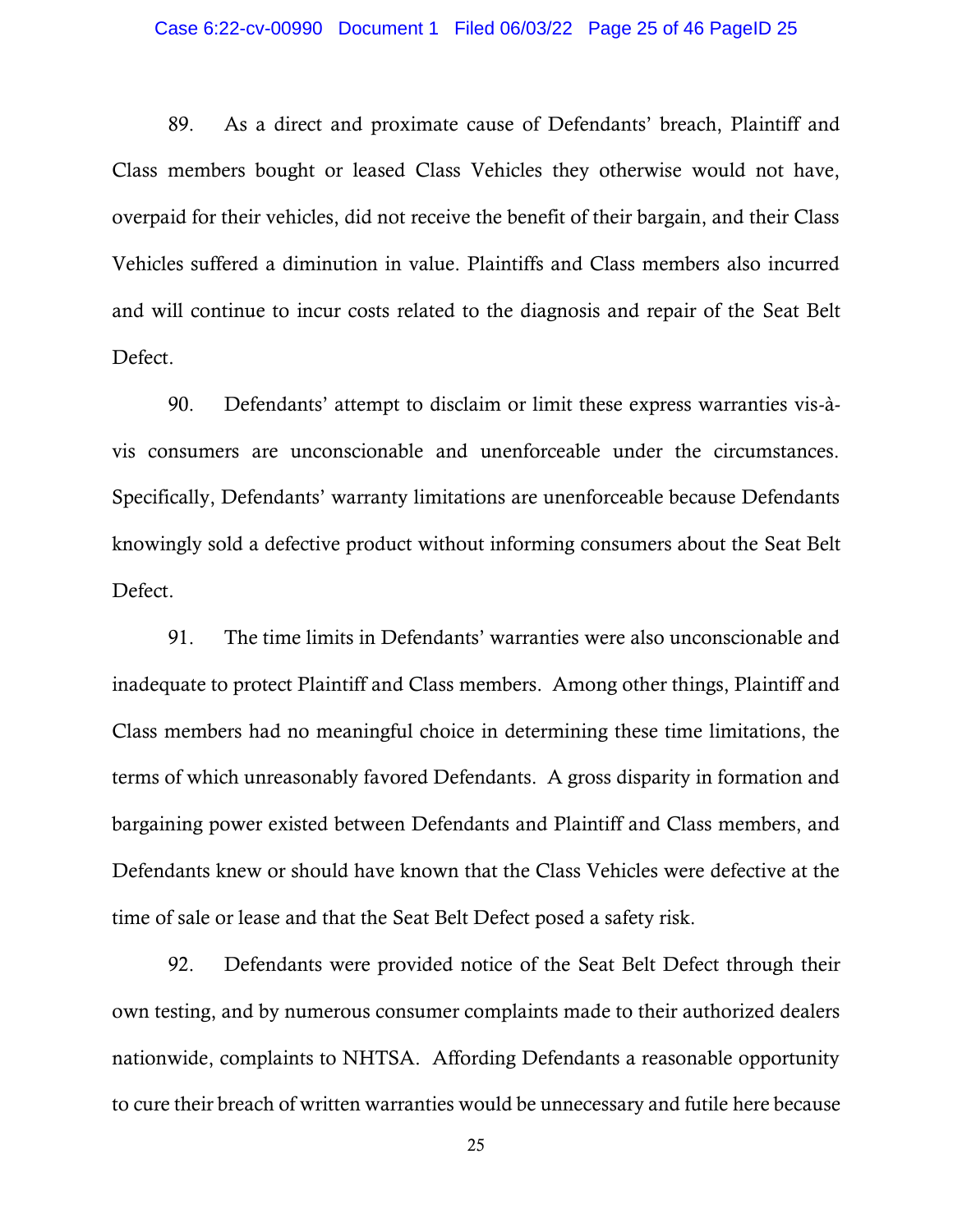### Case 6:22-cv-00990 Document 1 Filed 06/03/22 Page 26 of 46 PageID 26

Defendants have known of and concealed the Seat Belt Defect and have failed to provide a suitable repair or replacement free of charge within a reasonable time.

93. Affording Defendants an opportunity to cure their breach of the warranties would be unnecessary and futile here. At the time of sale or lease of each Class Vehicle, Defendants knew, should have known, or were reckless in not knowing of their misrepresentations and omissions concerning the Class Vehicles' inability to perform as warranted, but nonetheless failed to rectify the situation and/or disclose the defective design. Under the circumstances, the remedies available under any informal settlement procedure would be inadequate and any requirement that Plaintiffs resort to an informal dispute resolution procedure and/or afford Defendants a reasonable opportunity to cure their breach of warranties is excused and thereby deemed satisfied.

94. Plaintiff and Class members complied with all obligations under the warranties, or otherwise are excused from performance of such obligations because of Defendants' conduct alleged herein.

95. As a direct and proximate result of Defendants' breach of express warranties, Plaintiff and the Class have been damaged in an amount to be determined at trial.

96. Plaintiff and members of the Class assert, as additional and/or alternative remedies, the revocation of acceptance of the goods and the return to Plaintiff and the Class of the purchase or lease price of all Class Vehicles currently owned or leased, and for such other incidental and consequential damages as allowed.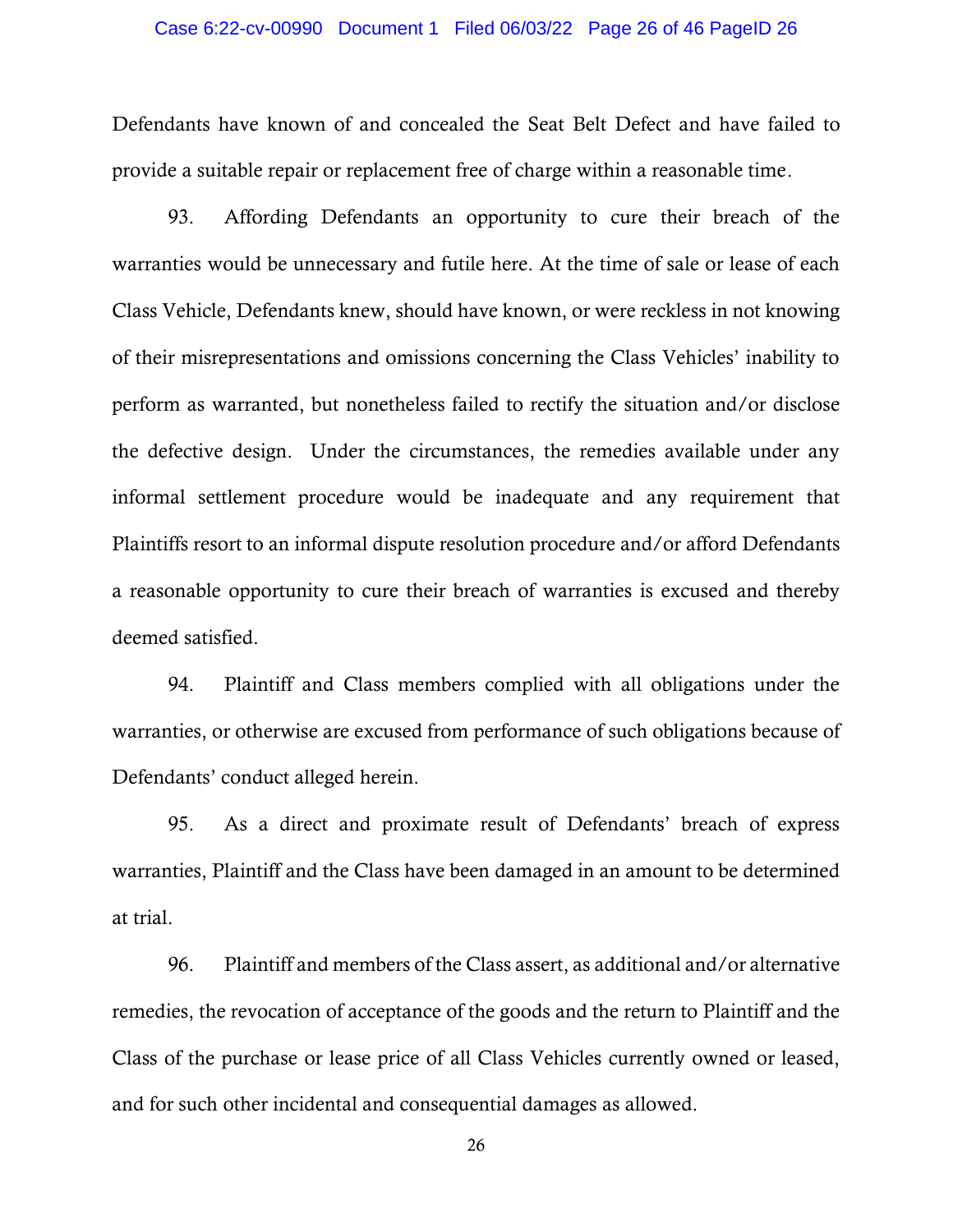# COUNT II Breach of Implied Warranty of Merchantability *Fla. Stat. § 672.314* (on Behalf of the Nationwide Class and the Florida Sub-Class)

97. Plaintiff and the Class reallege and incorporate by reference paragraphs 1–79 as though fully set forth herein.

98. Defendants are and were at all relevant times with respect to motor vehicles were "merchants" and/or "sellers" as defined by Fla. Stat. § 672.104(1) and Fla. Stat. § 672.103(1)(d). Plaintiff and the Class were "buyers" as defined by Fla. Stat. § 672.103(1)(a).

99. The Class Vehicles are and were at all relevant times "goods" within the meaning of Fla. Stat. § 672.105(1).

100. Plaintiff and the Class purchased or leased the Class Vehicles from Defendants by and through Defendants' authorized agents for retail sales, or were otherwise expected to be the eventual purchasers of the Class Vehicles when bought from a third party.

101. At all relevant times, Defendants were the manufacturers, distributors, warrantors and/or sellers of Class Vehicles. Defendants knew or had reason to know of the specific use for which the Class Vehicles were purchased or leased.

102. The Class Vehicles with the Seat Belt Defect were not "merchantable" at the time of sale as they were not of "fair average quality within the[ir] description" or "fit for the ordinary purposes for which such goods are used" as is implied by law pursuant to Fla. Stat.  $\S 672.314(2)(b)$  and (c).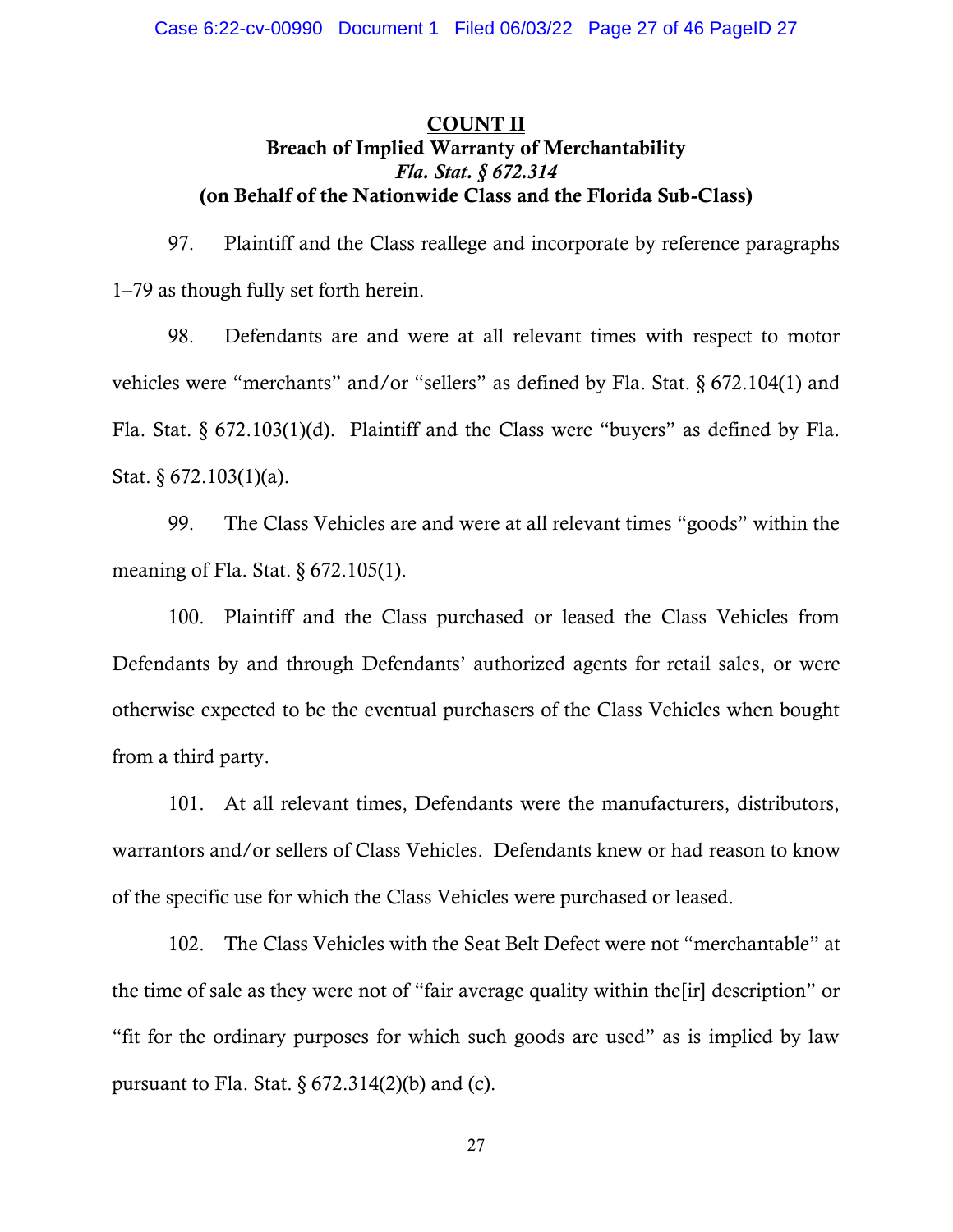#### Case 6:22-cv-00990 Document 1 Filed 06/03/22 Page 28 of 46 PageID 28

103. The Class Vehicles, when sold or leased and at all times thereafter, were not in merchantable condition and were and are not fit for the ordinary purpose of providing safe and reliable transportation. The Class Vehicles contain an inherent defect—the Seat Belt Defect —at the time of sale or lease and thereafter and present an undisclosed safety risk to drivers and occupants.

104. Defendants were provided notice of the Seat Belt Defect through their own testing, and by numerous consumer complaints made to their authorized dealers nationwide and complaints to NHTSA. Plaintiff and the Class have been excused from performance of any warranty obligations as a result of Defendants' conduct described herein.

105. Affording Defendants an opportunity to cure their breach of the warranties would be unnecessary and futile here. At the time of sale or lease of each Class Vehicle, Defendants knew, should have known, or were reckless in not knowing of their misrepresentations and omissions concerning the Class Vehicles' inability to perform as warranted, but nonetheless failed to rectify the situation and/or disclose the defective design. Defendants cannot disclaim their implied warranty as they knowingly sold or leased a defective product.

106. Any attempt by Defendants to disclaim or limit the implied warranty of merchantability vis-à-vis consumers is unconscionable and unenforceable here. Specifically, any limitation on Defendants' warranty is unenforceable because they knowingly sold or leased a defective product without informing consumers about the Seat Belt Defect. Any applicable time limits contained in Defendants' warranty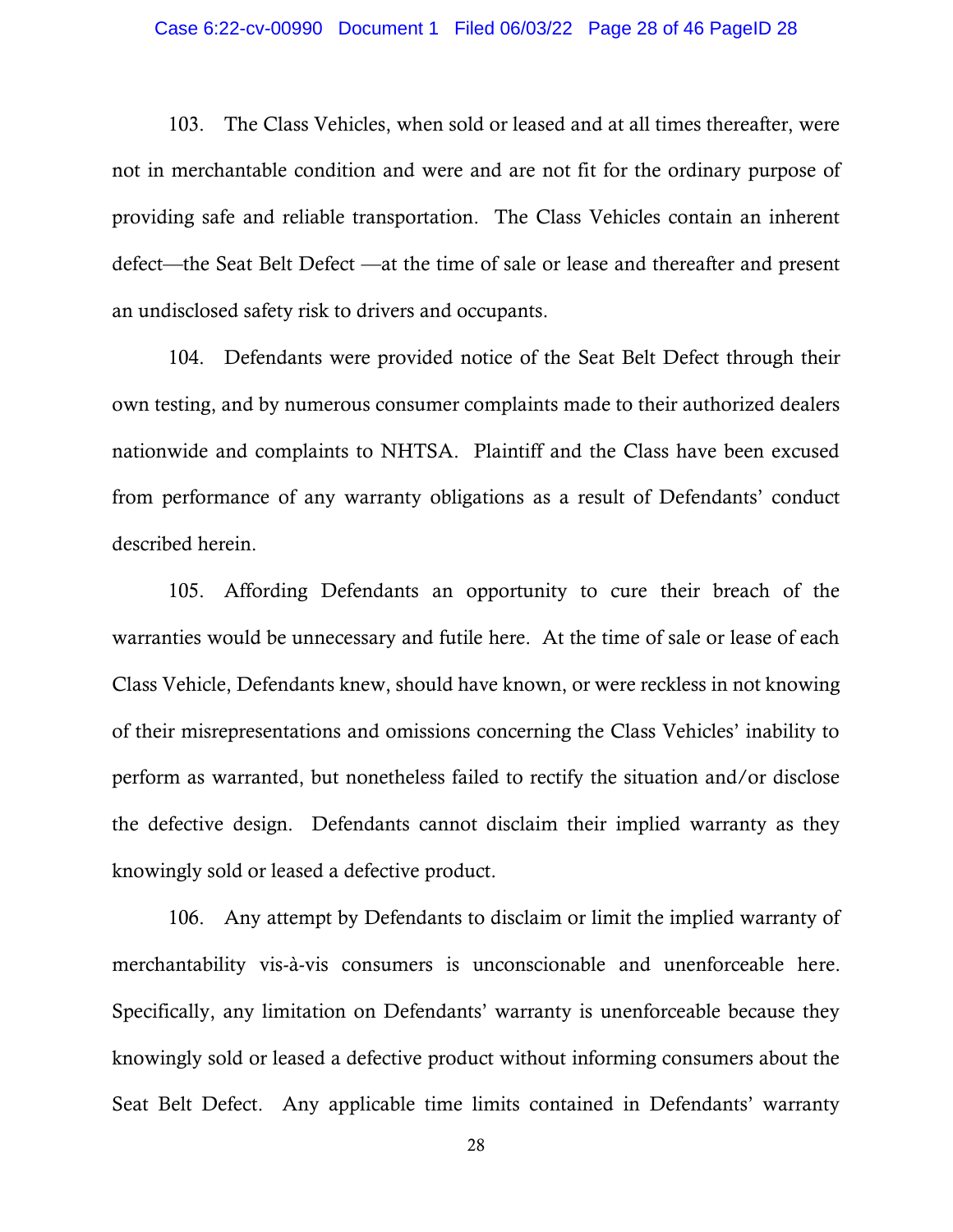periods were also unconscionable and inadequate to protect Plaintiff and the Class. Among other things, Plaintiff and the Class did not determine these limitations, the terms of which unreasonably favored Defendants. A gross disparity in bargaining power existed between Defendants and the Class, and Defendants knew or should have known that the Class Vehicles were defective at the time of sale or lease and that the Seat Belt Defect posed a safety risk.

107. As a direct and proximate result of Defendants' breach of the implied warranty of merchantability, Plaintiff and the Class have suffered economic loss in an amount to be proven at trial.

# COUNT III Negligent Misrepresentation (on Behalf of the Nationwide Class and Florida Sub-Class)

108. Plaintiff and the Class reallege and incorporate by reference paragraphs 1–79 as though fully set forth herein.

109. Defendants owed a duty to disclose the Seat Belt Defect and its corresponding safety risk to Plaintiff and Class members because Defendants knew or should have known of the Seat Belt Defect and the risks associated with the manifestation of the Seat Belt Defect. Defendants also made partial disclosures regarding the safety of the Class Vehicles while Defendants either knew or should have known that the Class Vehicles possessed the Seat Belt Defect and failed to disclose its existence and its corresponding safety hazard.

110. Defendants negligently misrepresented and omitted material facts, in owners' manuals, maintenance schedules, or elsewhere, concerning the standard,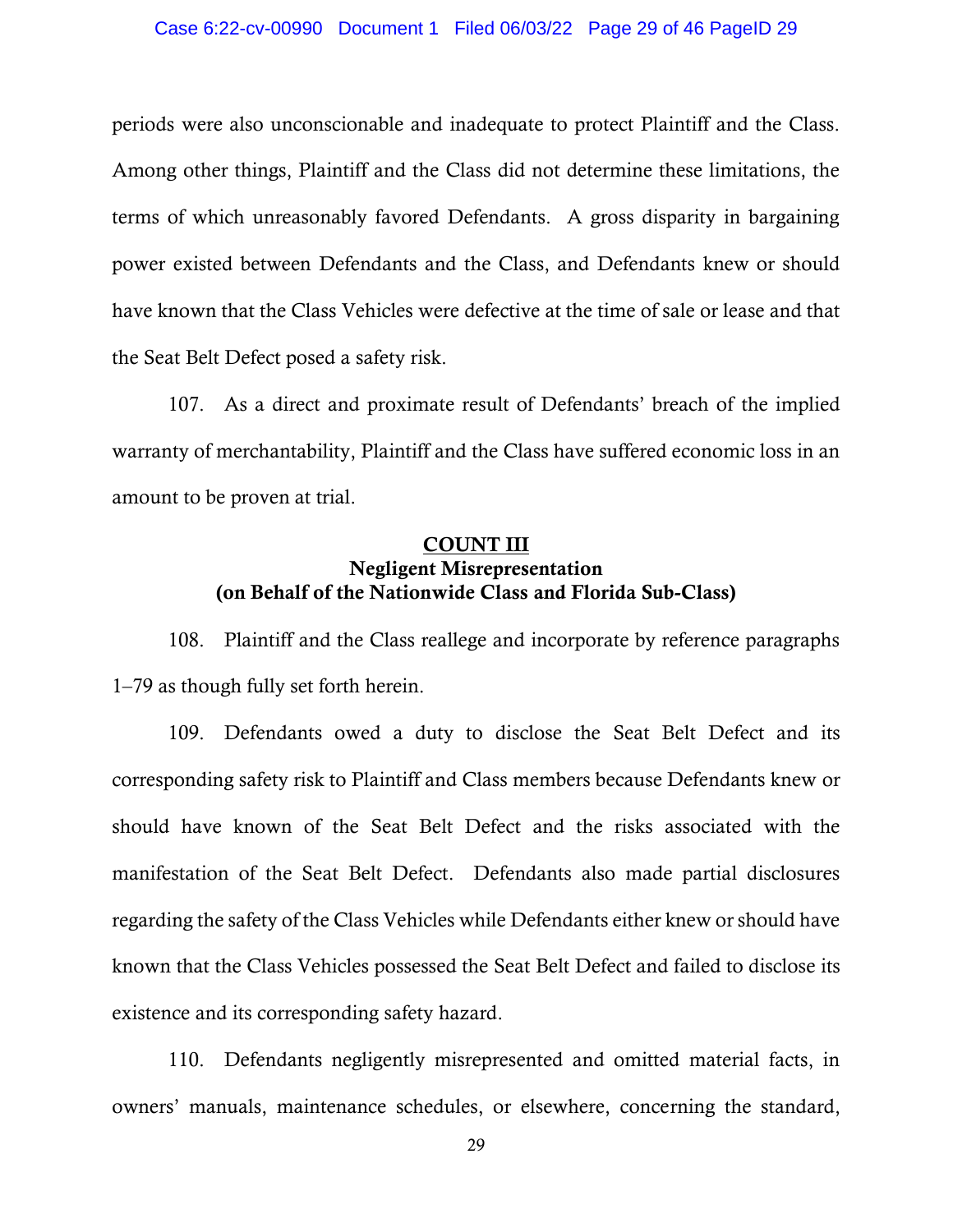quality, or grade of the Class Vehicles and the existence of the Seat Belt Defect exposing drivers and occupants to safety risks. Defendants misrepresented that they would remedy any defects under the express warranties but limited their coverage to mechanical defects. As a direct result of Defendants' negligent conduct, Plaintiffs and Class members have suffered actual damages.

111. The Seat Belt Defect is material because it presents a safety risk and places the driver and occupants at risk of serious injury or death. When the Seat Belt Defect manifests, the driver may be impaled by flying metal shards or fragments that may result in death and/or serious bodily injury to the occupants. No reasonable consumer expects a vehicle to contain a defect in design, such as the Seat Belt Defect, that can cause severe injury or death with no warning or time to take preventative measures.

112. Plaintiff and Class members would not have purchased the Class Vehicles but for Defendants' negligent omissions of material facts regarding the nature and quality of the Class Vehicles and existence of the Seat Belt Defect and corresponding safety risk, or would have paid less for the Class Vehicles. Plaintiff and Class members justifiably relied upon Defendants' negligent false representations and omissions of material facts.

113. As a direct and proximate result of Defendants' negligent false representations and omissions of material facts regarding the standard, quality or grade of the Class Vehicles with the Seat Belt Defect, Plaintiff and Class members have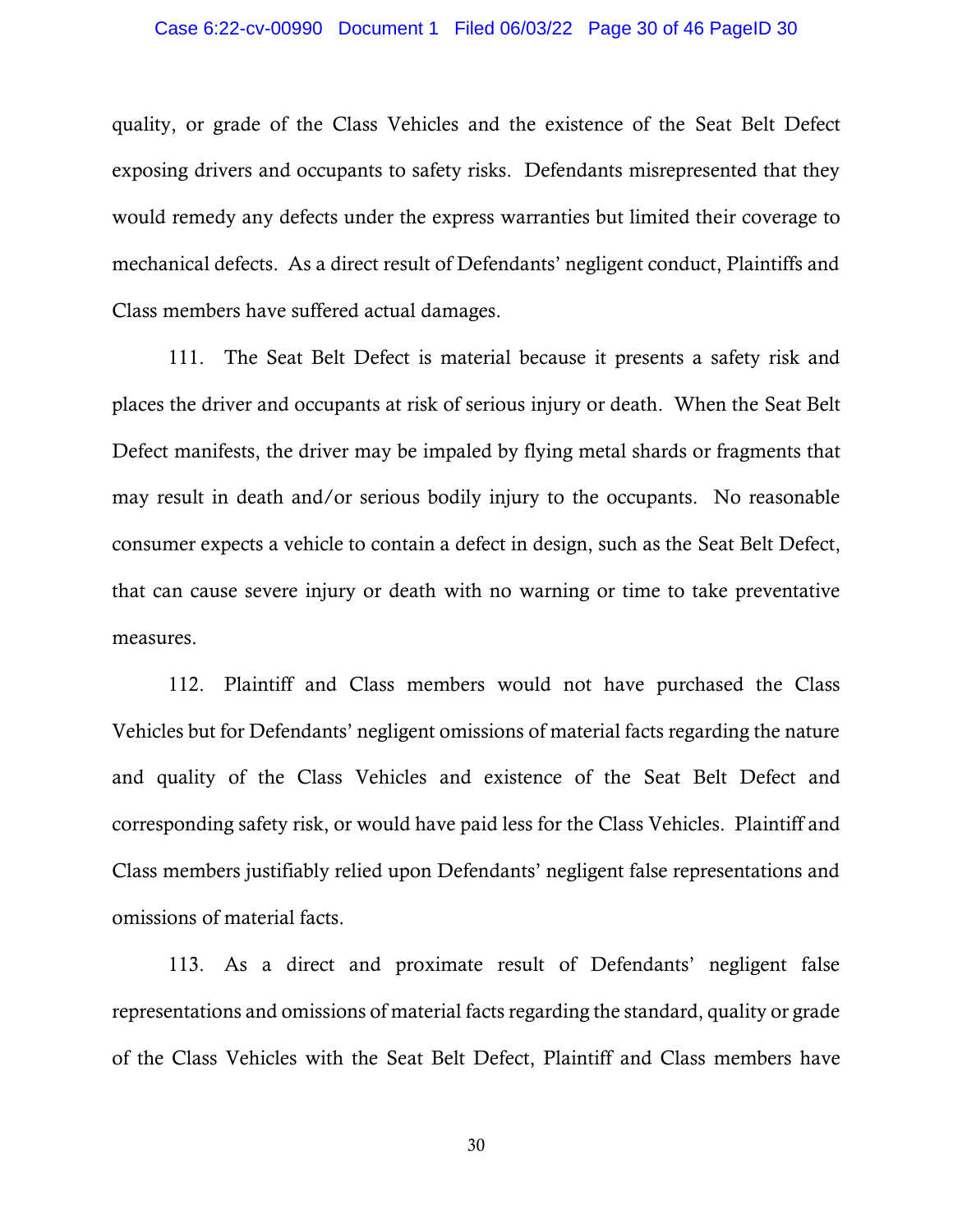suffered an ascertainable loss and actual damages in an amount to be determined at trial.

# COUNT IV Violation of the Magnuson-Moss Warranty Act 15 U.S.C. § 2301, *et seq.* (on Behalf of the Nationwide Class and Florida Sub-Class)

114. Plaintiff and the Class reallege and incorporate by reference paragraphs 1–79 as though fully set forth herein.

115. This Court has jurisdiction over claims brought under 15 U.S.C. § 2301 by virtue of 28 U.S.C. § 1332.

116. Plaintiff and Class members are "consumers" within the meaning of the Magnuson-Moss Warranty Act, 15 U.S.C. § 2301(3) as they are persons entitled under applicable state law to enforce against the warrantor the obligations of its implied warranties. 15 U.S.C.  $\S 2301(d)(1)$  provides a cause of action for any consumer who is damaged by the failure of a warrantor to comply with a warranty.

117. Defendants are "suppliers" and "warrantors" within the meaning of 15 U.S.C.  $\S$ § 2301(4)–(5).

118. The Class Vehicles are "consumer products" within the meaning of 15 U.S.C. § 2301(1).

119. Defendants provided Plaintiff and the other Class members with a written warranty in connection with the purchase or lease of their vehicles that is a "written warranty" within the meaning of the Magnuson-Moss Warranty Act, 15 U.S.C. § 2301(6). As part of these written warranties, Defendants warranted that the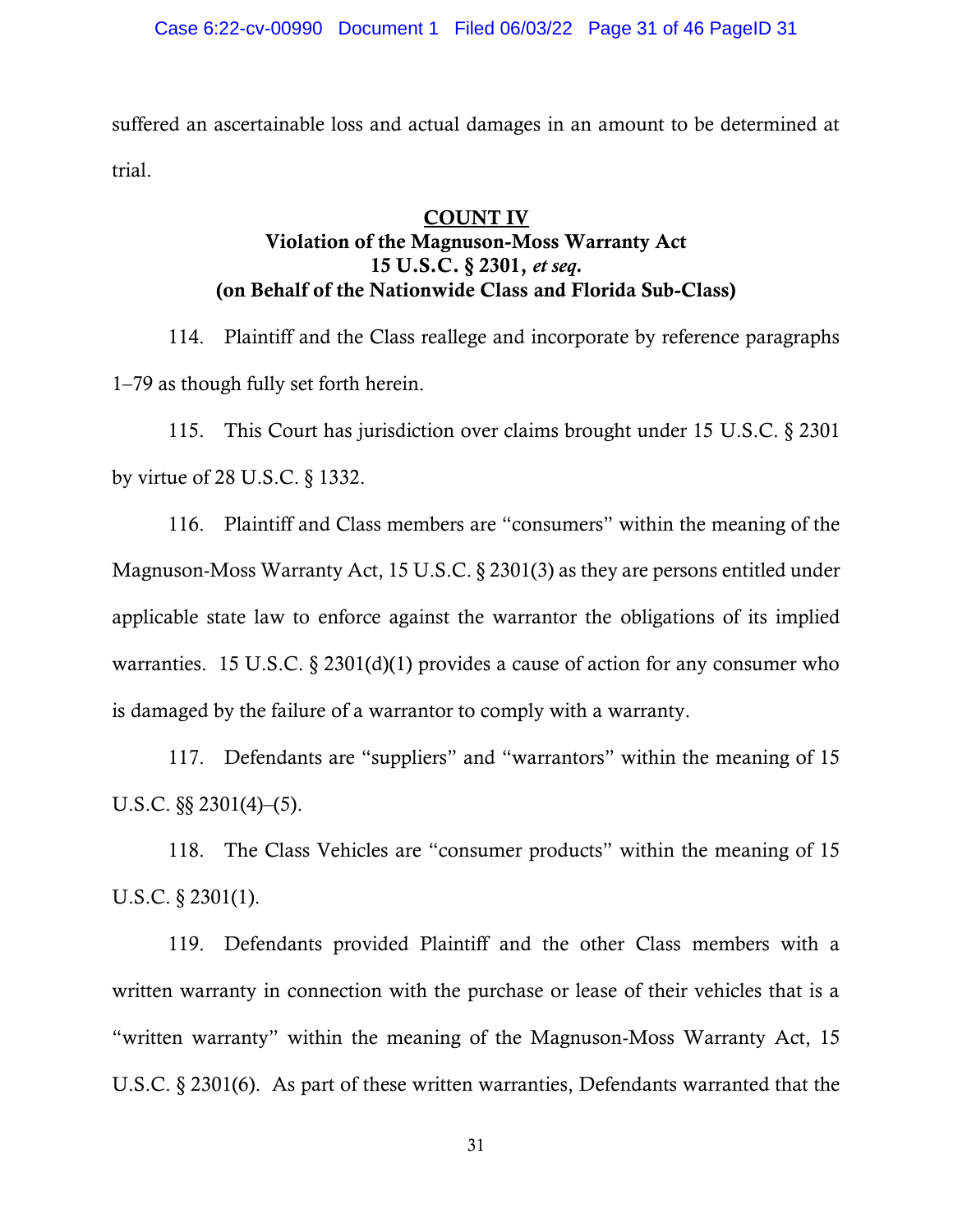### Case 6:22-cv-00990 Document 1 Filed 06/03/22 Page 32 of 46 PageID 32

Class Vehicles were defect-free and/or would meet a specified level of performance over a specified period of time that formed the basis of a bargain between Defendants and Plaintiffs and the other Class members.

120. Defendants provided Plaintiff and the other Class members with an implied warranty in connection with the purchase or lease of their vehicles that is an "implied warranty" within the meaning of the Magnuson-Moss Warranty Act, 15 U.S.C. § 2301(7). As part of the implied warranty, Defendants warranted that the Class Vehicles were fit for their ordinary purpose as safe passenger motor vehicles, would pass without objection in the trade as designed, manufactured, and marketed, and were adequately contained, packaged, and labeled.

121. Defendants breached these warranties, as described in more detail above, and are therefore liable to Plaintiff and the Class pursuant to 15 U.S.C. § 2310(d)(1). Without limitation, the Class Vehicles share a common design defect in that they contain a defective seat belt system that could cause pieces of metal to be propelled across the cabin of the vehicle and cause serious injury and/or death to the vehicle's operators or passengers.

122. Any efforts to limit the warranties in a manner that would exclude coverage of the Class Vehicles is unconscionable, and any such effort to disclaim, or otherwise limit, liability for the Class Vehicles is null and void. Any limitations on the warranties is procedurally unconscionable. There was unequal bargaining power between Defendants and Plaintiff and the other Class members. Any limitations on the warranties is substantively unconscionable. Defendants knew that the Class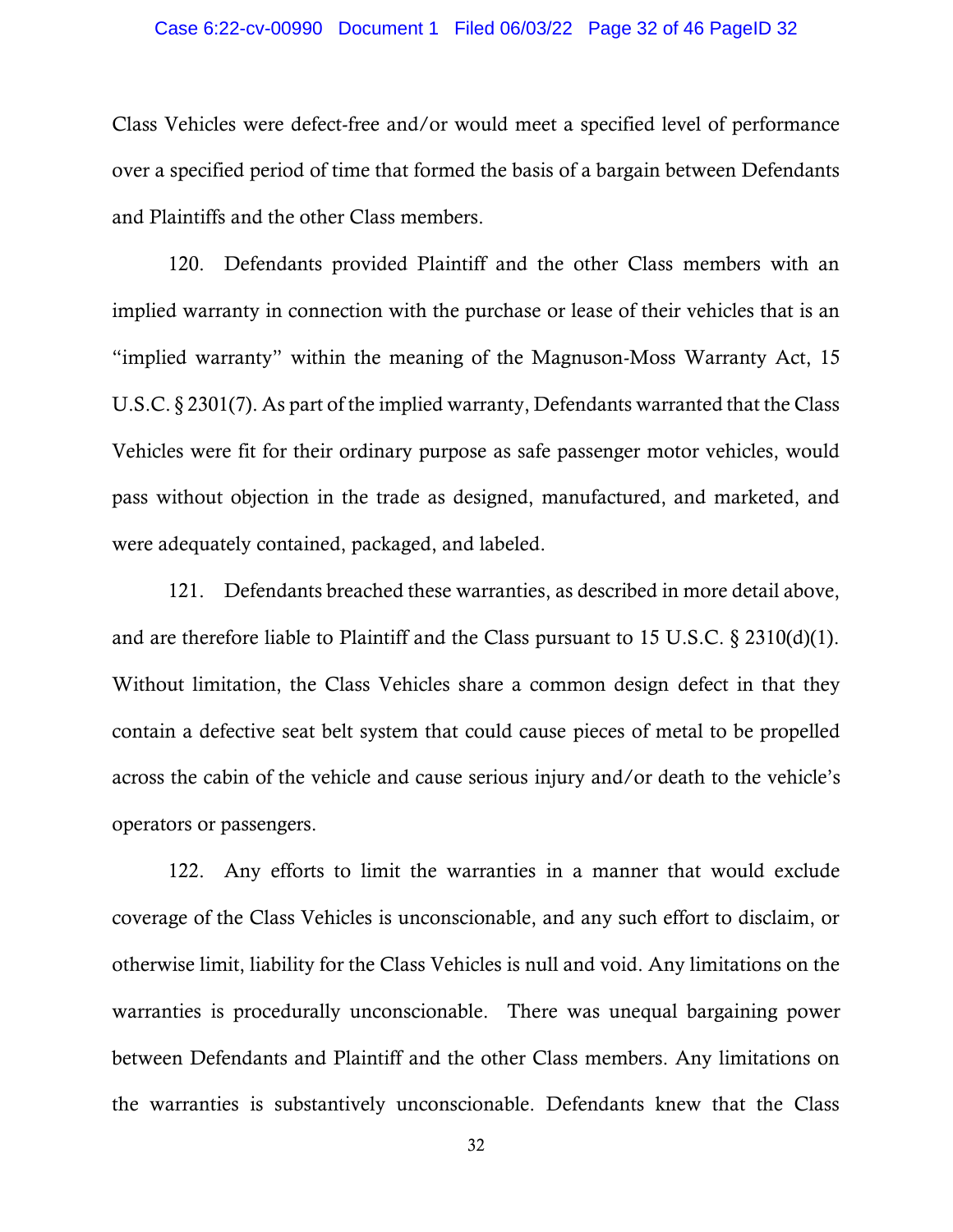### Case 6:22-cv-00990 Document 1 Filed 06/03/22 Page 33 of 46 PageID 33

Vehicles were defective and would continue to pose safety risks. Defendants also knew that their express warranties would not cover the Seat Belt Defect, and knowingly and intentionally transferred the costs of repair and/or replacement to Plaintiff and the Class members.

123. Plaintiff and each of the other Class members have had sufficient direct dealings with either Defendants or their agents and/or dealerships to establish privity of contract. Nonetheless, privity is not required here because Plaintiff and each of the other Class members are intended third-party beneficiaries of contracts between Defendants and their dealers. The dealers were not intended to be the ultimate consumers of the Class Vehicles and have no rights under the warranty agreements provided with the Class Vehicles; the warranty agreements were designed for and intended to benefit consumers. Finally, privity is also not required because the Class Vehicles are dangerous instrumentalities due to the Seat Belt Defect.

124. Affording Defendants an opportunity to cure their breach of the warranties would be unnecessary and futile here. At the time of sale or lease of each Class Vehicle, Defendants knew, should have known, or were reckless in not knowing of their misrepresentations and omissions concerning the Class Vehicles' inability to perform as warranted, but nonetheless failed to rectify the situation and/or disclose the defective design.

125. As a direct and proximate result of Defendants' breach of the written and implied warranties, Plaintiff and Class members sustained monetary damages and other losses in an amount to be determined at trial. The amount in controversy of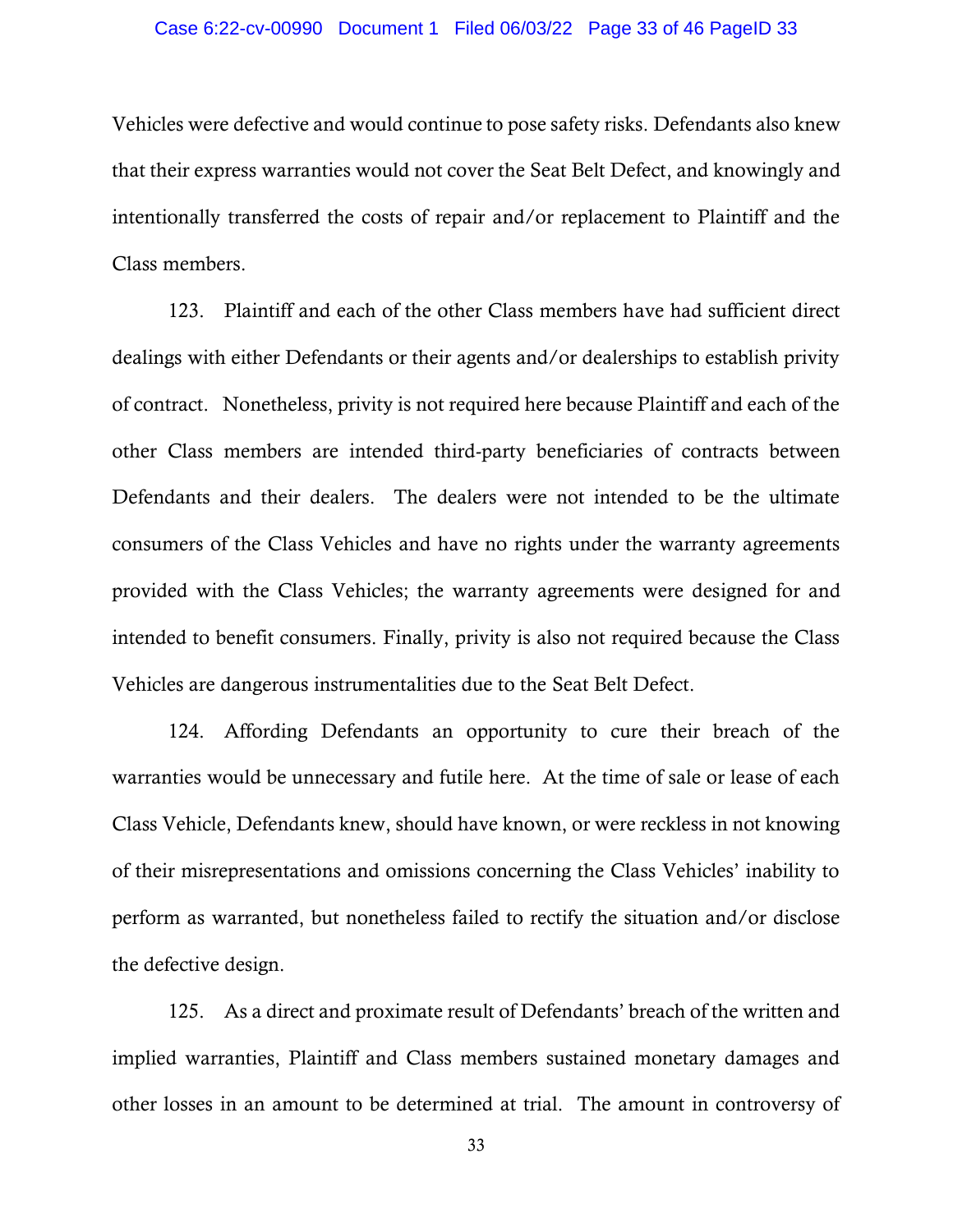Plaintiffs' individual claims meets or exceeds the sum or value of \$25. The amount in controversy of this action exceeds the sum of \$50,000, exclusive of interest and costs, computed based on all claims to be determined in this lawsuit. Plaintiff, individually and on behalf of Class members, seek all damages permitted by law, including actual damages, consequential damages, statutory damages, specific performance, diminution in value of their vehicles, and any other relief as deemed appropriate in an amount to be proven at trial. In addition, under 15 U.S.C. § 2310(d)(2), Plaintiffs are entitled to recover a sum equal to the aggregate amount of costs and expenses (including attorneys' fees based on actual time expended) determined by the Court to have reasonably been incurred by Plaintiff and Class members in connection with the commencement and prosecution of this action.

# COUNT V Fraud by Concealment or Omission (on Behalf of the Nationwide Class and Florida Sub-Class)

126. Plaintiff and the Class reallege and incorporate by reference paragraphs 1–79 as though fully set forth herein.

127. Plaintiffs bring this claim on behalf of themselves and the Nationwide Class under the common law of fraudulent concealment, as there are no true conflicts among various states' laws of fraudulent concealment. Defendants are liable for both fraudulent concealment and non-disclosure. *See, e.g.,* Restatement (Second) of Torts §§ 550–51 (1977).

128. Defendants intentionally and knowingly misrepresented and concealed, suppressed and/or omitted facts regarding the Seat Belt Defect with the intent to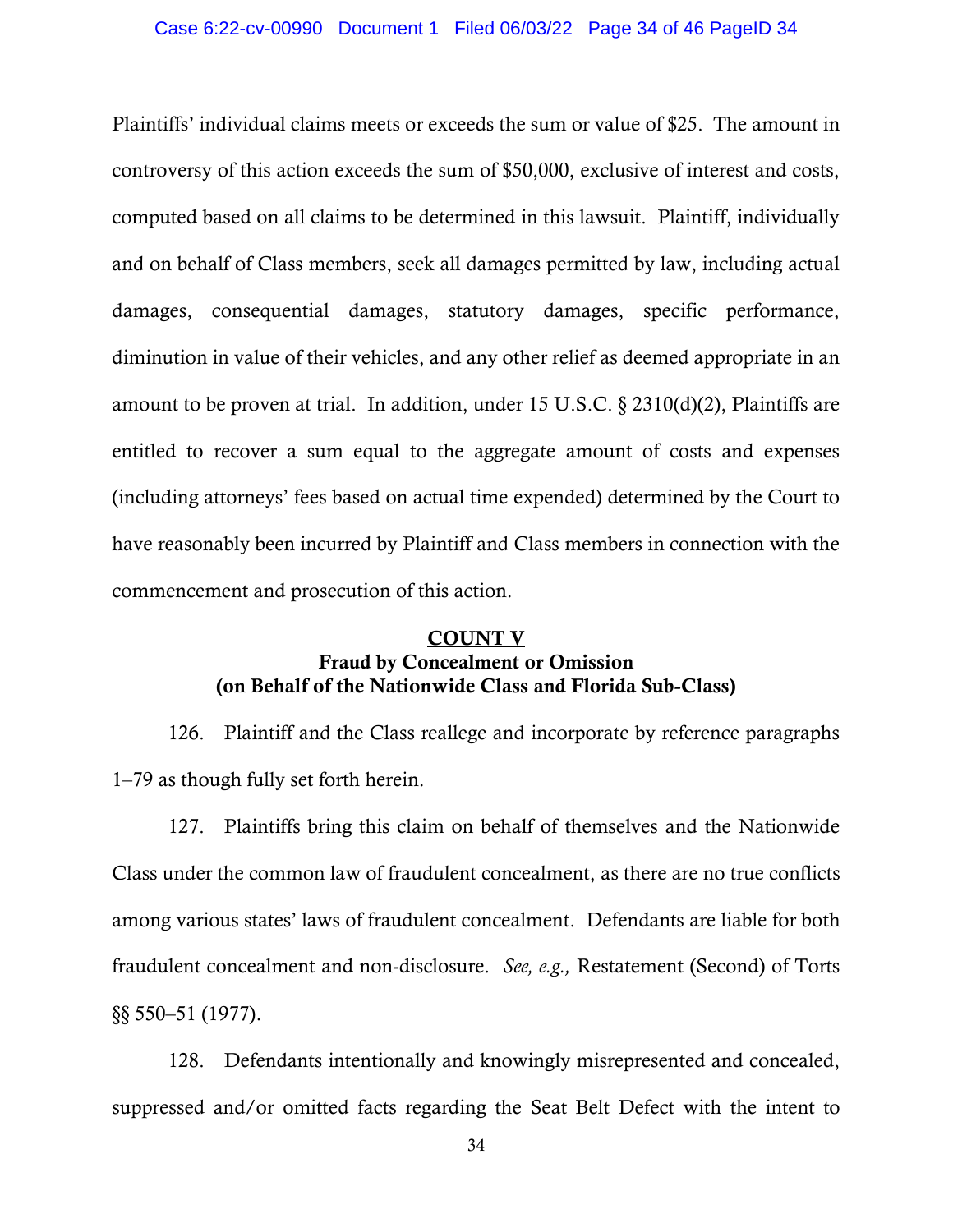#### Case 6:22-cv-00990 Document 1 Filed 06/03/22 Page 35 of 46 PageID 35

mislead Plaintiff and Class members. Defendants knew, or should have known, that that the Seat Belt Defect in the Class Vehicles could the seat belt pretensioners to explode, significantly increasing the risk of serious injury for drivers and occupants.

129. A reasonable consumer would not have expected that the Class Vehicles contain the Seat Belt Defect. Defendants knew that reasonable consumers expect that their vehicle have a fully functional braking system, and would rely on those facts in deciding whether to purchase, lease, or retain a new or used motor vehicle. Whether a manufacturer's products are safe and reliable, and whether that manufacturer stands behind its products, are material concerns to a consumer.

130. Defendants ensured that Plaintiff and the Class did not discover this information through concealing it and misrepresenting the Class Vehicles' braking systems without disclosing the truth. Defendants intended for Plaintiff and the Class to rely on their omissions—which they did by purchasing and leasing the Class Vehicles at the prices they paid.

- 131. Defendants had a duty to disclose the Seat Belt Defect because:
- a. Defendants had exclusive and/or far superior knowledge and access to the facts about this hidden and complex safety defect. Defendants also knew that these technical facts were not known to or reasonably discoverable by Plaintiff and the Class;
- b. Defendants knew the Seat Belt Defect (and its safety risks) was a material fact that would affect Plaintiff's or Class members' decisions to buy or lease Class Vehicles;
- c. Defendants are subject to statutory duties to disclose known safety defects to consumers and NHTSA; and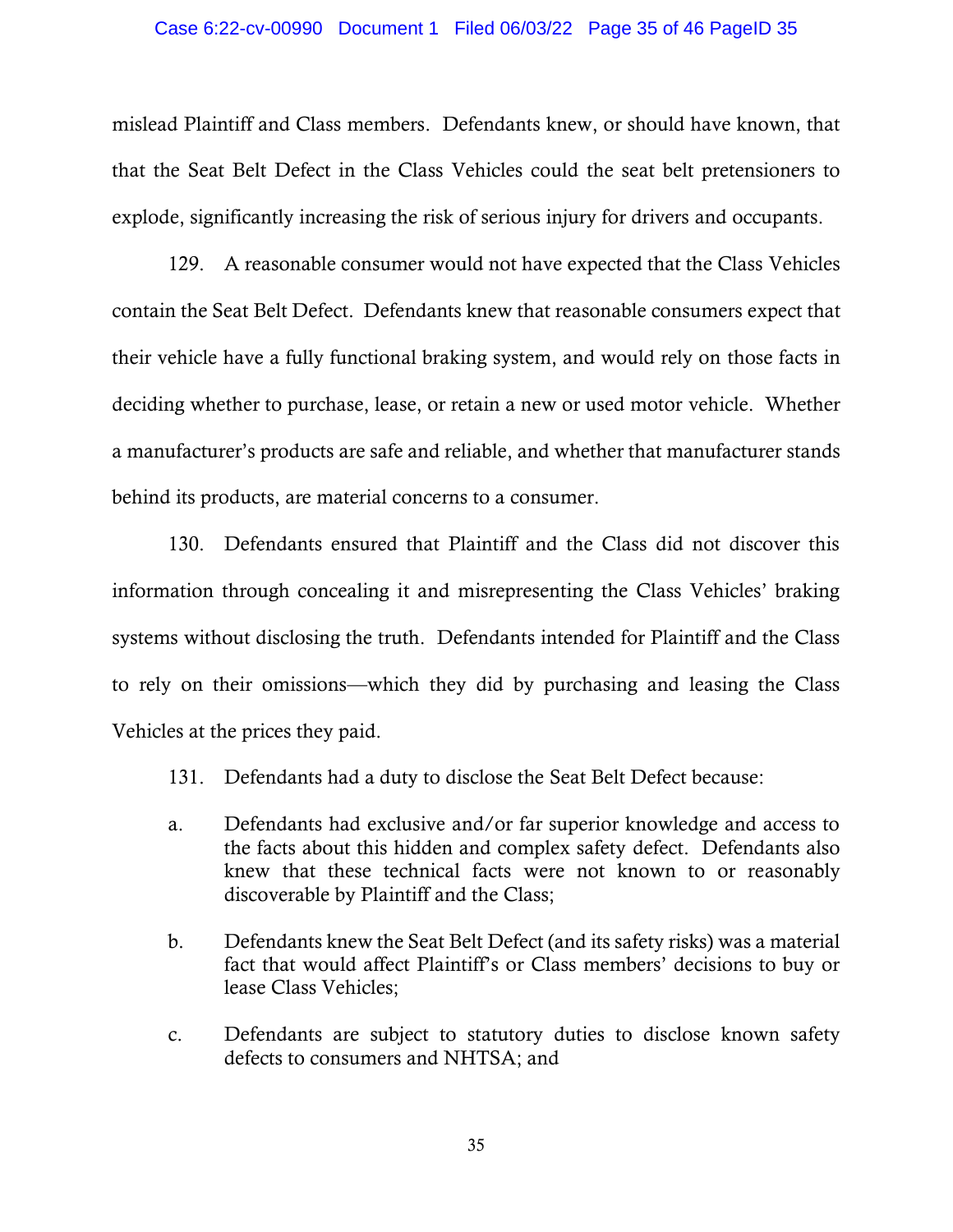d. Defendants made incomplete representations about the safety and reliability of the Class Vehicles and their braking systems, while purposefully withholding material facts about a known safety defect. In uniform advertising and materials provided with each Class Vehicle, Defendants intentionally concealed, suppressed, and failed to disclose to Plaintiff and the Class that the Class Vehicles contained the dangerous Seat Belt Defect. Because they volunteered to provide information about the Class Vehicles that they offered for sale to Plaintiff and the Class, Defendants had the duty to disclose the whole truth. They did not.

132. To this day, Defendants have not made full and adequate disclosure, continue to defraud Plaintiff and the Class, and continue to conceal material information regarding the Seat Belt Defect. The omitted and concealed facts were material because a reasonable person would find them important in purchasing, leasing, or retaining a new or used motor vehicle, and because they directly impact the value of the Class Vehicles purchased or leased by Plaintiff and the Class.

133. Defendants concealed or suppressed these material facts, in whole or in part, to maintain a market for their vehicles, to protect profits, and to avoid recalls that would hurt the brand's image and cost money. They did so at the expense of Plaintiff and the Class. Had they been aware of the Seat Belt Defect in the Class Vehicles, and Defendants' callous disregard for safety, Plaintiff and the Class either would not have paid as much as they did for their Class Vehicles, or they would not have purchased or leased them.

134. Accordingly, Defendants are liable to Plaintiff and the Class for their damages in an amount to be proven at trial, including, but not limited to, their lost overpayment for the Class Vehicles at the time of purchase or lease.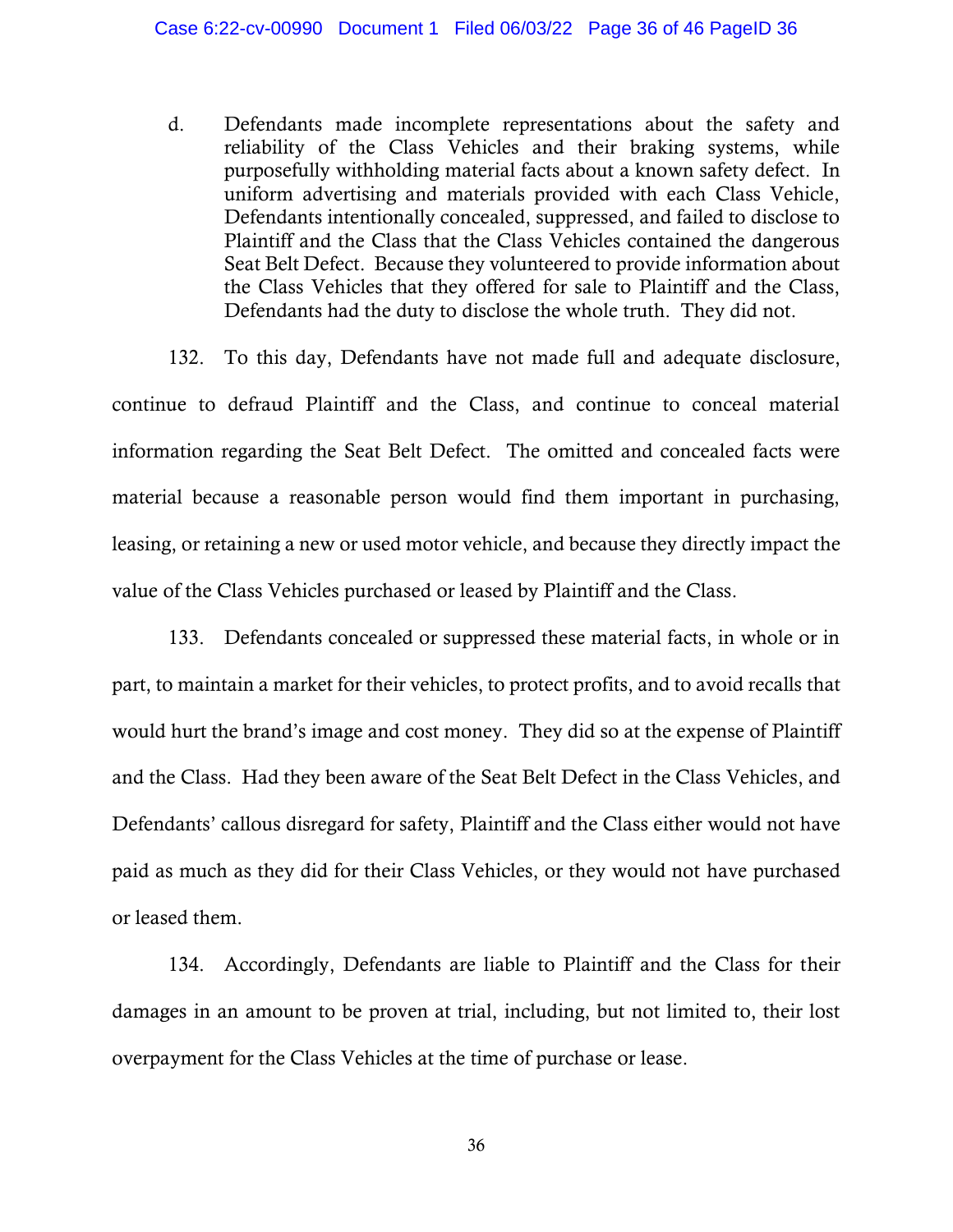135. Defendants' acts were done maliciously, oppressively, deliberately, with intent to defraud; in reckless disregard of Plaintiff's and the Class's rights and wellbeing; and to enrich themselves. Their misconduct warrants an assessment of punitive damages in an amount sufficient to deter such conduct in the future, which amount shall be determined according to proof at trial.

### COUNT VI Breach of the Duty of Good Faith and Fair Dealing (on Behalf of the Nationwide Class and Florida Sub-Class)

136. Plaintiff and the Class reallege and incorporate by reference paragraphs 1–79 as though fully set forth herein.

137. All contracts contain an implied covenant of good faith and fair dealing. The implied covenant of good faith and fair dealing is an independent duty and may be breached even if there is no breach of a contract's express terms.

138. A contractual relationship existed between Plaintiff and Class members and Defendants. As alleged herein, Defendants were the designers, manufacturers, distributors, and warrantors of the Class Vehicles. Defendants provided Plaintiffs with both express warranties as alleged herein as well as an implied warranty of merchantability in connection with the purchase or lease of the Class Vehicles. Defendants warranted that Class Vehicles were fit for their ordinary purpose as safe passenger motor vehicles, would pass without objection in the trade as designed, manufactured, and marketed, and were adequately contained, packaged, and labeled.

139. Defendants breached the covenant of good faith and fair dealing by, *inter alia*, failing to notify Plaintiff and Class members of the Seat Belt Defect in the Class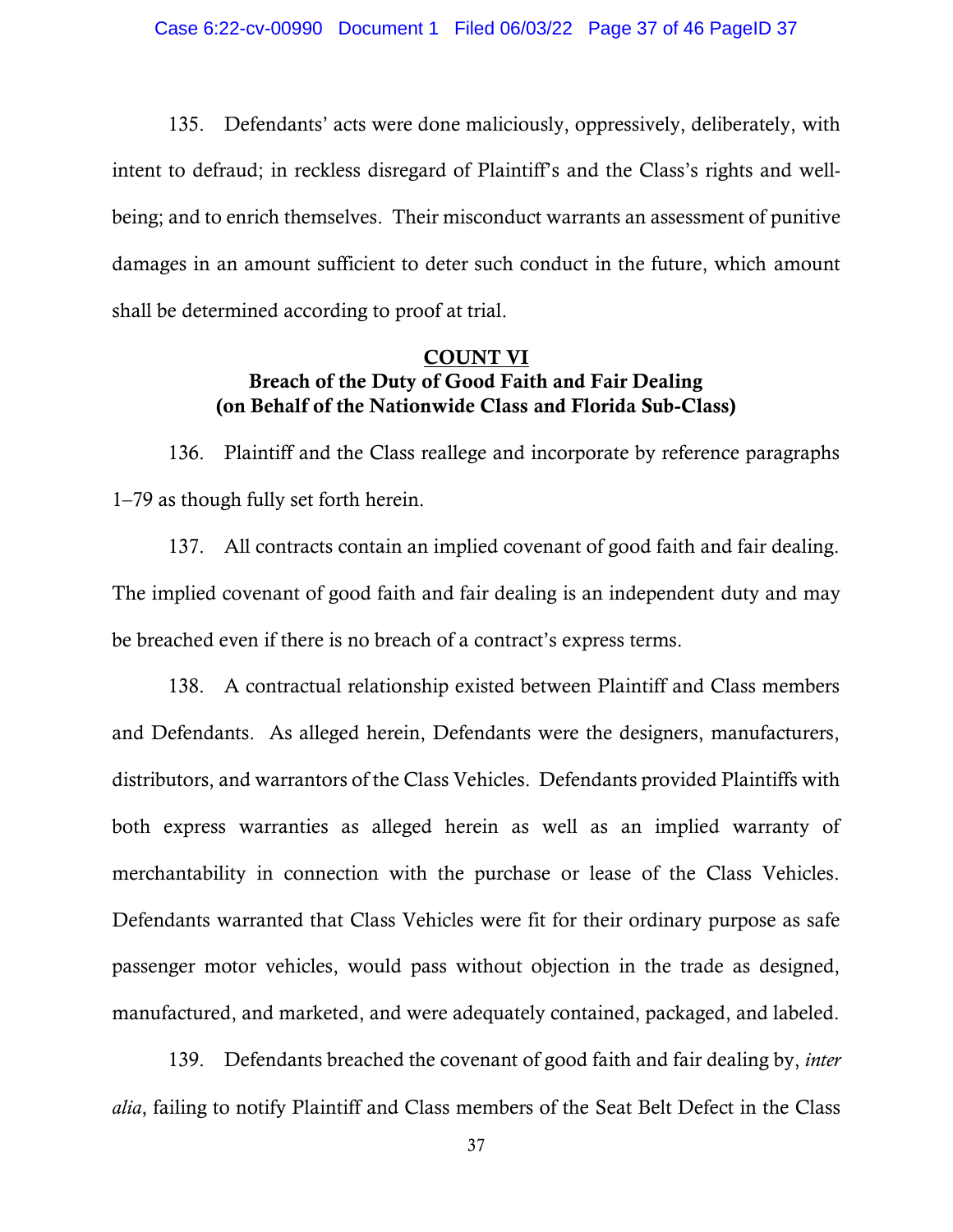#### Case 6:22-cv-00990 Document 1 Filed 06/03/22 Page 38 of 46 PageID 38

Vehicles, and failing to repair this defect fully and properly, thereby depriving Plaintiff and Class members of the benefits under the contract.

140. As a result of Defendants' breach of their duty of good faith and fair dealing, Plaintiffs were monetarily damaged, suffering out of pocket costs related to the Seat Belt Defect, loss of use, and diminution of value in the Class Vehicles. Had Plaintiffs and Class members known about the Seat Belt Defect, they would not have purchased or leased the Class Vehicles, or they would have paid less for them.

141. Defendants acted in bad faith and with a malicious motive to deny Plaintiffs and Class members some benefit of the bargain originally intended by the parties, thereby causing them injuries in an amount to be determined at trial.

# COUNT VII Unjust Enrichment (on Behalf of the Nationwide Class and Florida Sub-Class)

142. Plaintiff and the Class reallege and incorporate by reference paragraphs 1–79 as though fully set forth herein.

143. Because of their conduct, Defendants caused damages to Plaintiff and Class members.

144. Plaintiff and Class members conferred a benefit on the Defendants by overpaying for Class Vehicles at prices that were artificially inflated by Defendants' concealment of the Seat Belt Defect misrepresentations regarding the Class Vehicles' safety.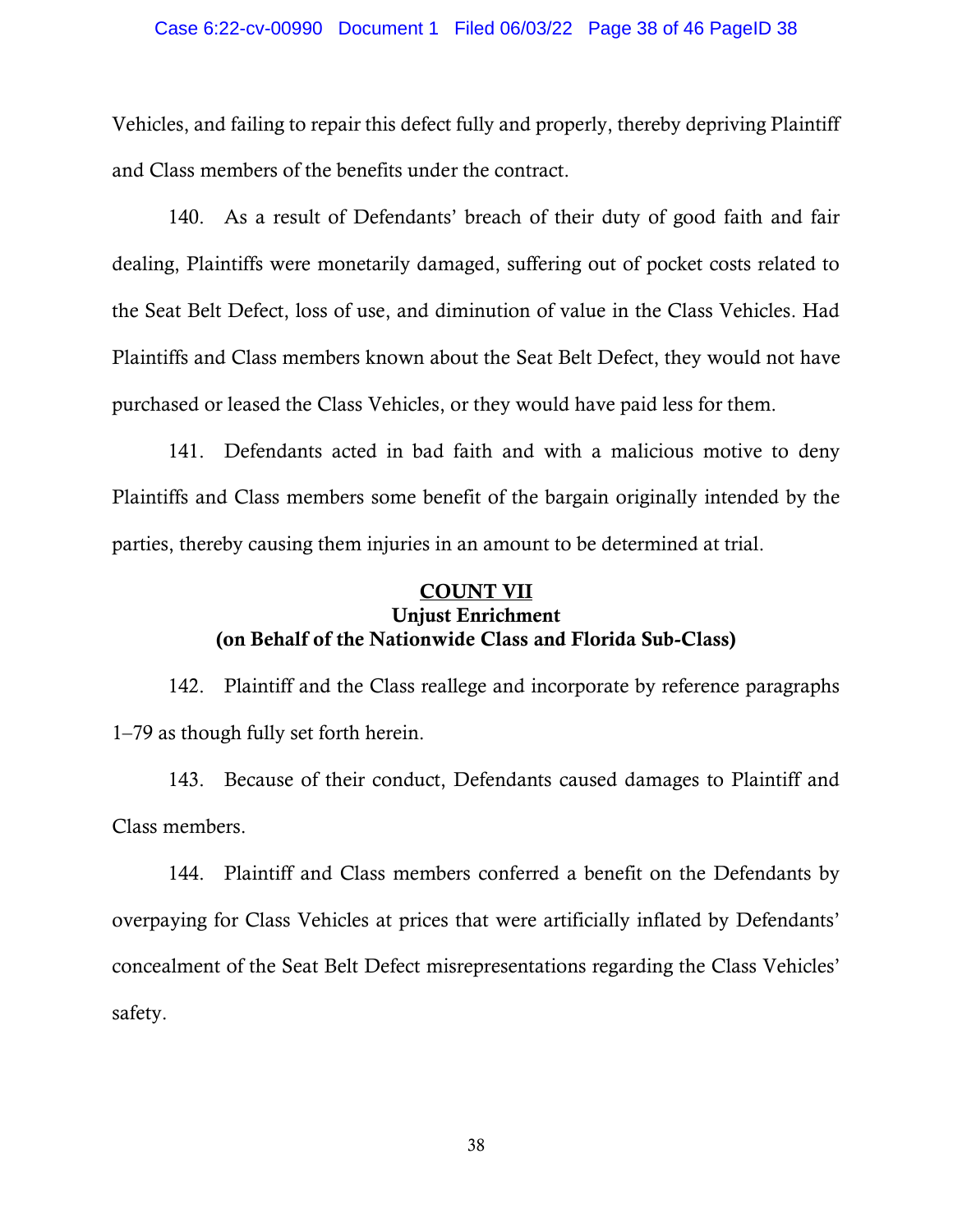#### Case 6:22-cv-00990 Document 1 Filed 06/03/22 Page 39 of 46 PageID 39

145. As a result of Defendants' fraud and deception, Plaintiff and Class members were not aware of the facts concerning the Class Vehicles and did not benefit from the Defendants' misconduct.

146. Defendants knowingly benefitted from their unjust conduct. They sold and leased Class Vehicles equipped with the Seat Belt Defect for more than what the vehicles were worth, at the expense of Plaintiff and Class members.

147. Defendants readily accepted and retained these benefits from Plaintiff and Class members.

148. It is inequitable and unconscionable for Defendants to retain these benefits because they misrepresented that the Class Vehicles were safe, and intentionally concealed, suppressed, and failed to disclose the Seat Belt Defect to consumers. Defendants knowingly limited their warranty coverage and excluded the Seat Belt Defect. Plaintiff and Class members would not have purchased or leased the Class Vehicles or paid less for them had Defendants not concealed the Seat Belt Defect.

149. Plaintiff and Class members do not have an adequate remedy at law.

150. Equity cannot in good conscience permit the Defendants to retain the benefits that they derived from Plaintiff and Class members through unjust and unlawful acts, and therefore restitution or disgorgement of the amount of the Defendants' unjust enrichment is necessary.

> COUNT VIII Violation of Florida's Deceptive and Unfair Trade Practices Act *Fla. Stat. § 501.201, et seq.* (on Behalf of the Florida Sub-Class)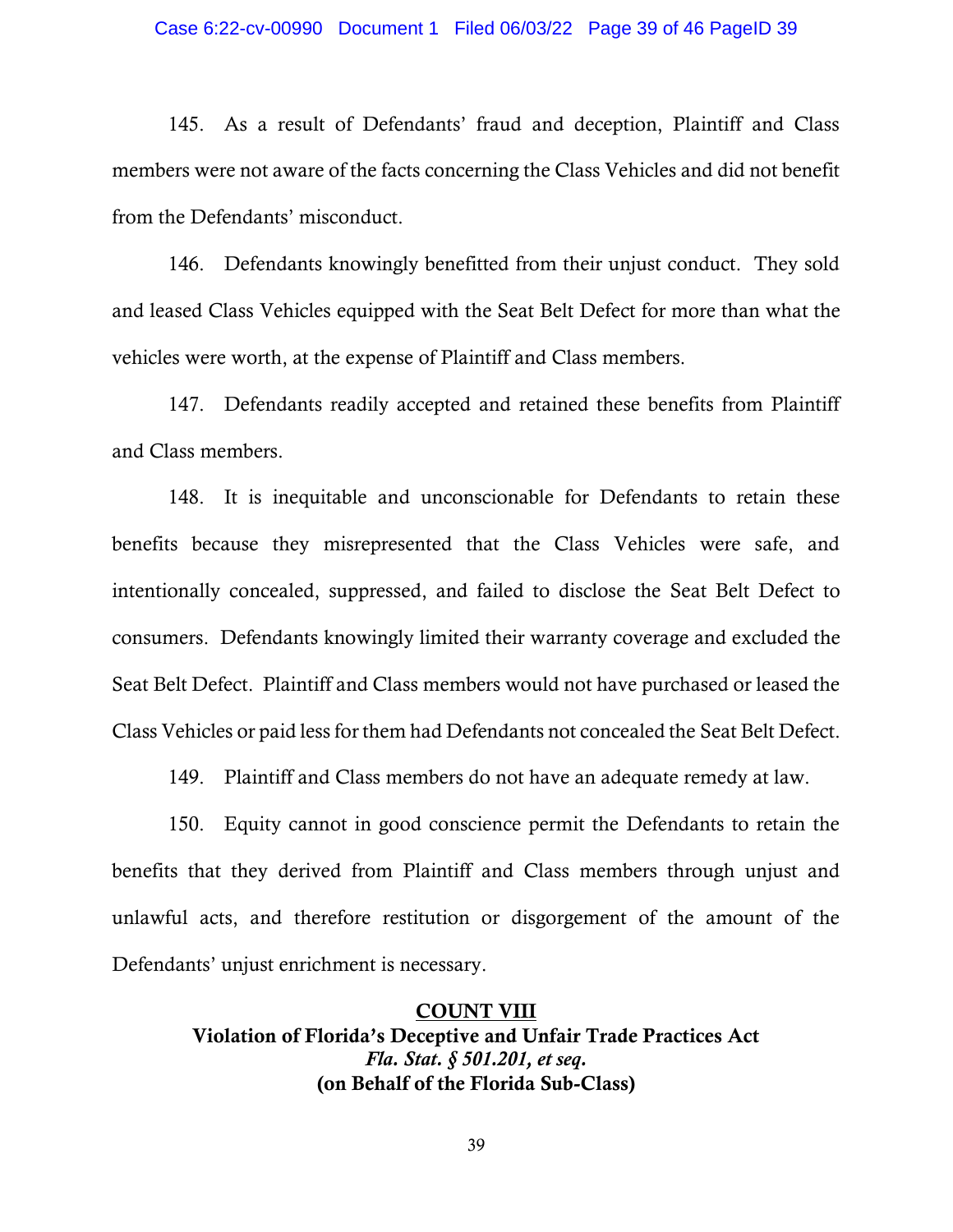#### Case 6:22-cv-00990 Document 1 Filed 06/03/22 Page 40 of 46 PageID 40

151. Plaintiff and the Class reallege and incorporate by reference paragraphs 1–79 as though fully set forth herein.

152. Plaintiff and the members of the Florida Sub-Class are "consumers" within the meaning of Florida's Deceptive and Unfair Trade Practices Act ("FDUTPA"). Fla. Stat. § 501.203(7).

153. Defendants engaged in "trade or commerce" within the meaning of Fla. Stat. § 501.203(8).

154. FDUTPA prohibits "[u]nfair methods of competition, unconscionable acts or practices, and unfair or deceptive acts or practices in the conduct of any trade or commerce." Fla. Stat. § 501.204(1). Defendants engaged in unfair and deceptive practices that violated the FDUTPA as described above.

155. In the course of their businesses, Defendants failed to disclose and actively concealed the Seat Belt Defect contained in the Class Vehicles and the corresponding dangers and risks posed by the Class Vehicles, as described above and otherwise engaged in activities with a tendency or capacity to deceive.

156. In violation of the FDUTPA, Defendants employed unfair and deceptive acts or practices, fraud, false pretense, misrepresentation, or concealment, suppression or omission of a material fact with intent that others rely upon such concealment, suppression, or omission, in connection with the sale and/or lease of Class Vehicles. Defendants knowingly concealed, suppressed, and omitted material facts regarding the Seat Belt Defect and associated safety hazard and misrepresented the standard,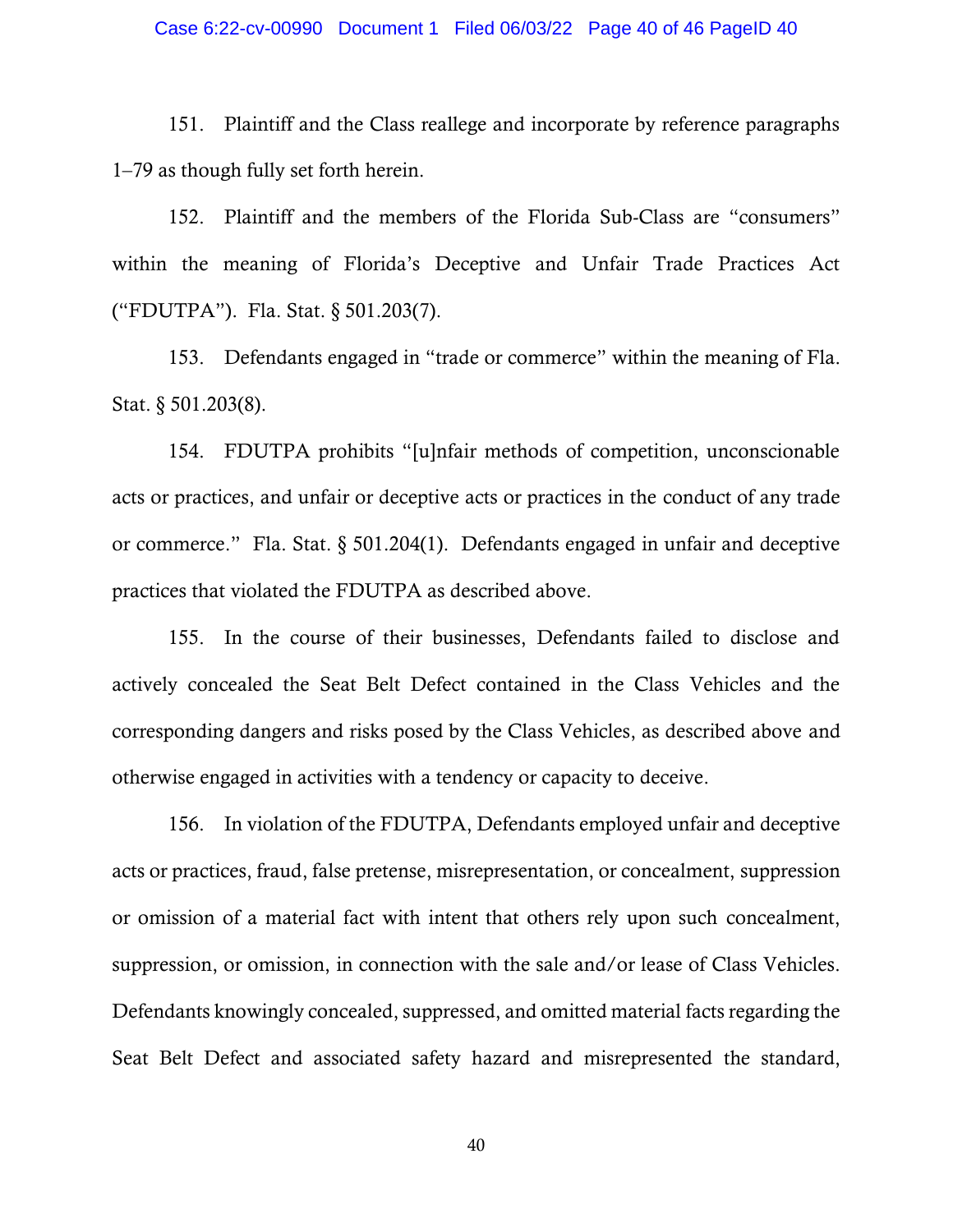#### Case 6:22-cv-00990 Document 1 Filed 06/03/22 Page 41 of 46 PageID 41

quality, or grade of the Class Vehicles, which directly caused harm to Plaintiff and the members of the Florida Sub-Class.

157. Defendants actively suppressed the fact that the Seat Belt Defect in Class Vehicles presents a safety hazard. Further, Defendants employed unfair and deceptive trade practices by denying repairs or replacement of the Seat Belt Defect within a reasonable time in violation of FDUTPA. Defendants also breached warranties as alleged below in violation of FDUTPA.

158. As alleged above, Defendants knew or should have known of the Seat Belt Defect contained in the Class Vehicles. Prior to installing the seat belts in the Class Vehicles, Defendants engaged in preproduction testing and failure mode analysis. Defendants should have known about the Seat Belt Defect after monitoring numerous consumer complaints sent to NHTSA and online. Defendants, nevertheless, failed to disclose and actively concealed the dangers and risks posed by the Class Vehicles with the Seat Belt Defect.

159. By failing to disclose and by actively concealing the Seat Belt Defect in the Class Vehicles, by marketing them as safe, reliable, and of high quality, and by presenting themselves as a reputable manufacturer or distributor for a reputable manufacture that values safety, Defendants engaged in unfair or deceptive business practices in violation of the FDUTPA. Defendants deliberately withheld the information about the propensity of the Seat Belt Defect to cause the seat belt pretensioners to explode and propel metal fragments across the vehicle, as well as the corresponding safety hazard to vehicle occupants.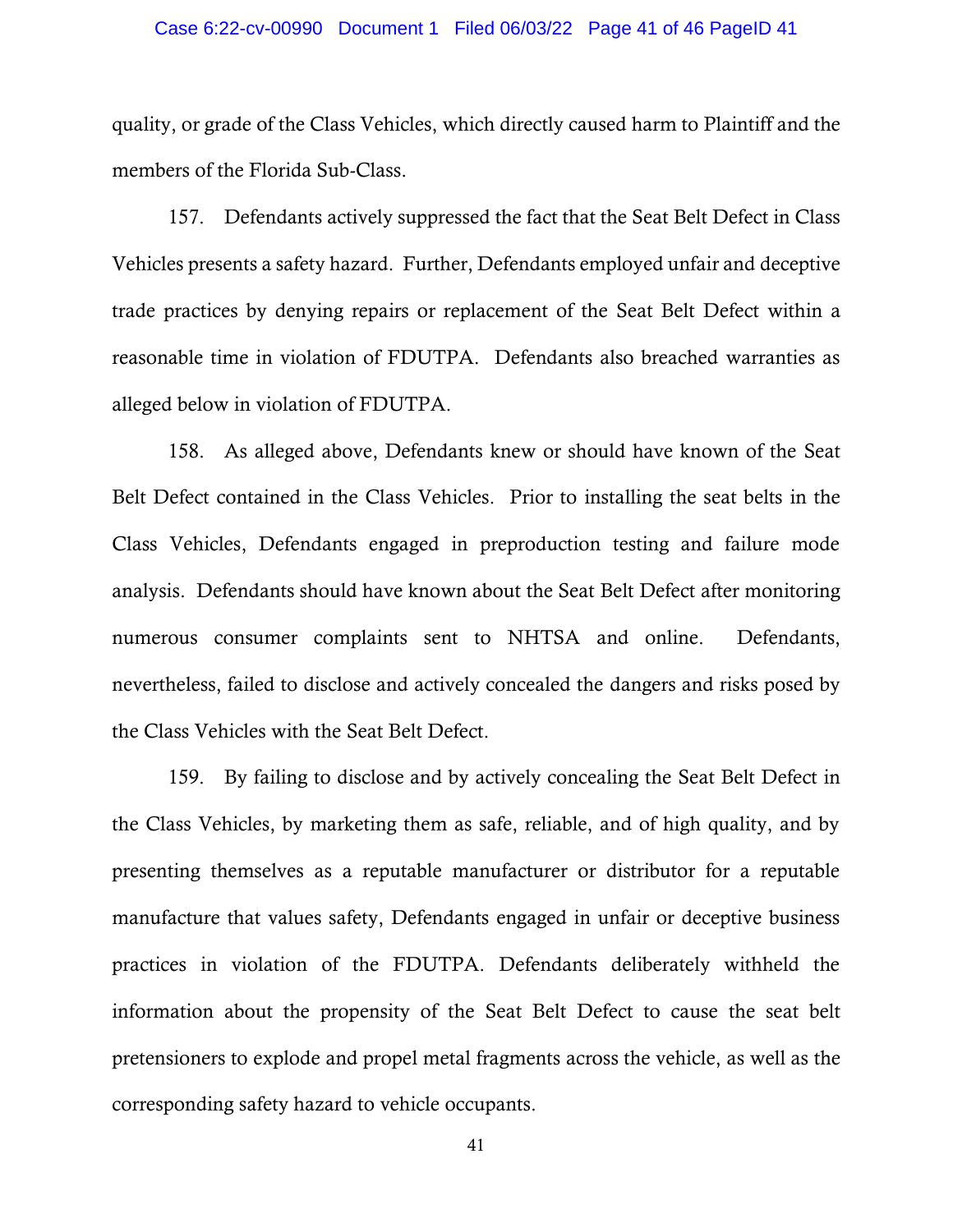### Case 6:22-cv-00990 Document 1 Filed 06/03/22 Page 42 of 46 PageID 42

160. Defendants' unfair and deceptive trade practices were likely intended to deceive a reasonable consumer. Plaintiff and the members of the Florida Sub-Class had no reasonable way to know that the Class Vehicles contained the Seat Belt Defect, which were defective in design and posed a serious and significant safety risk. Defendants possessed superior knowledge as to the quality and characteristics of the Class Vehicles, including the Seat Belt Defect and the corresponding safety risks, and any reasonable consumer would have relied on Defendants' misrepresentations and omissions, as Plaintiff and the members of the Florida Sub-Class did.

161. Defendants intentionally and knowingly misrepresented and concealed, suppressed and/or omitted facts regarding the Seat Belt Defect with the intent to mislead Plaintiff and members of the Florida Sub-Class. Defendants knew, or should have known, that the braking systems were defective in design and that the manufacturer's warranties were manipulated in such a manner so that Defendants could avoid for the costs of repair and/or replacement. Defendants also knew, or should have known, that the Seat Belt Defect in the Class Vehicles could cause the seat belt pretensioners to explode and propel metal fragments across the vehicle. Further, Defendants knew, or should have known, that such failure would place vehicle operators and passengers at risk for serious injury.

162. Defendants knew or should have known that their conduct violated the FDUTPA.

163. Defendants made material statements and/or omissions about the safety and reliability of the Class Vehicles with the Seat Belt Defect that were either false or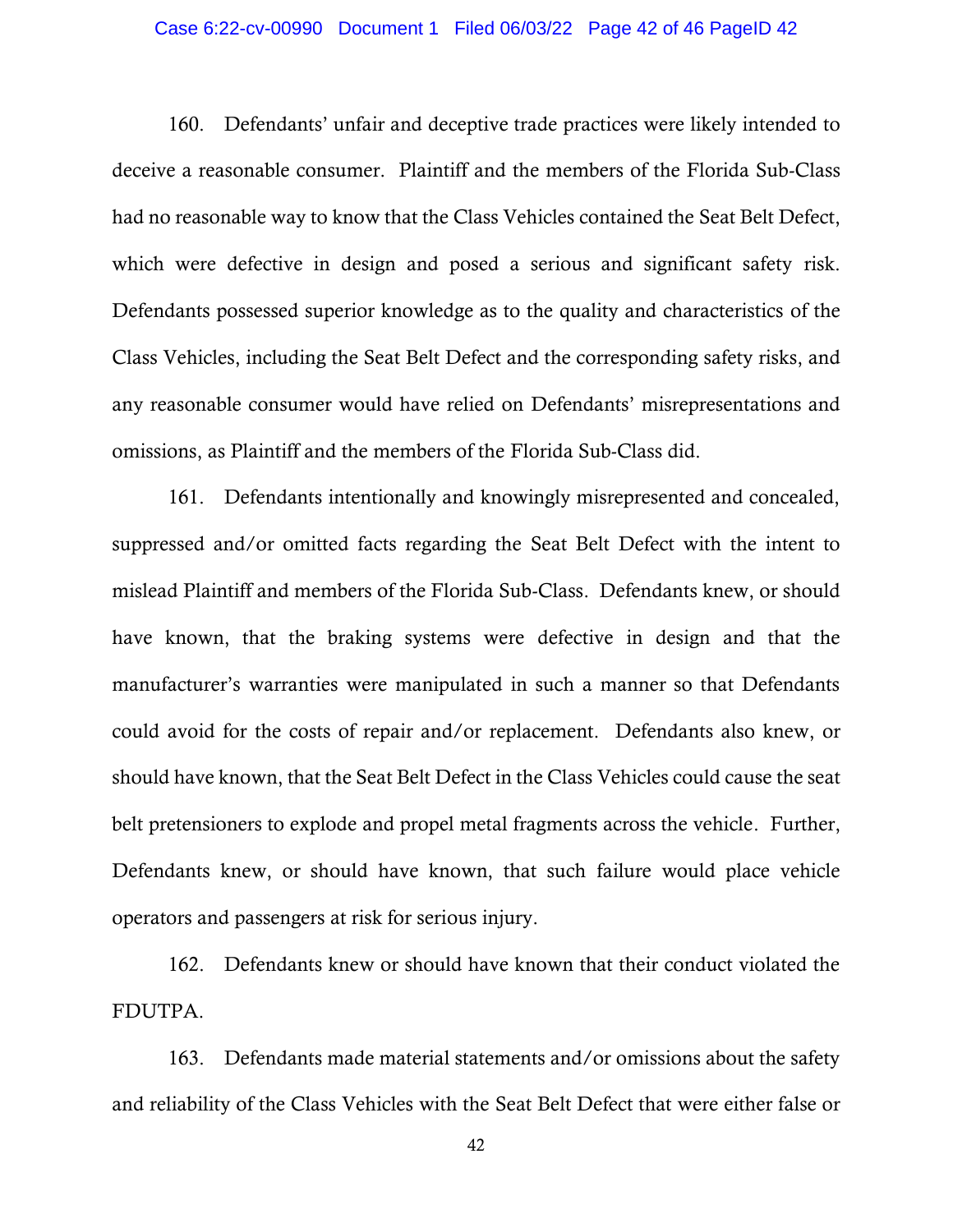#### Case 6:22-cv-00990 Document 1 Filed 06/03/22 Page 43 of 46 PageID 43

misleading. Defendants' misrepresentations, omissions, statements, and commentary have included selling and marketing Class Vehicles as safe and reliable, despite their knowledge of the Seat Belt Defect and its corresponding safety hazard.

164. To protect their profits, avoid remediation costs and public relation problems, and increase their profits by having consumers pay to remedy the Seat Belt Defect, Defendants concealed the defective nature and safety risk posed by the Class Vehicles with the Seat Belt Defect. Defendants allowed unsuspecting new and used car purchasers and lessees to continue to buy or lease the Class Vehicles and continue to drive them, despite the safety risk they pose.

165. Defendants owed Plaintiff and the members of the Florida Sub-Class a duty to disclose the true safety and reliability of the Class Vehicles and the existence of the Seat Belt Defect because Defendants:

- a. Possessed exclusive knowledge of the Seat Belt Defect and its associated safety hazard;
- b. Intentionally concealed the foregoing from Plaintiff and the members of the Florida Sub-Class; and/or
- c. Made incomplete representations about the safety and reliability of the foregoing generally, while purposefully withholding material facts from Plaintiff and the members of the Florida Sub-Class that contradicted these representations.

166. Because Defendants fraudulently concealed the Seat Belt Defect in the Class Vehicles, and now that the Seat Belt Defect has been disclosed, the value of the Class Vehicles has greatly diminished, and they are now worth significantly less than they otherwise would be. Further, Plaintiff and the members of the Florida Sub-Class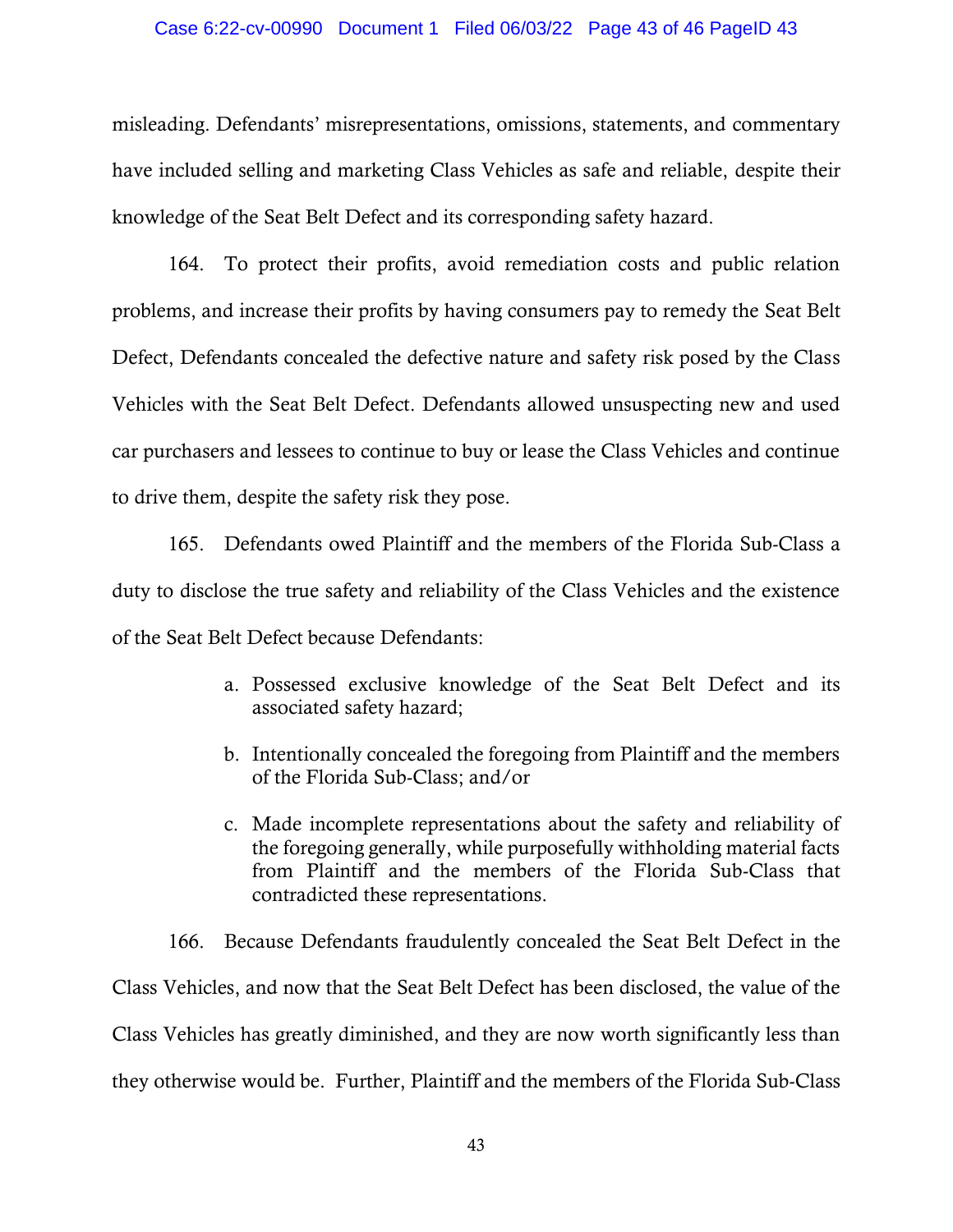### Case 6:22-cv-00990 Document 1 Filed 06/03/22 Page 44 of 46 PageID 44

were deprived of the benefit of the bargain they reached at the time of purchase or lease.

167. Defendants' failure to disclose and active concealment of the Seat Belt Defect in the Class Vehicles are material to Plaintiff and the members of the Florida Sub-Class. A vehicle made by an honest and reputable manufacturer of safe vehicles is worth more than an otherwise comparable vehicle made by a dishonest and disreputable manufacturer of unsafe vehicles that conceals defects rather than promptly reports and remedies them.

168. Plaintiff and the members of the Florida Sub-Class suffered ascertainable losses caused by Defendants' misrepresentations and their failure to disclose material information. Had Plaintiff and the members of the Florida Sub-Class been aware of the Seat Belt Defect that existed in the Class Vehicles and Defendants' complete disregard for the safety of its consumers, Plaintiff and the members of the Florida Sub-Class either would not have paid as much for their vehicles or would not have purchased or leased them at all. Plaintiff and the members of the Florida Sub-Class did not receive the benefit of their bargain as a result of Defendants' misconduct.

169. Plaintiff and the members of the Florida Sub-Class risk loss of use of their vehicles as a result of Defendants' act and omissions in violation of FDUTPA, and these violations present a continuing risk to Plaintiff, the Florida Sub-Class, and the public in general. Defendants' unlawful act and practices complained of above affect the public interest.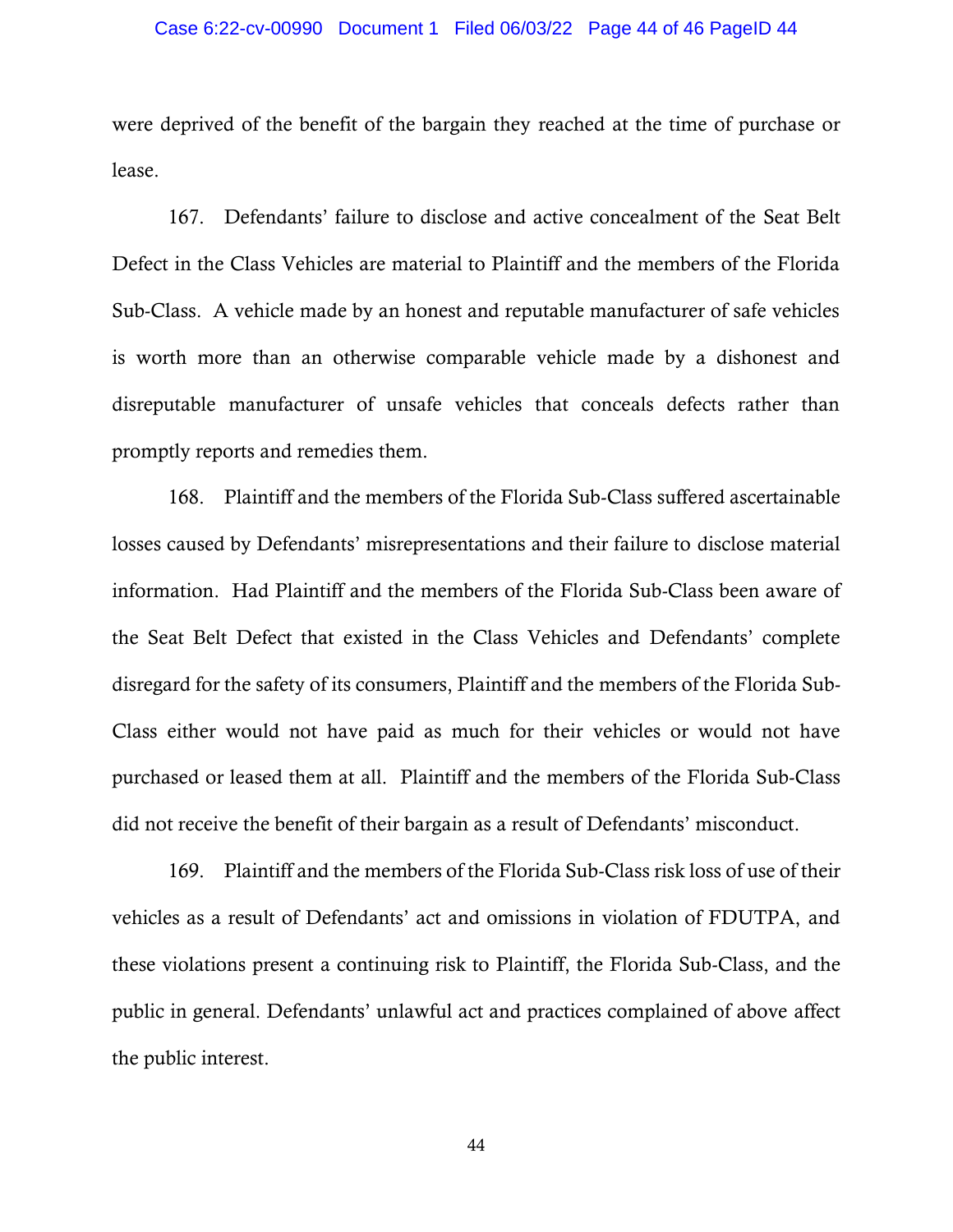170. As a direct and proximate result of Defendants' violations of the FDUTPA, Plaintiff and the members of the Florida Sub-Class have suffered injury-infact and/or actual damage.

171. Plaintiff and the members of the Florida Sub-Class are entitled to recover their actual damages, under Fla. Stat. § 501.211(2), and attorneys' fees under Fla. Stat.  $§ 501.2105(1).$ 

172. Plaintiff and the members of the Florida Sub-Class also seek an order enjoining Defendants' unfair, unlawful, and deceptive practices, declaratory relief, attorneys' fees, and any other just and proper relief available under the FDUTPA.

### REQUEST FOR RELIEF

173. WHEREFORE, Plaintiff, Individually and on behalf of Class members, respectfully request the Court enter judgment in their favor and against Defendants as follows:

- a. Certification of the proposed Classes under Rule 23 of the Federal Rules of Civil Procedure, including appointment of Plaintiffs as class representatives and appointment of Plaintiffs' counsel as Class Counsel;
- b. Damages, including actual, compensatory, general, special, incidental, statutory, punitive, and consequential damages, costs, and disgorgement in an amount to be determined at trial;
- c. And order requiring Defendants to pay both pre- and post-judgment interest on any amounts awarded;
- d. An award of reasonable costs and attorney fees; and